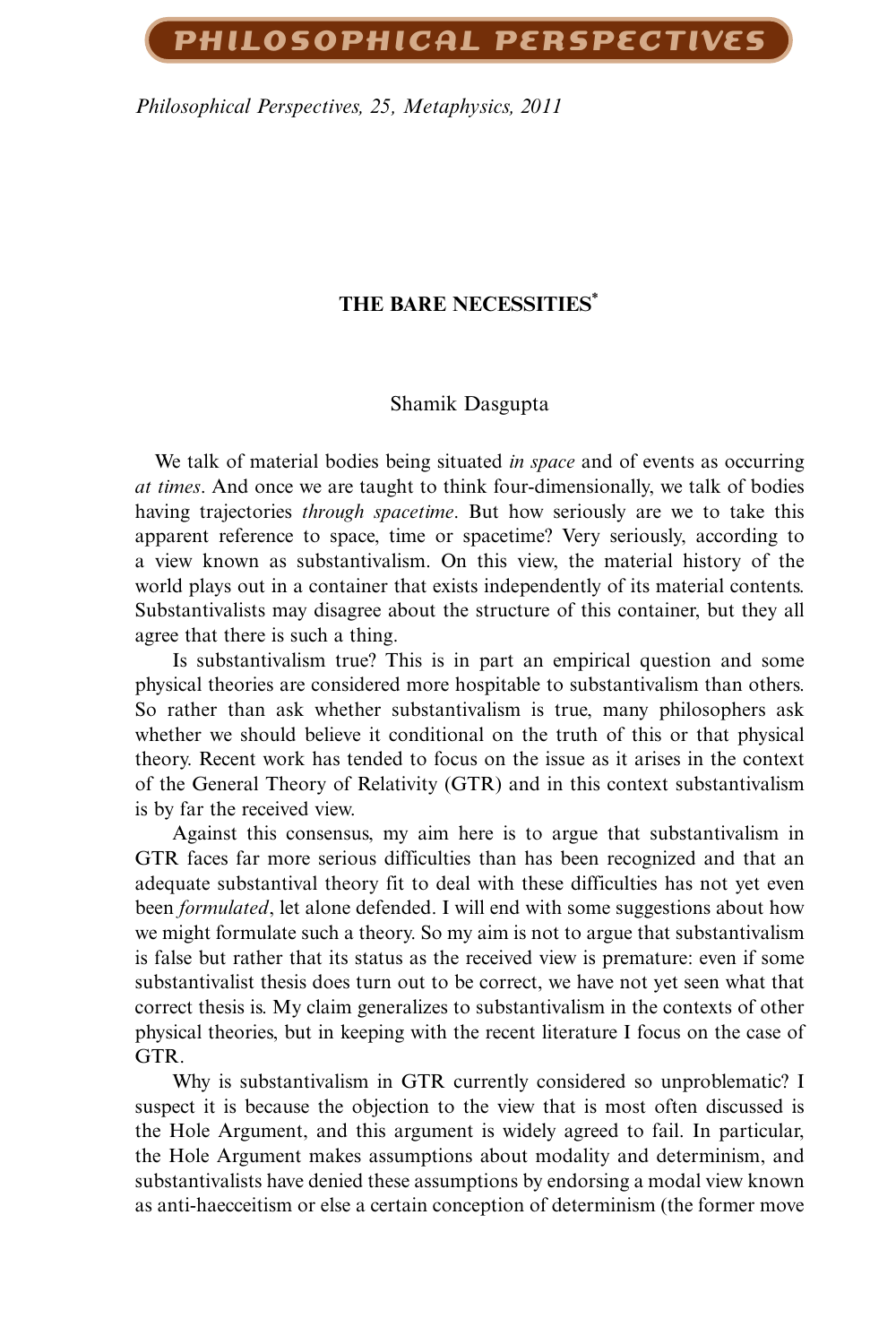being the most popular). I agree that these are both reasonable responses to the Hole Argument. But the problem is that there are other serious objections to substantivalism that make no assumptions about modality or determinism at all. Defending substantivalism against these objections requires developing the view in a way that has not yet been done.

The idea behind these other objections will be familiar to many readers. For in the context of classical physics it is well known that various substantival views (such as Newton's) bring with them a commitment to *unobservable* and *physically redundant* structure, and this is universally regarded as reason to reject those views in favor of a weaker substantival view that dispenses with the offending structure (such as "Galilean substantivalism"). I will argue that analogous objections apply to the received substantival view in GTR. This suggests that we should develop a weaker substantival view that stands to the received view just as Galilean substantivalism stands to Newton's view. My claim, then, is that the received substantival view in GTR is no better than the Newtonian view of space is in classical physics.

Why have these objections that are familiar in other contexts been overlooked in the case of GTR? Perhaps because they are often presented as making modal assumptions that the substantivalist can deny by endorsing anti-haecceitism. So I will argue that when properly understood the objections make no essential appeal to modal assumptions and that even a substantivalist who endorses antihaecceitism is vulnerable to them.

Indeed, one of the general morals of this paper is that modal considerations are largely irrelevant to the question of substantivalism, whether in the context of GTR or other physical theories. Admittedly, substantivalism has sometimes been characterized in modal terms. But I will argue that substantivalism (in any physical theory) is not at core a modal thesis but rather a thesis about *ground*. This much is often recognized in the literature. But what remains unappreciated is that if substantivalism is not a modal thesis then the best objections to it will not appeal to modal assumptions, and so modal claims like anti-haecceitism will not constitute responses to those objections. So the recent focus on modal considerations and the rush by substantivalists to endorse anti-haecceitism is, I think, something of a red herring.

I have tried to write for metaphysicians new to the literature on substantivalism in GTR, and also for philosophers of physics who are unfamiliar with recent developments in metaphysics that I will make use of. The result is a longer paper than I would have liked. But since much depends on how the question of substantivalism is understood, it makes sense to build the issue from the bottom up.

The paper is organized into four parts. Sections 1–2 argue that substantivalism is a thesis about ground. Sections 3–5 then discuss the Hole Argument and describe the standard substantivalist responses to it, all of which deny its assumptions about either determinism or modality. Sections 6–9 then show that substantivalism is vulnerable to other arguments that do not make those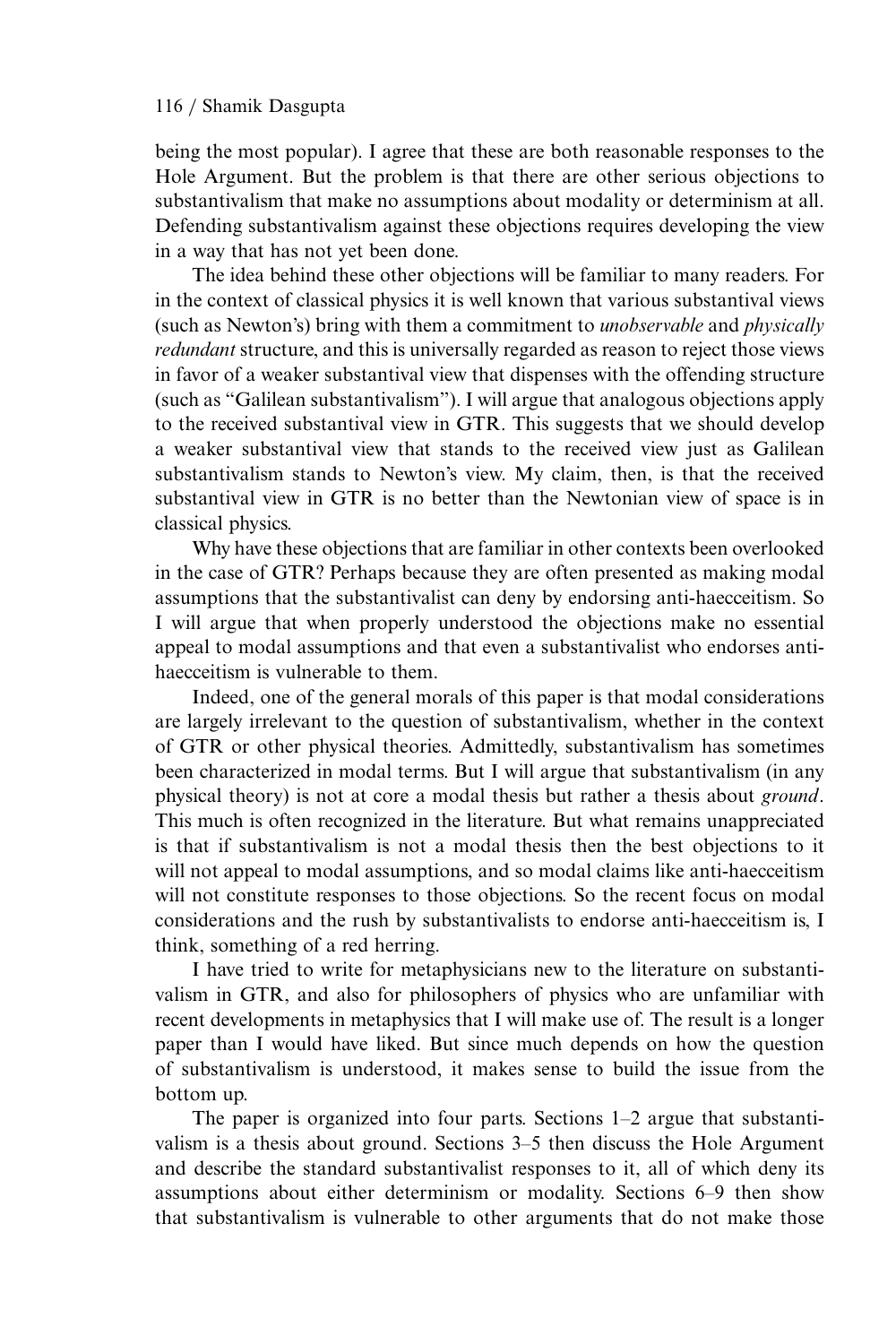assumptions about determinism and modality. Finally, Sections 10–11 suggest how we might go about formulating a new kind of substantivalism in light of these other arguments.

# **1. Newtonian Substantivalism**

What is substantivalism in GTR? It will help to abstract away from the technicalities of GTR and revisit the well known debate between Newtonian and Leibnizian views of space in classical physics. Once that issue is properly understood, it will be easy to carry it over into GTR.

What then is the issue dividing the Newtonian and the Leibnizian? The Newtonian is said to think that space is a real substance: a three-dimensional, Euclidean object in which matter is situated. Against this substantivalist view, the Leibnizian thinks that reality of space as a substance is an illusion: all there really are, on this view, are bits of matter spatially related in certain ways, and any talk of space itself is to be understood in these terms.<sup>1</sup>

But what exactly is the disagreement between these two positions? Not whether space *exists*, for the Leibnizian may agree that space exists so long as she insists that it is somehow constructed or derived from the pattern of spatial relationships between material bodies. Instead, the disagreement is whether space is in some sense *independent* of the matter situated within it. This is a familiar point. As Sklar characterizes it, Newtonianism is the view that space 'can be said to exist and to have specified features *independently* of the existence of any ordinary material objects'.<sup>2</sup> But how is this notion of independence to be understood?

It is often understood in modal terms. Thus, the issue is sometimes said to be whether it is possible for space to exist without matter, with the Newtonian affirming and the Leibnizian denying this possibility. Alternatively, the issue is sometimes said to be whether it is possible for the entire material history of the world to have unfolded three feet to the right of where it actually did, again with the Newtonian affirming and the Leibnizian denying the possibility.3

But this does not adequately characterize the issue. For one of the main arguments for the Newtonian position is the famous 'Bucket Argument', according to which inertial effects can be explained only if the motion of a material body is understood to be motion relative to space rather than relative to other material bodies. Whatever the merits of this argument, the fact that the Newtonian uses it shows that the core of her view is that there are facts about a body's motion through space that are in some sense over and above the totality of facts about its motion relative to other bodies. But someone might agree with the Newtonian on this point and yet have other views about modality that have nothing to do with space *per se* but that nonetheless force her to deny the above possibilities that were said to be definitive of the Newtonian position.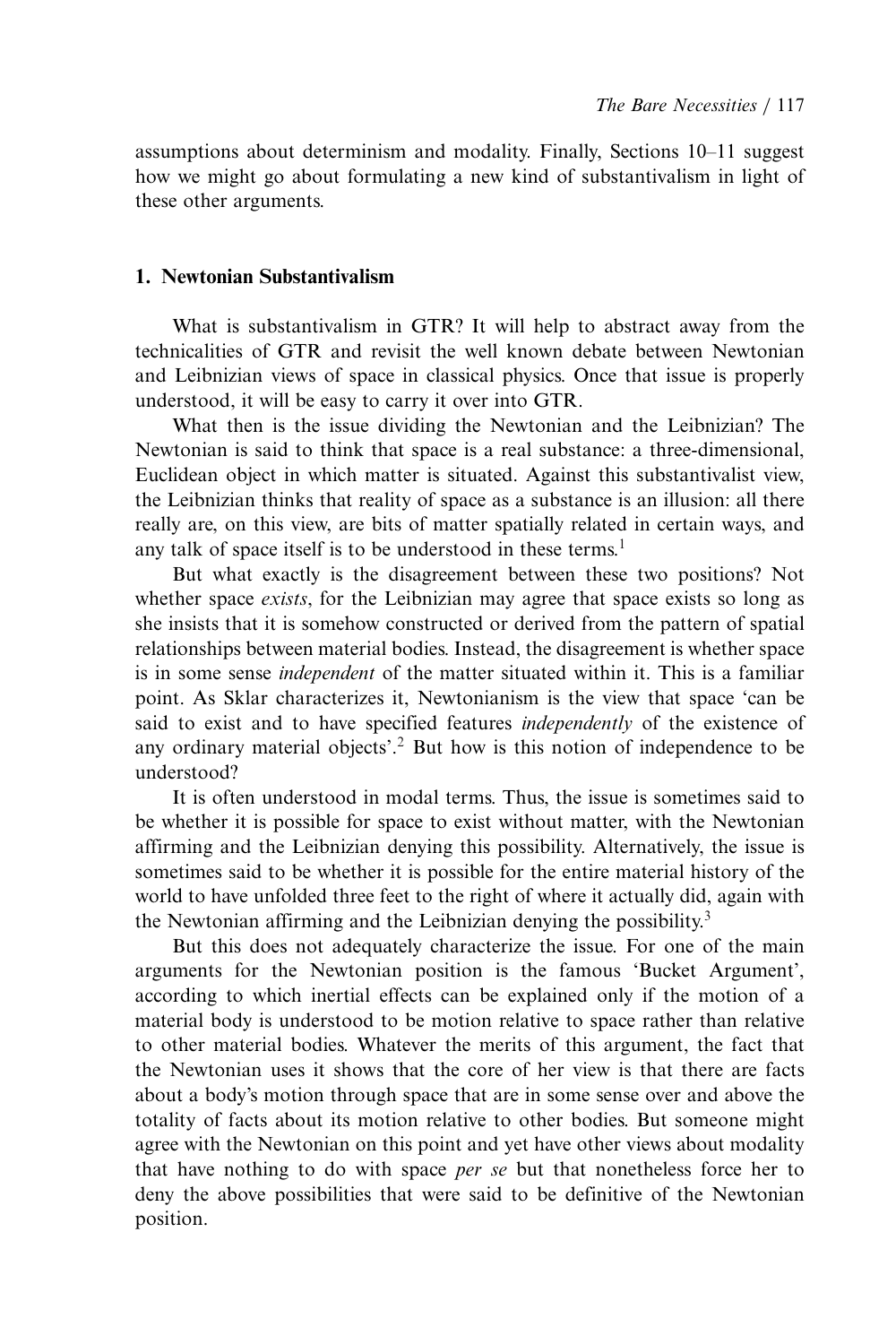For example, she might be a Spinozist who believes that everything true is necessarily true. The Spinozist I have in mind believes this not because of anything she believes about space but rather because she believes that all truths follow from the essence of God and that God is a necessary being.<sup>4</sup> This theorist would clearly deny that it is possible for space to exist without matter and deny that a uniform shift of all matter is possible, simply because her (perhaps quirky) views about religion imply that *nothing* non-actual is possible! Still, her Spinozist views have nothing to do with the issue that divides the Newtonian and Leibnizian and so need not prevent her from being led to think by the Bucket Argument that space is independent of matter in the relevant sense. Therefore, we should not define the Newtonian position as a belief in the above possibilities.

Or, to take a perhaps less extreme example, a Newtonian might also be a Quinean and deny that there is any such thing as *de re* possibility and necessity. On this view it makes no sense to say, of an object, that it is possibly F or necessarily G. The Quinean I have in mind believes this not because of anything she believes about space *per se* but rather because of general considerations about the logic and metaphysics of modality. Such a theorist would clearly not assert that uniform shifts are possible, for that would be to make a *de re* modal claim: it would be to say, of space, that it is possible for matter to be distributed over it in a certain way. But once again, her (perhaps outdated) views about the nature of modality have nothing to do with the nature of space *per se*, so she may perfectly well be convinced by the Bucket Argument that space is independent of matter in the sense that is important to the Newtonian. So a belief in the possibility of uniform shifts should not be definitive of the Newtonian position.

If there is a grain of truth in the modal characterization of the views, it is that the Leibnizian view of space *implies* that rigid spatial shifts are impossible since the spatial relationships between bodies would be the same in the shifted scenario as they actually are, while the Newtonian view is *consistent* with their possibility. But since a Newtonian may have other views about modality which imply that the shifts are impossible, such as Spinozism, it is a mistake to define the issue in the modal terms described above.

How then should the issue be understood? There is a growing literature in metaphysics that develops a variety of non-modal notions that may be of some use. These include ground, ontological dependence, truth-making (at least, in some of its incarnations), and Sider's notion of a metaphysical semantics, amongst others.<sup>5</sup> We might therefore understand the Leibnizian as claiming that facts about space are grounded in facts about matter, that space ontologically depends on matter, that truths about space are made true by facts about matter, or that sentences about space have a metaphysical semantics in terms of notions to do with matter. For our purposes any of these would do. But for the sake of definiteness it will be useful to pick one of them and I pick the characterization in terms of ground. $6$ 

What does 'ground' mean? Following Fine, I use it to label a distinctively non-causal, metaphysical mode of explanation: to say that X grounds Y is just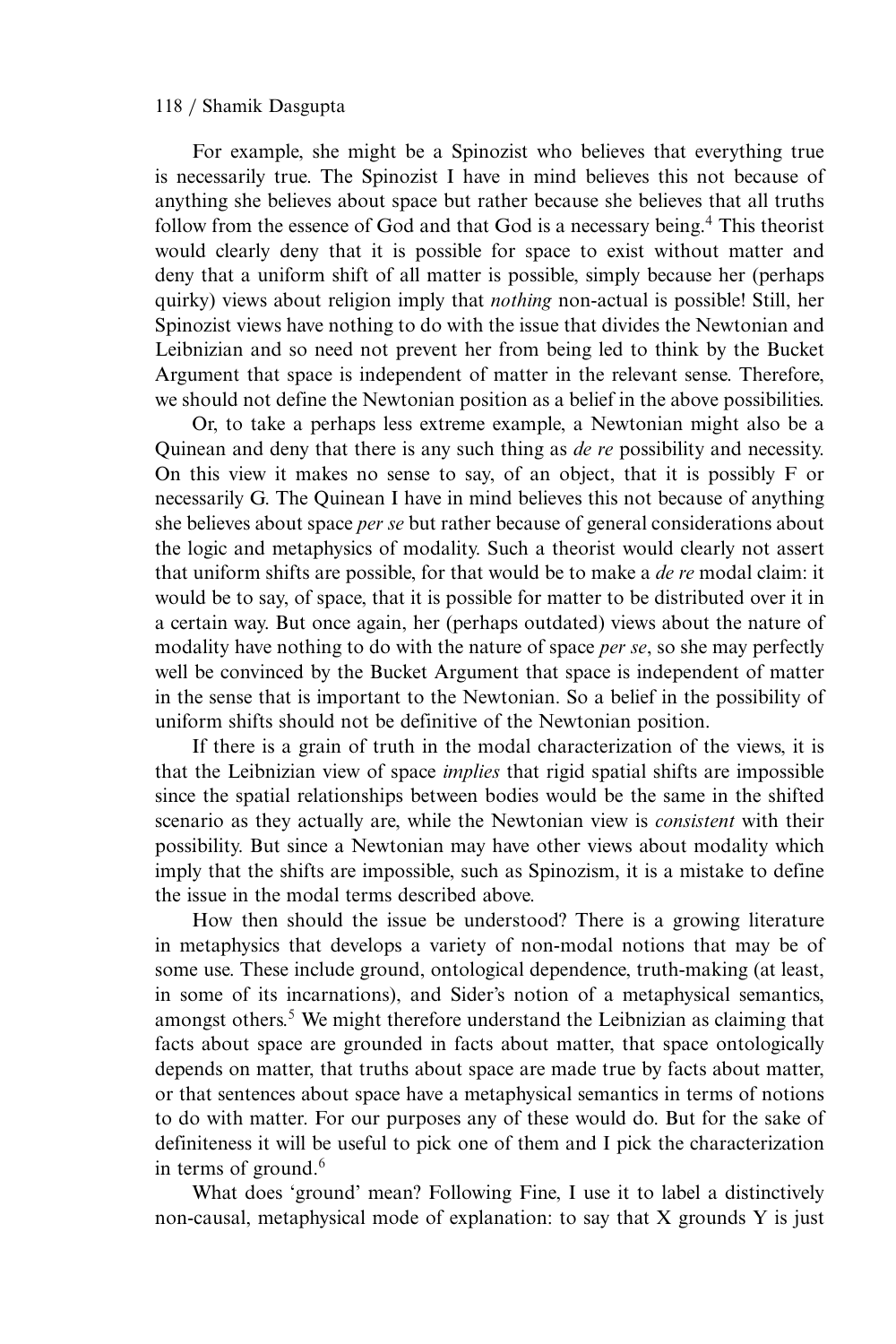to say that X *explains* Y in this metaphysical sense.<sup>7</sup> To illustrate, imagine being asked what explains Europe's being at war in 1939. A causal explanation might describe a sequence of events over the preceding 50 years that led Chamberlain to declare war on Germany. But there is another kind of explanation that would try to say what goings on in Europe at that time made it count as a continent at war in the first place. Regardless of what caused Chamberlain to declare war in 1939, someone in search of this second explanation recognizes that its being at war was not a *sui generis* state of the continent and that there must therefore be something about it *in virtue of which* it counted as being a continent at war. Here we might say that it was at war in virtue of how its citizens were acting, for example that large numbers of people mobilized and fired guns at each other. As I use the term, an explanation of this second kind is a statement of what *grounds* Europe's being at war in 1939. I take this kind of explanation to be reasonably intuitive: regardless of the truth of this claim about what grounds Europe's being at war, we seem to understand it reasonably well.

Now ground is an explanatory notion, and explanations are typically expressed with the sentential operator 'because': Europe was at war in 1939 *because* its citizens were acting in certain ways. This suggests that the logical form of a claim about ground is:

 $S$  because  $\Gamma$ 

where S is a sentence,  $\Gamma$  is a list of sentences, and 'because' is read in the metaphysical rather than causal sense.<sup>8</sup> Alternatively, one might treat ground as a relation between facts. On this approach, the logical form of a grounding claim becomes

the Xs ground Y

where 'Y' is a singular variable and 'the Xs' is a plural variable, both ranging over facts.9 Officially I endorse the former option and think of ground as a sentential operator, but it is often convenient as a shorthand to treat it as a relation between facts so I will do that here.

I assume that ground is transitive and irreflexive.<sup>10</sup> I also assume the principle of Necessitation that if the Xs ground Y, then it is metaphysically necessary that if all the Xs obtain then Y obtains too.<sup>11</sup> This principle is standard and plausible: if it were possible for the citizens of Europe to act in a certain way in 1939 and yet for the continent to be in a state of peace, then those actions would not be the complete explanation of why the continent counted as being in a state of war. However, it is important in what follows to note that the reverse principle is not true since there can be necessary connections without grounds. For example, it is metaphysically necessary that if Obama exists then  $2 + 2 = 4$ , but it is not the case that  $2+2=4$  *because* Obama exists. Claims of ground are therefore stronger than claims of necessary connection: the former imply the latter (by Necessitatation), but not *vice-versa*.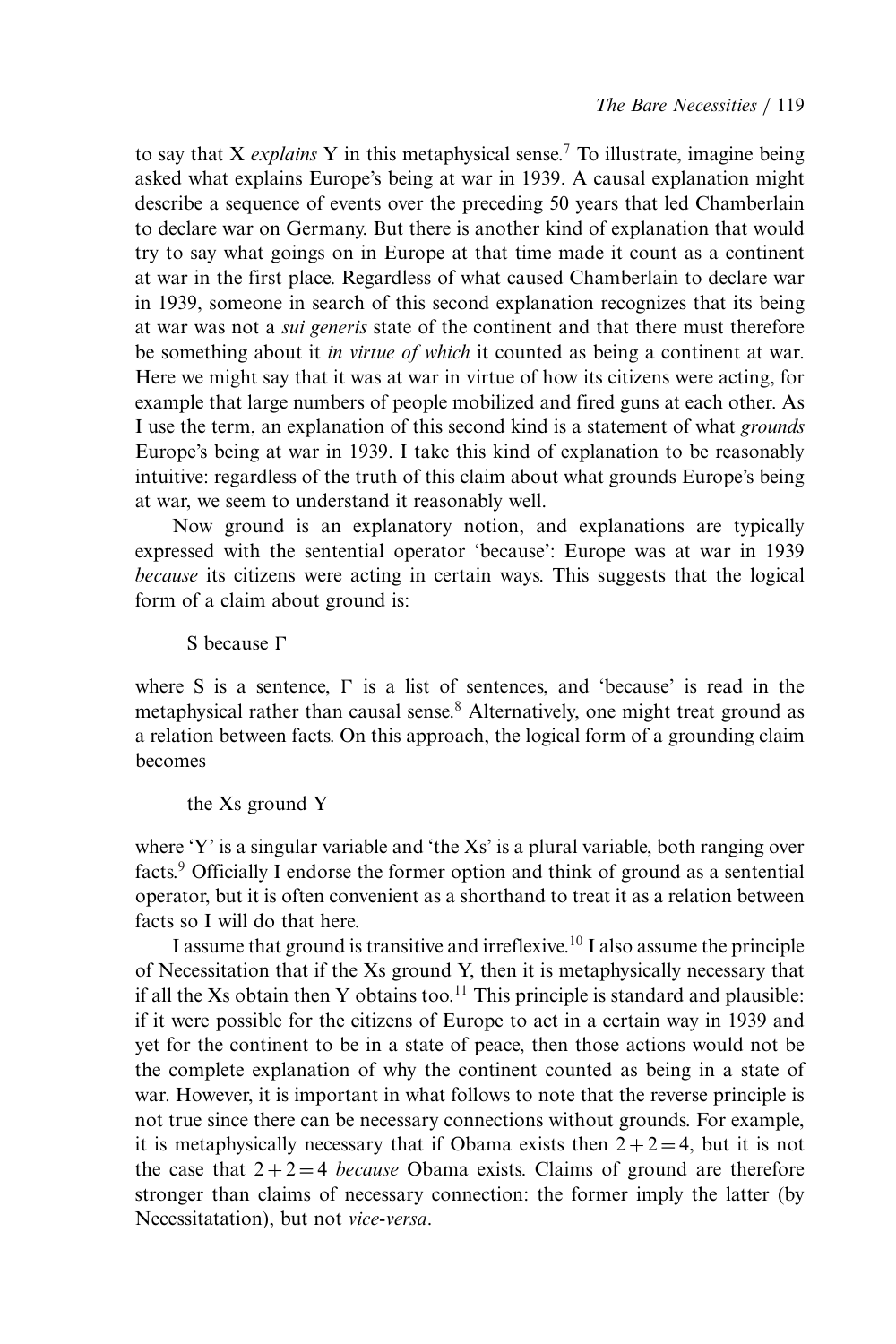I suggest that we understand the issue that divides the Newtonian and the Leibnizian in terms of ground. On this approach, the Newtonian view is that facts about the spatial relationships between material bodies are grounded in facts about which regions of space they are situated in and how those regions are spatially related. For example, if asked to explain (in the metaphysical sense) why two material bodies  $m_1$  and  $m_2$  are 3 meters apart, the Newtonian may answer that  $m_1$  is located at a region of space  $r_1$ ,  $m_2$  is located at a region of space  $r_2$ , and  $r_1$  is 3 meters from  $r_2$ . She need not claim that these latter facts about space are groundless. She might for example ground the fact that  $r_1$  is 3 meters from  $r_2$  in terms of facts about the distances between regions in between  $r_1$  and  $r_2$ , and perhaps so on *ad infinitum*. Or, if she is a Spinozist, she might ultimately ground *all* facts, including those about space, in the essence of God. What is important is that on her view those facts about space are not grounded back in the spatial relations between material bodies.<sup>12</sup> I believe that it is this thesis that Sklar implicitly had in mind when he said that the Newtonian takes space to be "independent" of matter.

In contrast, the Leibnizian reverses the order of explanation. Insofar as she recognizes facts about space she will explain them (in the metaphysical sense) in terms of facts about how material bodies are spatially related to one another. Thus, the Leibnizian takes on the challenge of accounting for inertial effects ultimately in terms of the spatial relations between bodies, and the considerations rehearsed in the Bucket Argument show that this is no easy task.

As I understand them, Newtonian and Leibnizianism are each necessarily true if true at all. Thus it is more accurate to describe the Newtonian as claiming that, *as a matter of necessity*, the spatial relationships between bodies are grounded in facts about space; and similarly for the Leibnizian.<sup>13</sup> This means that the Leibnizian view is not the Newtonian view's negation. But discussing the corresponding contingent claims introduces needless complications, so it is convenient to discuss these two necessary claims for simplicity since the main morals carry over.<sup>14</sup>

We can now draw a distinction that will be crucial in what follows. Consider two theorists: a Leibnizian, and a Newtonian who is also a Spinozist. By the principle of Necessitation, it follows straight from Leibnizianism that that the uniform spatial shifts discussed earlier are impossible. To be sure, the Newtonian Spinozist agrees that the shifts are impossible, but only the Leibnizian thinks that this follows from the correct answer to the question of substantivalism. For the Newtonian Spinozist, the impossibility of shifts has nothing to do with the question of substantivalism *per se* and instead follows from entirely independent facts—in this case, facts about religion and modality. To mark the distinction, I will say that the Newtonian Spinozist makes a *bare* modal claim.<sup>15</sup> One of my central claims in what follows will be that in the case of GTR, subtantivalists have tended to defend their view with a bare modal claim when what is really needed is a modal claim that follows (by Necessitation) from a view about the nature of spacetime.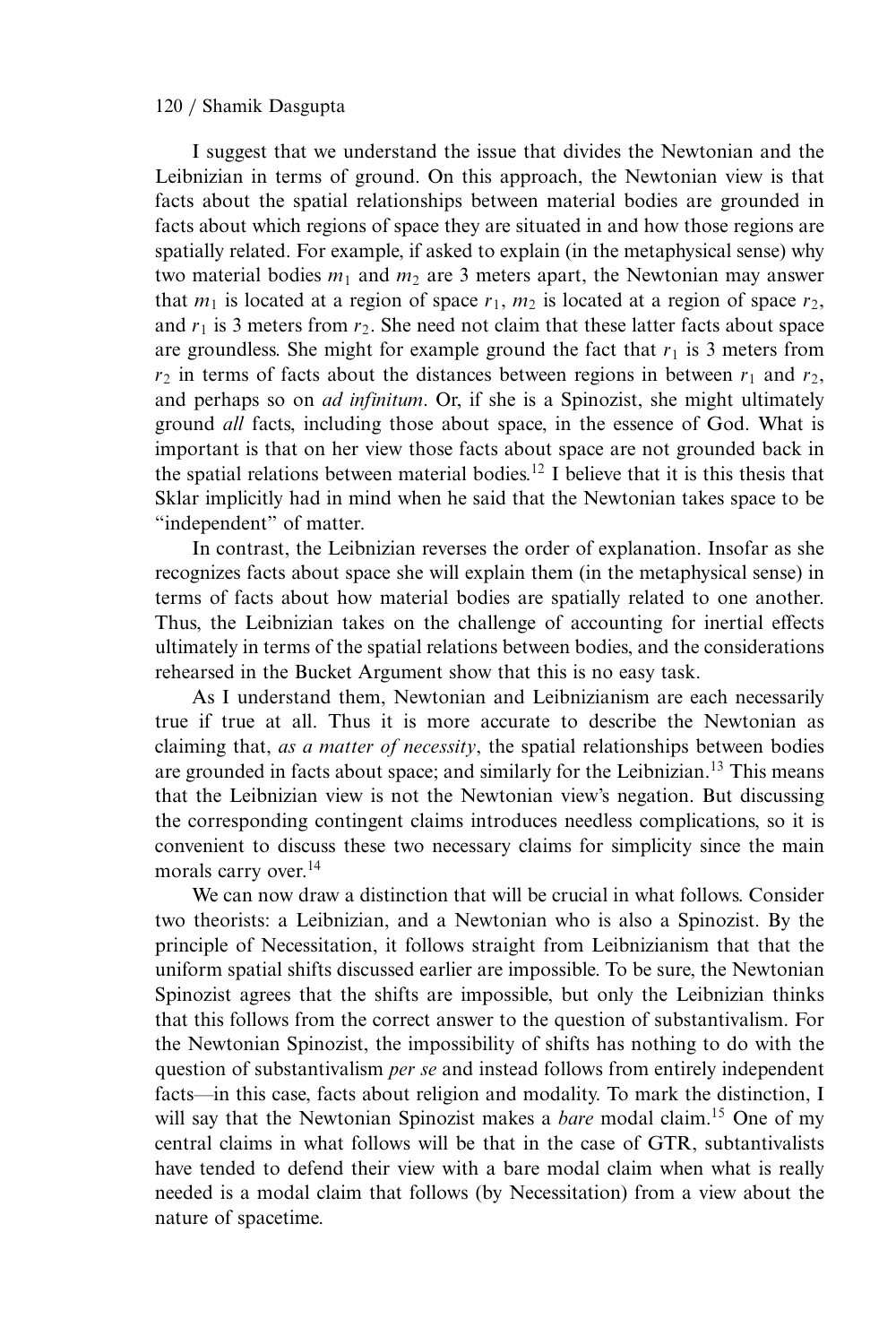Admittedly, some participants to the substantivalism debate may find this talk of ground "metaphysical" in the pejorative sense. One source of skepticism might be my reference to abstracta like facts and grounding relations between them. But if so the skepticism is unwarranted, for as emphasized above my talk of facts is just a shorthand: grounding claims are strictly speaking nothing other than explanatory claims using the word 'because' which involve no reference to facts at all. To my mind, that mode of explanation is just as intuitive and no more problematic than causal explanation. But this is not the place to mount a full defense of ground, and in any case I am happy for the notion to be judged by its fruits. Skeptics can therefore read this paper as asking what progress can made in the substantivalism debate *if* we accept the notion. If progress is made, this is reason to take the notion seriously.

# **2. Substantivalism in GTR**

How does the issue just characterized carry over to the case of GTR? Well, the models of GTR are triples  $M = (M, g, T)$ , where M is a four-dimensional differentiable manifold of points, and *g* and *T* are a metric tensor field and a mass-energy tensor field, respectively, defined on *M*. <sup>16</sup> Now these models are mathematical objects used to represent physical systems, not physical systems themselves. What then are those physical systems composed of ? This is a matter of considerable controversy, and the question of substantivalism in GTR is just one part of it. Taking the models at face value, it is natural to interpret *M* as representing a physical manifold of regions and *g* and *T* as representing some kind of physical object or structure distributed over the physical manifold—let us call them the *physical* metric and mass-energy fields to distinguish them from their mathematical representatives. The question of substantivalism is then the question of the status of the physical manifold of regions represented by *M*. But as before, the interesting question is not whether such a manifold exists but rather whether it exists *independently* of other elements of the system. Again, this is a reasonably familiar point. As Hoefer characterizes it, the issue is whether the manifold exists '*independently* of material things... and is properly described as having *its own* properties, *over and above* the properties of any material things that may occupy parts of it'.<sup>17</sup> But how is the notion of independence to be understood? As before, I propose to understand the issue in terms of ground. Thus, all parties to the debate may agree that physical systems governed by GTR contain a physical manifold of regions. The question is whether facts about that manifold are grounded in other facts about the system, or *vice-versa*. I take substantivalism in GTR to be the latter view.

Let us spell this out a little. The issue is the status of facts about the manifold, but what sort of facts are these? We can represent them abstractly as facts of the form

 $\phi(r_1, r_2, ...)$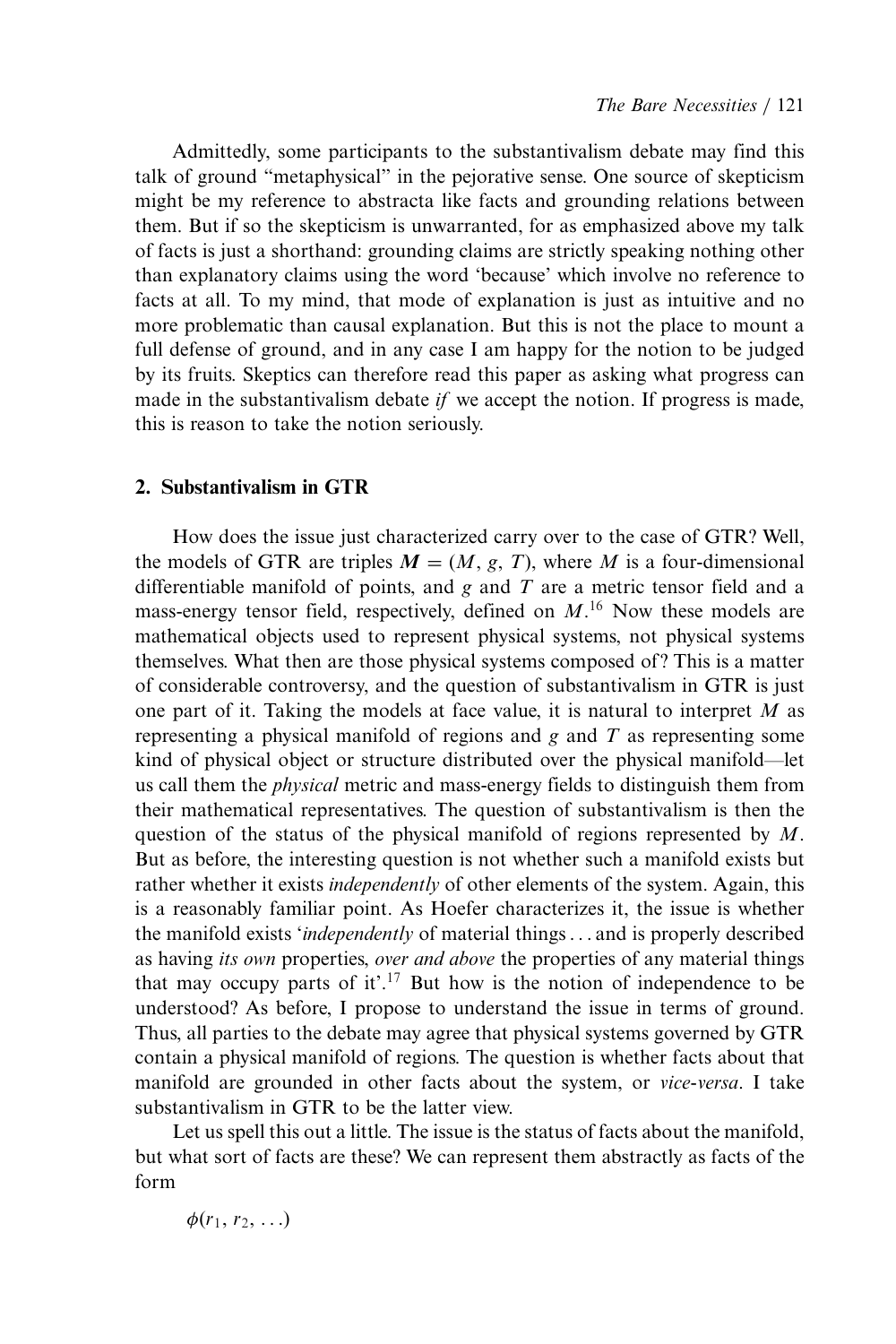where the  $r_i$  are regions of the manifold and  $\phi$  describes them. I place very few restrictions on  $\phi$ . In some cases  $\phi$  will describe the manifold's intrinsic topological structure, but in other cases  $\phi$  will describe how the physical metric and massenergy fields are distributed over the manifold. Exactly what  $\phi$  describes in these latter cases depends on one's metaphysics of physical fields. If you think that a physical field is an instantiation of a property at each region or a pattern of relationships between the regions, then  $\phi$  would express those properties and relations. If instead you think of a physical field as an extended object with parts, then  $\phi$  would describe which parts of the fields are located at each region  $r_i$ .<sup>18</sup>

However one understands them, these facts about the manifold play the same role for the substantivalist in GTR as facts about space (i.e. its geometry and where material bodies are located in it) played for the Newtonian. In both cases, these facts are said to ground all other facts about the physical system. For the Newtonian, those other facts concerned the spatial relationships between material bodies. What are the other facts for the substantivalist in GTR? They are many and varied, but most perspicuous are facts that characterize the space-time interval between different parts of the physical mass-energy field.<sup>19</sup> The substantivalist will claim that they are grounded in (i.e. explained by, in the metaphysical sense) facts about the manifold, including how the fields are distributed over it. That is the core substantivalist view, but of course it may be developed in all sorts of ways. To take just one (extreme!) example, our substantivalist need not think that facts about the manifold are groundless: if she is a Spinozist she may ground them in the essence of God. The important point is that she does not ground them back in terms of the space-time intervals between bits of matter.<sup>20</sup>

The issue I just described is clearly an extension of the original issue of Newtonianism vs Leibnizianism into the context of GTR. But it is not the only extension. For example, the original Newtonian vs Leibnizian debate is sometimes characterized as a debate about the nature of *space*, yet I have not said anything about what space or spacetime is in GTR. One could of course ask whether spacetime in GTR is to be identified with the physical manifold alone or the manifold along with the physical metric field, but that is not the question I ask here.<sup>21</sup> No doubt there are yet other questions about GTR systems that are an extension of some aspect of the Newtonian vs Leibnizianism issue, but here I focus on the issue described above.

## **3. The Hole Argument**

So far I have argued that substantivalism in GTR should be understood as a claim about *ground*. Even though it is rarely stated explicitly in these terms, I believe that it is what theorists like Hoefer implicitly have in mind when they describe substantivalism as the thesis that the manifold exists "independently" of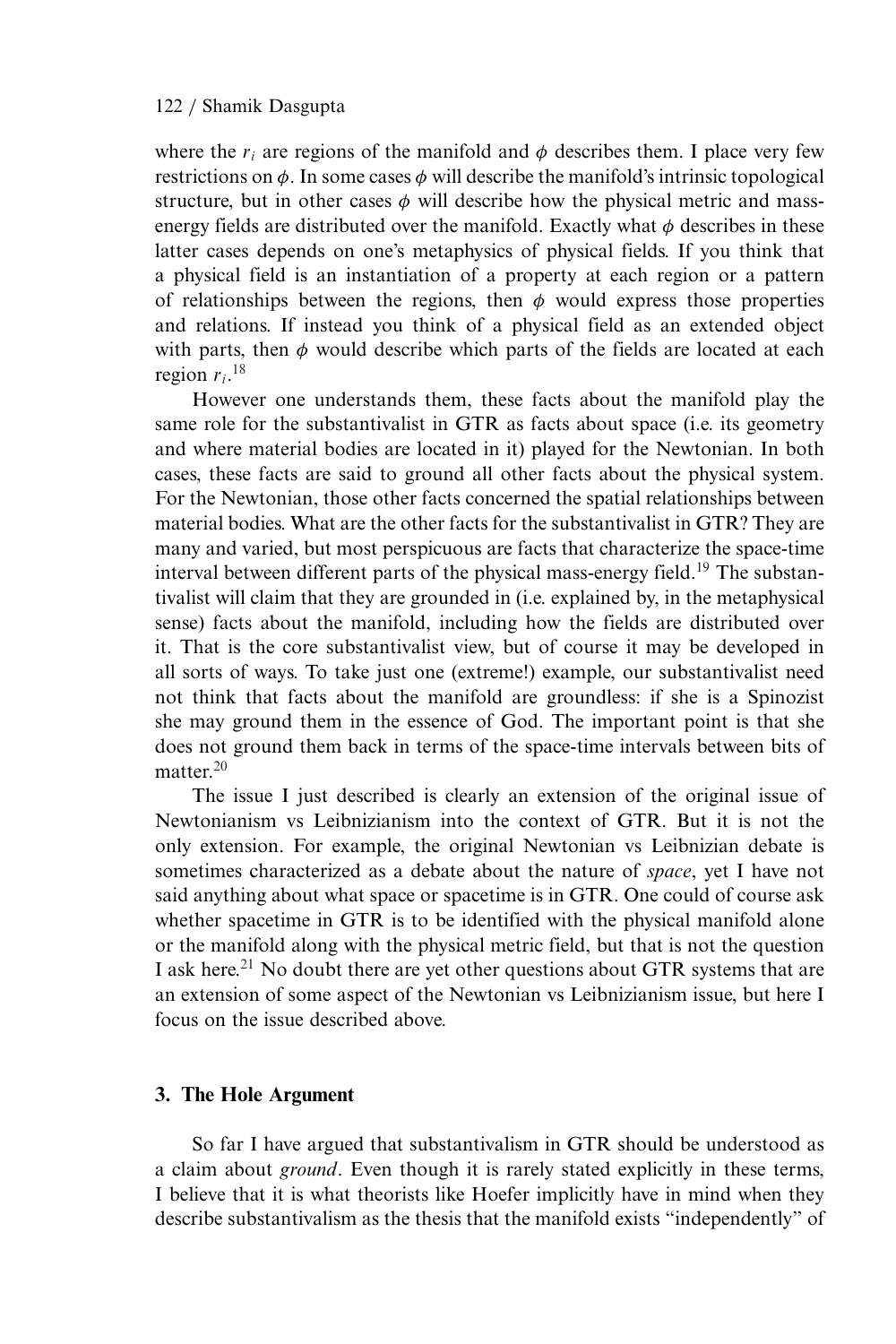material things. And as I said at the outset, substantivalism is the received view these days.

I now turn to motivating my central claim, namely that substantivalism faces far more serious difficulties than has been recognized and that an adequate response to these difficulties has not yet been formulated, let alone defended. Now one difficulty with substantivalism that *has* been widely discussed is brought out in Earman and Norton's Hole Argument. Indeed, most contemporary substantivalists have developed their view primarily as a response to that argument. So my aim in the next three sections is to describe exactly what those responses are so that we understand what kinds of substantivalist views constitute the received wisdom. Then in Sections 6–9 I will argue that these received views are all vulnerable to other objections.

What then is the Hole Argument? Earman and Norton's basic idea was that substantivalism implies that GTR is indeterministic. They took this to be a bad consequence and reason to think that substantivalism is false.

What does it mean to say that a theory is deterministic? Standard definitions these days are given in terms of possible worlds. For example, a theory T might be said to be deterministic iff any two possible worlds in which T is true and which agree in all respects at one time agree in all respects at all later times. Now in GTR this definition should really be rephrased in a relativistically acceptable way by avoiding reference to times. Moreover, even in classical contexts this definition is subject to certain kinds of counterexamples.<sup>22</sup> But none of these issues are relevant to our purposes so it pays to ignore them and work with this definition for simplicity.

Why is substantivalism thought to imply that GTR is indeterministic? To describe the argument we need the notion of a diffeomorphic shift. To this end, recall that the intended models of GTR are of the form (*M*, *g*, *T*). For simplicity we can assume that all intended models have the same manifold of points *M*, though of course different models will differ in the fields *g* and *T*. Now, take a model  $M = (M, g, T)$  and consider a diffeormophism  $d:M \rightarrow M$ , a bijection from *M* to *M* such that it and its inverse are both differentiable. Such a function on the manifold induces a function on models, whereby a model  $M = (M, g, T)$ is mapped to a "drag along" structure  $d(M) = (M, d(g), d(T))$ , where  $d(g)$  is a tensor field that results from "dragging" the value of *g* at each point in *M* along to its image under *d*. Formally: for all  $x$  in  $M$ , the value of the field  $d(g)$  at the point  $d(x)$  is  $g(x)$ . The field  $d(T)$  is defined similarly. Such a function on models is called a *diffeomorphic shift*. Now I called *d*(*M*) a structure rather than a model, since for all I have said there is no reason to think that it will satisfy the laws of GTR. But it turns out that *d*(*M*) is a model of GTR iff *M* is, for any model *M* and any diffeomorphism *d*. Let us call this property of GTR *diffeomorphism invariance*. 23

Diffeomorphic shifts are somewhat analogous to the rigid spatial shifts I mentioned while discussing Newtonianism and Leibnizianism. For we can think of a rigid spatial shift as a function on classical models that maps each model to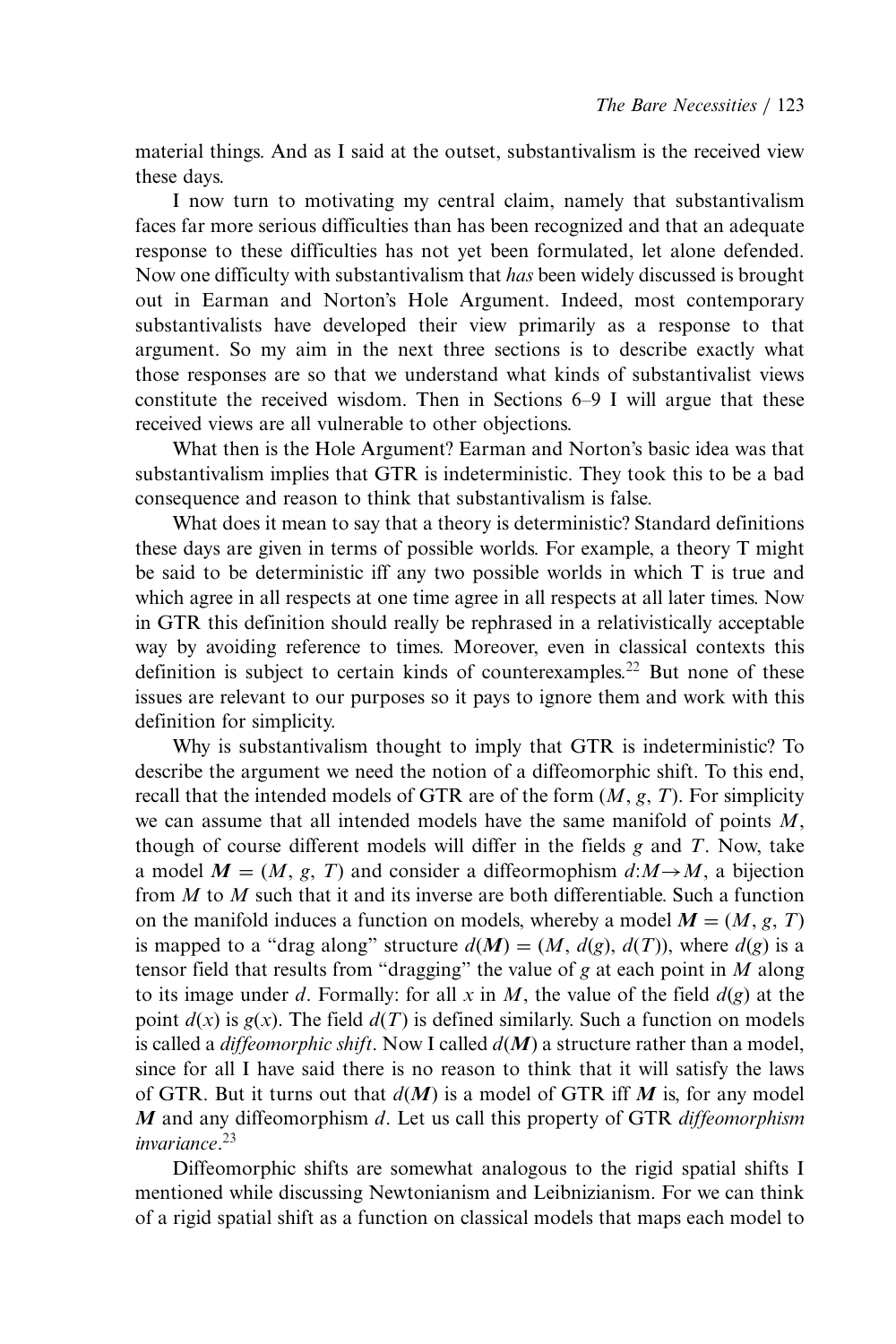one that differs only in the fact that all the matter is displaced by some uniform distance in some uniform direction. In some sense, the most direct analogue of this in the case of GTR would be the result of just dragging the mass-energy field over the manifold. But in GTR the metric field varies from model to model and the equations of GTR state how it relates to the mass-energy field. So just dragging the mass-energy field around will not (in general) preserve the equations of GTR since the resulting mass-energy field will (in general) be out of kilter with the metric field. If we are interested in functions that preserve the truth of the equations of GTR, we must consider functions of the form  $d(M)$  in which the metric field is dragged along with the mass-energy field.

Returning to the Hole Argument, consider an arbitrary model  $M = (M,$ *g*, *t*) of GTR and a diffeomorphism *d* that is identity on all of *M* save for a bounded region R, the "hole". Let us call any such diffeomorphism a "hole diffeomorphism". By diffeomorphism invariance, *d*(*M*) is also a model of GTR. Since *d* was identity outside R, *M* and *d*(*M*) are exactly the same outside R. The only difference is that in  $d(M)$  the fields *g* and *T* have been shifted around together within R. The idea is then to use  $M$  and  $d(M)$  to show that GTR is indeterministic. After all, if R is chosen wisely it will only contain events that occur after a specific time, in which case the models would agree in all respects at that time and diverge thereafter. But the definition of determinism was given in terms of possible worlds, and yet *M* and *d*(*M*) are models. What then is the link between models and possible worlds that might complete the argument?

This issue has been the source of much controversy. Earman and Norton used the premise that if substantivalism is true, then given any model *M* and any diffeomorphism *d*, *M* and *d*(*M*) represent distinct possible worlds W and *d*(W) respectively.<sup>24</sup> By writing  $d(W)$ , we are now using d to represent a function on *worlds* that is induced by a diffeomorphism on the *physical* manifold (as opposed to when we write  $d(M)$ , where  $d$  is used to represent a function on *models* that is induced by a diffeomorphism on the *mathematical* manifold *M*). Intuitively, *d*(W) differs from W only in the fact that the physical metric and mass-energy fields have been uniformly dragged over the physical manifold in accordance with the diffeomorphism on the manifold. Since *d* is a hole diffeomorphism, this means that the fields are dragged around within the hole but left alone outside. The idea behind Earman and Norton's premise, then, is that if (as the substantivalist claims) the manifold exists *independently* of the fields, it must surely be possible to redistribute the fields over the manifold in this way.

It is important to understand exactly how W and *d*(W) differ. To this end, let us distinguish between *individualistic* and *qualitative* facts. I suspect that the distinction resists being defined in other terms, but it is reasonably intuitive and can be illustrated with examples. Roughly speaking, a fact is individualistic when it concerns a particular individual. For example, consider the fact that *this very book* (pointing to a book on my table) is blue. This is an individualistic fact since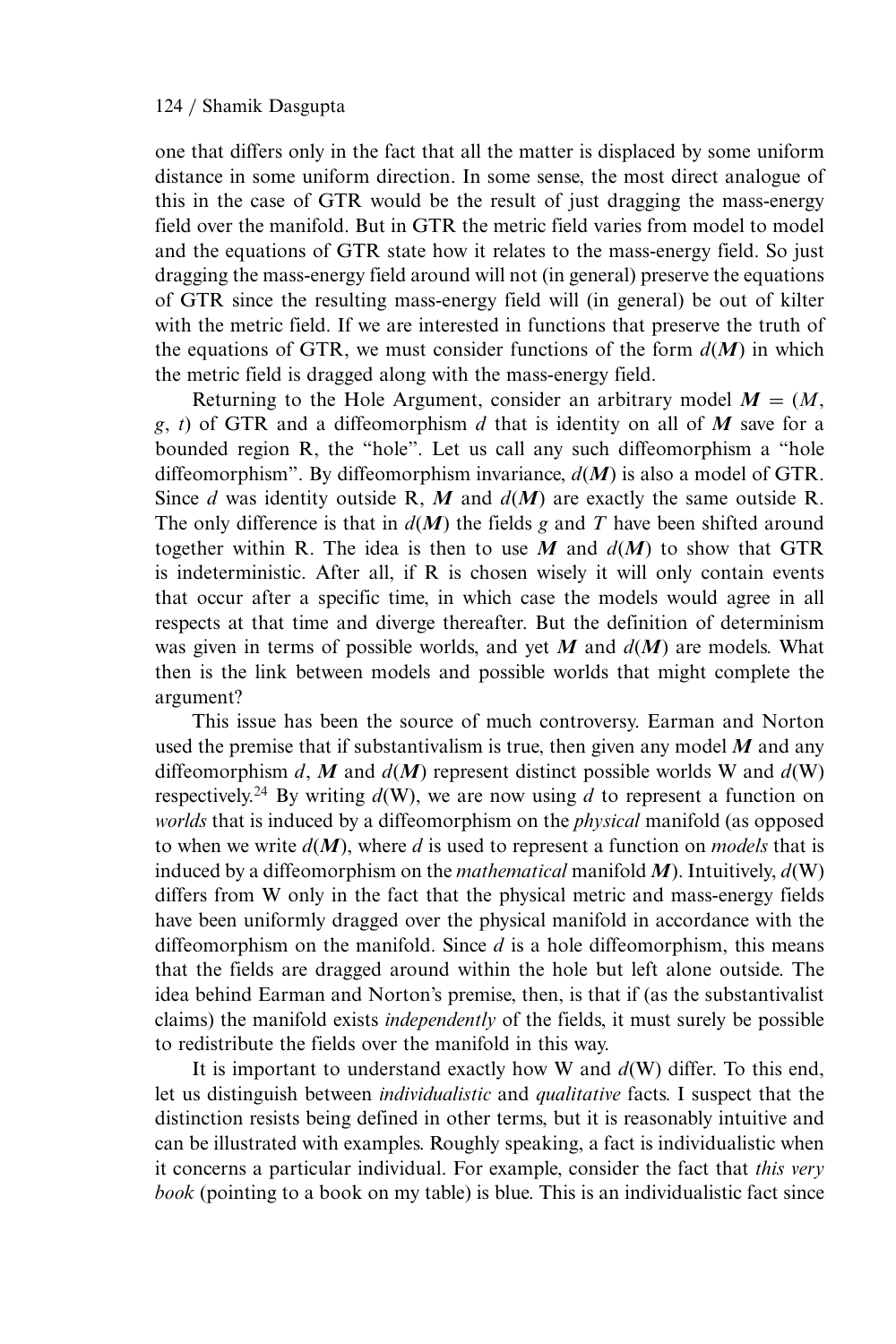it concerns that particular book. In contrast, a qualitative fact does not concern any particular individual at all. The fact that there exists a book on my table is qualitative because it does not concern any particular book and would obtain even if a different book was on the table. More generally, qualitative facts include all those facts that can be expressed in predicate logic with identity but without constants, such as

 $(\exists x)$  Fx  $(\exists x)(Fx & (\forall y)(Fy \supset y = x))$ 

so long as F and G express qualitative properties. Of course, this now raises the question of what a qualitative property is, but again the idea is reasonably intuitive: qualitative properties do not concern any particular individual. Thus, the property of being green is qualitative, but the property of being Socrates is not. Note that the property of being a sibling is qualitative: having it might imply the existence of other individuals, but it is qualitative because (roughly speaking) your having it does not depend on any particular person being your sibling and just depends on your having some sibling or other.<sup>25</sup>

Now I said that W and *d*(W) differ only in the fact that both physical fields have been uniformly dragged over the manifold. Importantly, both worlds agree on all *qualitative* facts about the distribution of the fields over the manifold, for example that there exist various regions propertied and related in certain ways. They disagree only on individualistic facts of the form

 $\phi(r_1, r_2, ...)$ 

concerning which particular regions within the hole play which qualitative roles. To complete the Hole Argument, then, we pick a time *t* to the past of the hole. By construction, W and *d*(W) agree on all facts at *t* and yet diverge thereafter, namely with respect to those facts within the hole just mentioned. By the above definition of determinism, it follows that GTR is indeterministic.

Why is this a problem for the substantivalist? Earman and Norton do not take it to be apriori that GTR is deterministic. Instead, their idea is that if GTR is indeterministic this should follow from facts about the physics, not from metaphysical theses such as substantivalism. As they put it, 'determinism may fail, but if it fails it should fail for reasons of physics...  $\cdot^{26}$  This raises the question of what makes something a reason of physics rather than a reason of metaphysics, but I will not discuss this aspect of their argument further.

We can now represent their argument explicitly as follows:

(H1) If substantivalism is true then given any model  $M$  and any hole diffeomorphism  $d$ ,  $M$  and  $d(M)$  represent distinct possible worlds W and  $d(W)$ respectively. (Premise)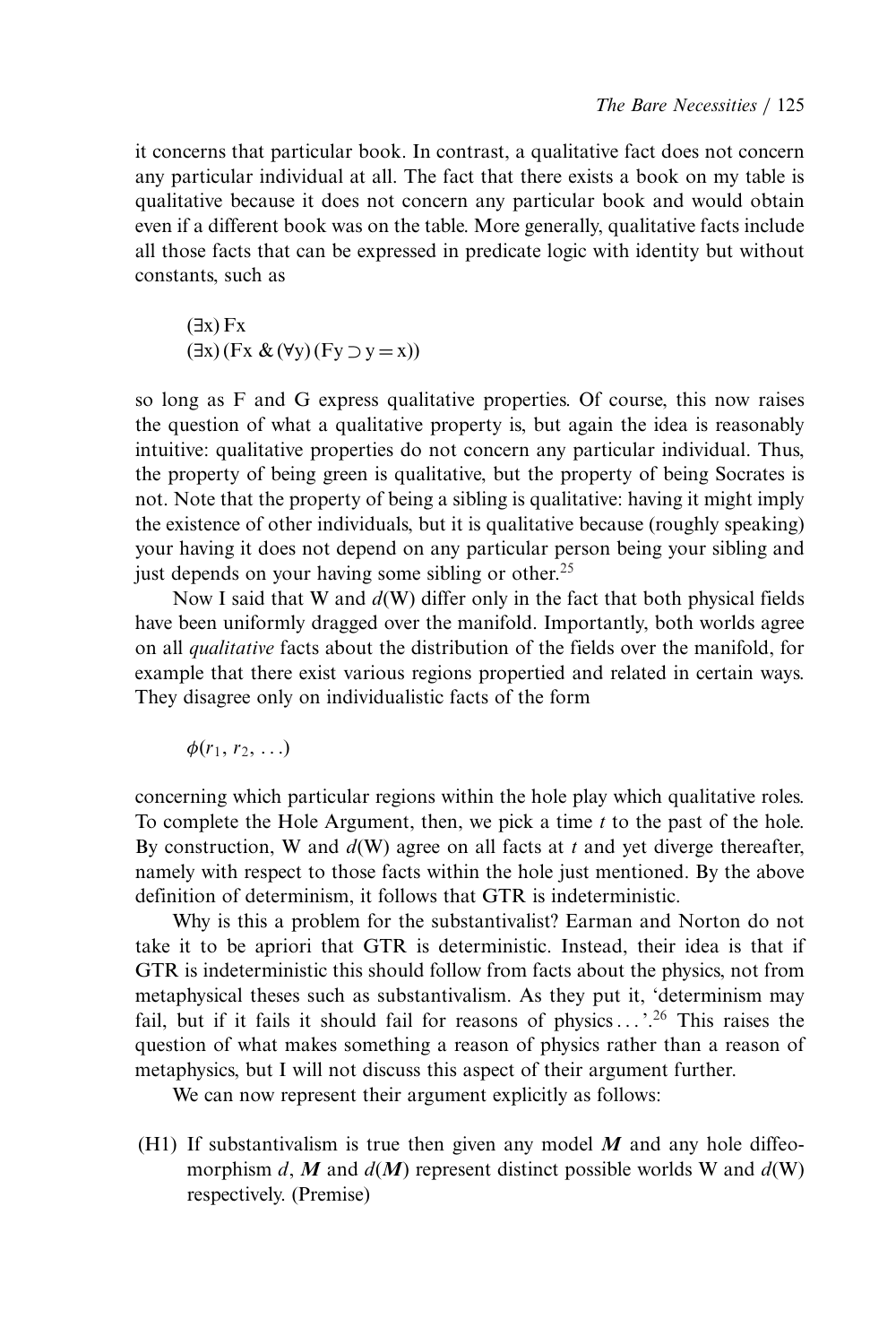126 / Shamik Dasgupta

- (H2) W and *d*(W) are both worlds in which GTR is true. (By the fact that GTR is diffeomorphism invariant) $27$
- (H3) If W and  $d(W)$  are both worlds in which GTR is true, then GTR is indeterministic. (By the definition of determinism)
- (H4) Therefore, if substantivalism is true then GTR is indeterministic. (By (H1), (H2) and (H3))
- (H5) (H4) is unacceptable: indeterminism should not follow from a metaphysical theory such as substantivalism. (Premise)
- (H6) Therefore, substantivalism is false.

# **4. Standard Responses**

The Hole Argument is the only serious objection to substantivalism in GTR that has received much attention recently. And it is widely agreed to fail, since most theorists either reject (H1) or (H3). As a result, substantivalism in GTR is considered reasonably unproblematic. But in the next two sections I will try to get as clear as possible about *how* substantivalists have responded to the Hole Argument, for I will then argue that their resulting views are vulnerable to other objections.

Substantivalists who deny (H3) concede for the sake of argument that *M* and  $d(M)$  represent distinct possible worlds W and  $d(W)$  in which GTR is true. But they deny that it follows that GTR is indeterministic because they think that the definition of determinism used by Earman and Norton is too strong. They claim that since W and  $d(W)$  agree in all qualitative respects and diverge only with respect to *individualistic* facts, this should not count as a failure of determinism. For our purposes there is no need to discuss the details of their alternative conception of determinism; it suffices to say that it implies that GTR is deterministic even if  $M$  and  $d(M)$  represent distinct possible worlds W and  $d(W)$ <sup>28</sup>

But by far the more popular response is to deny (H1) and insist that the substantiavlist need not take  $M$  and  $d(M)$  to represent distinct possible worlds W and  $d(W)$  after all. Now if (H1) is taken literally, this response is obviously correct. For a substantivalist might grant that there are distinct worlds W and *d*(W) but simply deny that they are represented by *M* and *d*(*M*) respectively. After all, models are just representational tools, not our masters, so even a substantivalist who recognizes distinct possible worlds W and  $d(W)$  is free to ignore one of them and use  $M$  and  $d(M)$  to represent the same world if she pleases! But equally obviously, pointing this out is futile. For once it is granted that there are distinct worlds W and *d*(W), indeterminism follows regardless of how they are represented (at least, it follows on the definition of determinism that Earman and Norton use).29

This shows that Earman and Norton's premise (H1) is ill formulated. Since the definition of determinism is put in terms of possible worlds, the important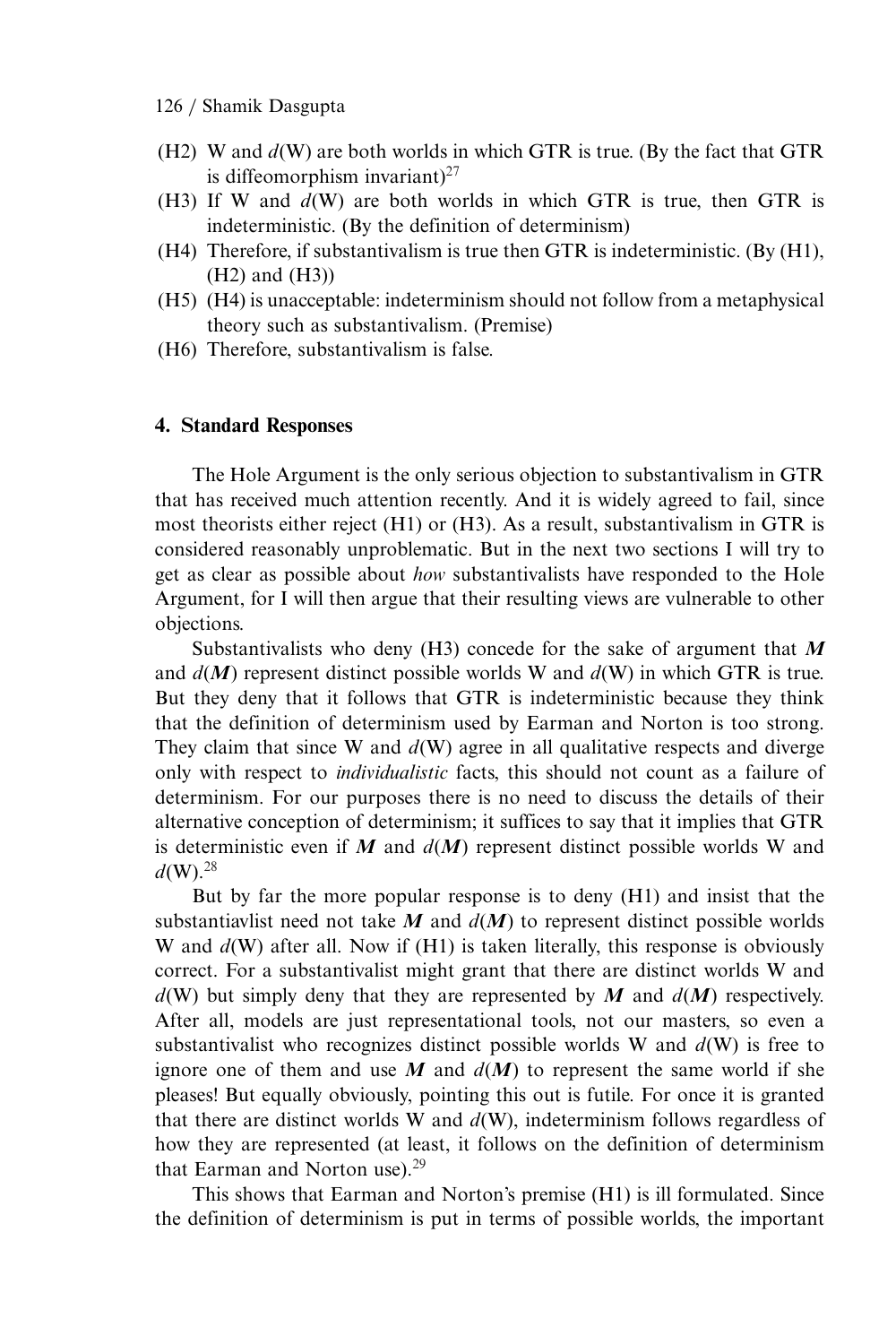question is whether the substantivalist must say that there are distinct possible worlds like W and *d*(W) regardless of whether she chooses to represent them with  $M$  and  $d(M)$  respectively. Thus the first premise should really be

 $(H1*)$  If substantivalism is true then given any GTR world W and any diffeomorphism *d* on the physical manifold of W, there is a distinct possible world *d*(W).

and the argument goes through just as it did before.<sup>30</sup> The popular response, then, is to deny (H1\*). Indeed, to call this response popular may be an understatement. As Pooley puts it, 'there is close to a consensus in the philosophical literature on Earman and Norton's hole argument that there is nothing anti-substantival about denying that there can be such distinct possible worlds'.<sup>31</sup>

Given the discussion in Sections 1 and 2, it should be obvious that  $(H1^*)$ is false. For as we saw there, the substantivalist might also be a Spinozist who thinks that everything true is necessarily true, in which case she will deny that diffeomorphic shifts are possible because she denies that *anything* non-actual is possible in the first place! Such a theorist holds a perfectly consistent view: that facts about the manifold ground other physical facts about a GTR system (this is her substantivalism), but that all facts are ultimately grounded in the essence of God, a necessary being, so that nothing non-actual is possible (this is her Spinozism).

Now Spinozism is of course not a popular view these days (to put it mildly!). But there are many popular views about modality that imply that diffeomorphic shifts are impossible even if substantivalism is true. For example, consider the modal thesis of *anti-haecceitism*, which we can state as the view that qualitatively identical possible worlds are identical in all respects. If anti-haecceitism is true, there do not exist worlds like W and *d*(W) that differ only in a diffeomorphic shift (since if there were such worlds they would be qualitatively identical). So if anti-haecceitism is true, substantivalism does not imply that GTR is indeterministic after all (at least, not in the way that Earman and Norton claimed). Unsurprisingly, then, the popular substantival response to the Hole Argument is to endorse anti-haecceitism.

Now the substantivalist might endorse anti-haecceitism as a brute thesis about modality. Alternatively, she could propose deeper theses about the nature of modality that imply anti-haecceitism. For example, Brighouse writes that 'what a substantivalist should say about the way we individuate space-time points or regions across possible worlds is that we individuate according to qualitative similarity'.<sup>32</sup> Now this talk of "individuating" points across possible worlds is widespread but can mean several things. One thing it could mean (which was not Brighouse's intention) is the view that each point *p* has an *individuating qualitative role*, by which I mean a qualitative role such that, necessarily, a point *q* instantiates the role iff *q* is identical to *p*. If there were diffeomorphically shifted worlds, certain qualitative roles would be instantiated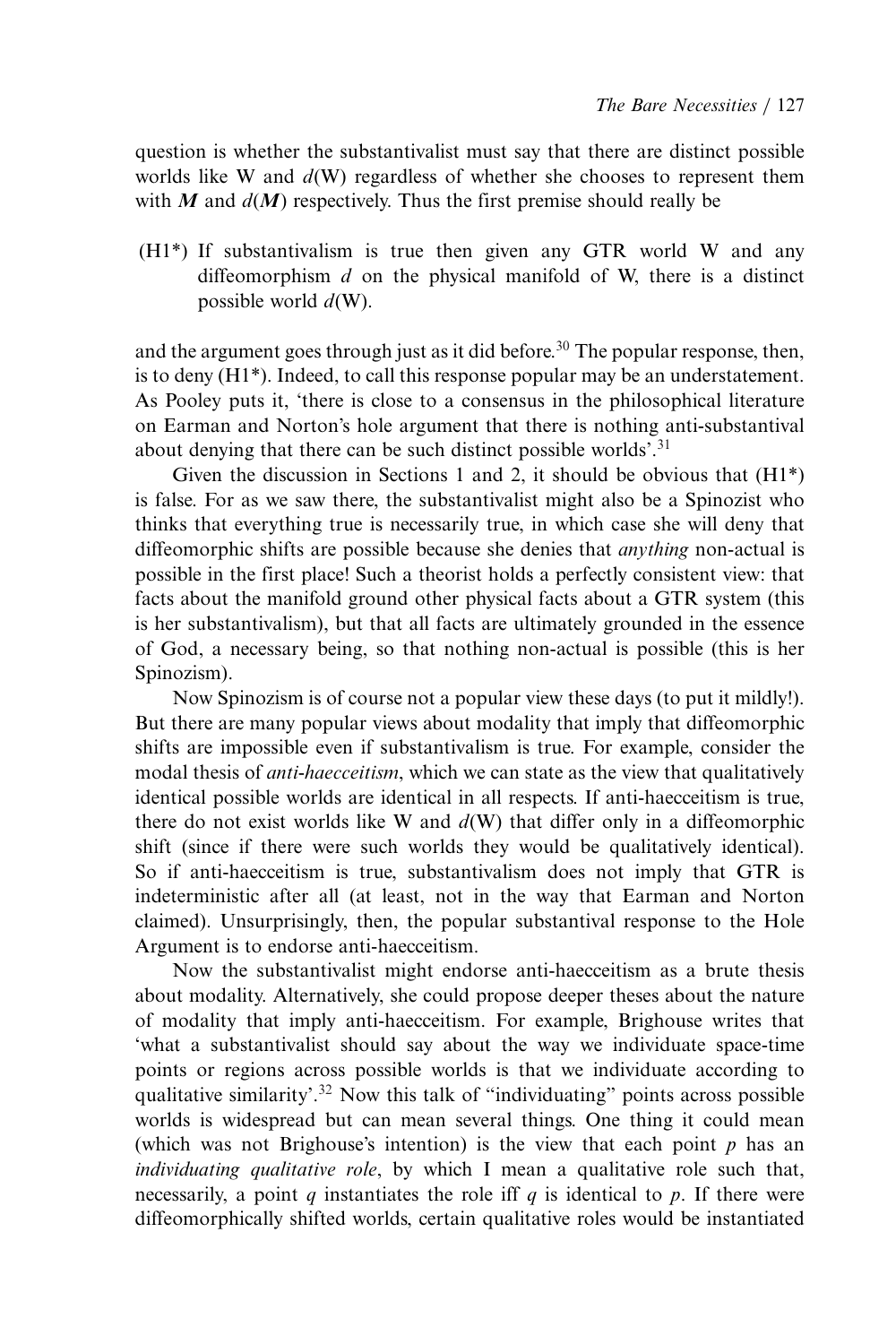by one individual in one world and a distinct individual in the other. The view that points have individuating qualitative roles therefore implies that diffeomorphic shifts are impossible. Thus, the substantivalist could endorse the modal view that regions have individuating qualitative roles and thereby deny that GTR is indeterministic.33

Another view about modality—this time one that Brighouse may have intended to encompass by her talk of individuation—is counterpart theory. On this view, no individual exists in more than one possible world. However, an object in one world is a counterpart of an object in another iff they resemble each other in certain (contextually determined) qualitative respects. An object *x* is then said to be possibly  $F$  (in a context) iff there is a possible world W that contains an individual  $\gamma$  which is F and which is (in that context) a counterpart of  $\chi$ . Now on this view, the possibility of a diffeomorphic shift would be witnessed by a qualitatively identical possible world. But, as Brighouse puts it, 'the counterpart of any given point in any of the qualitatively indiscernible worlds will have all the same qualitative properties as that point has', in which case the possible world will not represent the possibility of a *shift* after all.<sup>34</sup> I should say that it is not entirely clear whether Brighouse is using Lewis' own counterpart theory or modifying it for her own purposes.<sup>35</sup> But the issues here are tricky, and since I have no desire to object to this strategy of responding to the Hole Argument let me concede that some version of counterpart theory implies that diffeomorphic shifts are impossible. Butterfield (1988) also uses counterpart theory to similar effect, and Teller agrees that this is a legitimate move in his Teller (2001).

These are not the only modal views that imply that diffeomorphic shifts are impossible. But there is no need to describe every conceivable view. It is enough to point out with Pooley, that it is an almost universal consensus on the Hole Argument that  $(H1*)$  is false: the substantivalist may endorse one of these modal views that imply that diffeomorphic shifts are impossible and thereby deny that GTR is indeterministic.

But while this may be close to a consensus, what has not been sufficiently appreciated is that the substantivalist might claim that diffeomorphic shifts are impossible for two very different reasons. On one approach, the claim follows from her views about the nature of the manifold. But on another approach, it is a *bare* modal claim, a claim that does not follow from the nature of the manifold but rather from independent facts about the nature of modality.

The distinction here is crucial to what follows, so let me say more about it. Recall that the substantivalist grounds facts about the space-time intervals between bits of matter in facts about the manifold of the form

 $\phi(r_1, r_2, ...)$ 

where  $r_1, r_2, \ldots$  are particular regions of the manifold. These are individualistic facts since they concern those particular regions  $r_1, r_2, \ldots$  But the substantivalist may wish to go on and ground these individualistic facts in qualitative facts. Let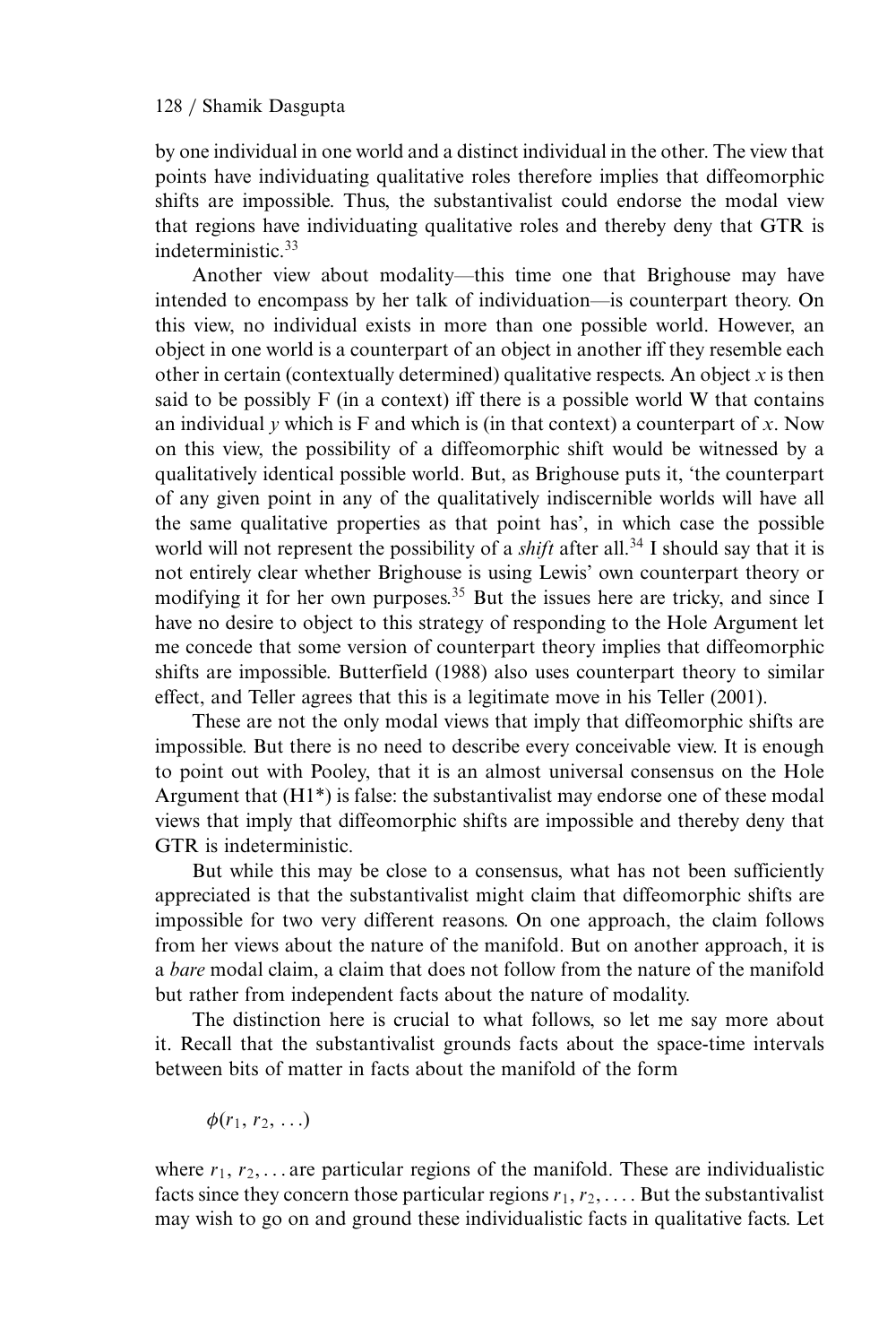us call the view that they are qualitatively grounded *thin* substantivalism, and the view that they are not *thick* substantivalism. Like substantivalism in general, we will take each variety to be a necessary claim.

Now if thin substantivalism is true then it follows straight from the principle of Necessitation (the principle that the ground metaphysically necessitates what it grounds) that qualitatively identical worlds agree on all individualistic facts about the manifold and therefore that there do not exist worlds like W and *d*(W) that differ only in a diffeomorphic shift. Thick substantivalism does not have this implication: since it holds that individualistic facts about the manifold are "over and above" the qualitative facts in the sense of not being grounded in them, it allows that qualitatively identical worlds like W and *d*(W) can differ just with respect to which regions of the manifold play which qualitative role. But *must* the thick substantivalist think that there are distinct possible worlds like W and *d*(W)? Not at all, for she might endorse any of the modal views just discussed, such as Spinozism or anti-haecceitism, as a bare modal claim, a claim that has nothing to do with the nature of the manifold *per se* but which implies that shifts are impossible.

It is obvious that if the thick substantivalist is also a Spinozist, her denial that diffeomorphic shifts are possible follows not from her specific views about the nature of the manifold but rather from independent views about religion and modality. Like the thin substantivalist, this theorist agrees with Pooley's consensus that diffeomorphic shifts are impossible. But while the thin substantivalist takes this claim to follow (by Necessitation) straight from her views about the nature of the manifold, this thick substantivalist takes it to be a bare modal claim.

What might be less obvious is that the thick substantivalist may endorse any of the above anti-haecceitistic views as a bare modal claim too. For example, she may endorse counterpart theory as a thesis about the nature of modality, a theory about what it is for a given individual to be possibly F or necessarily G. This theorist holds a perfectly consistent view: that individualistic facts about the manifold ground other physical facts about a GTR system (this is her thick substantivalism) but that counterpart theory is the correct theory of what it is for an object to have a modal property. To be sure, her counterpart theory may imply that individualistic facts are necessitated by qualitative facts. But this does not mean that she believes the former to be grounded in the latter, for as we saw earlier modal claims do not imply grounding claims (mathematical facts are necessitated by the fact that Obama exists, but the former are not grounded in the latter). Thus even though her views about *modality* imply that diffeomorphic shifts are impossible, she nonetheless insists (as a thick substantivalist) that individualistic facts about the manifold are something "over and above" the qualitative facts in the sense that the former are not grounded in the latter. Counterpart theory may differ from Spinozism in many respects (including its plausibility!), but one point of similarity is that the thick substantivalist can endorse it as a bare modal claim in order to respond to the Hole Argument.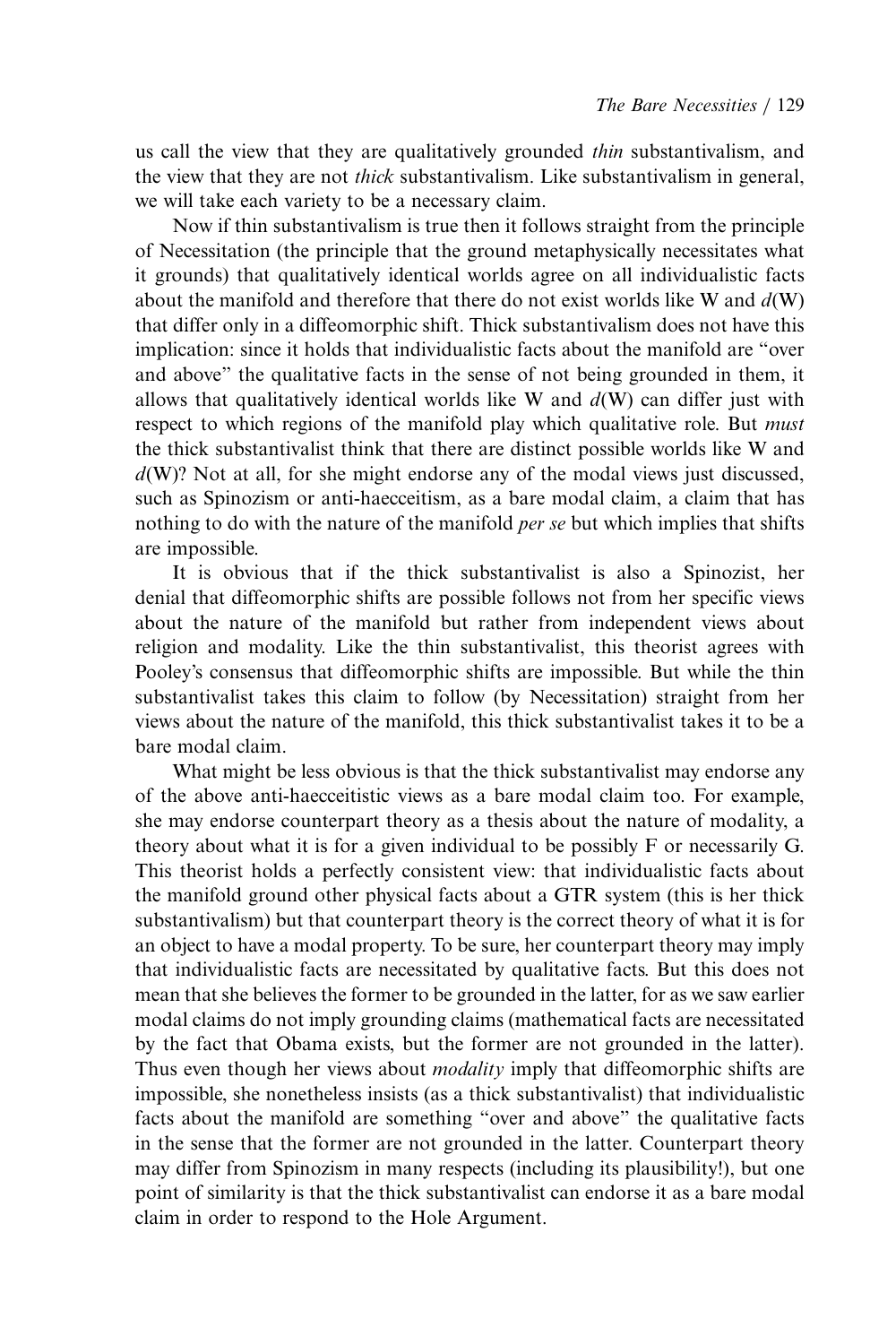Similarly, the thick substantivalist may endorse the modal view that regions of the manifold have qualitative individuating roles as a bare modal claim. She will then deny that diffeomorphic shifts are possible, but will nonetheless insist that individualistic facts are something "over and above" the qualitative facts in the sense that the former are not grounded in the latter.

These then are the two ways that a substantivalist can deny the possibility of diffeomorphic shifts that I want to distinguish. On the one hand, she might be a thin substantivalist in which case the impossibility of diffeomorphic shifts follows (by the principle of Necessitation) from her view that individualistic facts about the manifold are grounded qualitatively. On the other hand, she might be a thick substantivalist in which case the impossibility of diffeomorphic shifts is a bare modal claim and follows from her independent views about the nature of modality.

So far I have not said anything about which approach the theorists described above took. But I will argue in the next section that thin substantivalism remains undeveloped. Thus, insofar as substantivalists have presented clearly formulated theories on which diffeomorphic shifts are impossible, they are thick substantivalist views on which the impossibility is a bare modal claim. Then in the subsequent sections I will argue that thick substantivalism is subject to serious objections. The charge will be that if individualistic facts about the manifold are something "over and above" the qualitative facts (as the thick substantivalist insists), they are redundant and undetectable in GTR in just the same sense that absolute velocity is redundant and undetectable in classical physics. I will argue that this is true regardless of whether diffeomorphic shifts are possible, and that this is good reason to reject thick substantivalism. That will constitute my argument for my central claim, namely that an adequate substantival view has not yet even been formulated and that substantivalism's status as the received view is premature.

## **5. The Elusive Thin Substantivalist**

I want to argue that no workable version of thin substantivalism has yet been proposed. Even though some authors may appear at first to have thin substantivalist leanings, on further examination no thin substantivalist theory is forthcoming. Admittedly, this is somewhat delicate since most participants to the debate have not explicitly written in terms of ground, the notion in terms of which I defined thin substantivalism. So I will first say what would have to be done in order to propose a workable thin substantivalist theory, and then argue that nothing like that has been done.

We may start by noting that out of thick and thin substantivalism, thick substantivalism is surely the default substantival view. After all, it is overwhelmingly natural to suppose in general that qualitative facts are grounded in individualistic facts. We naturally think that there being a book on the table is grounded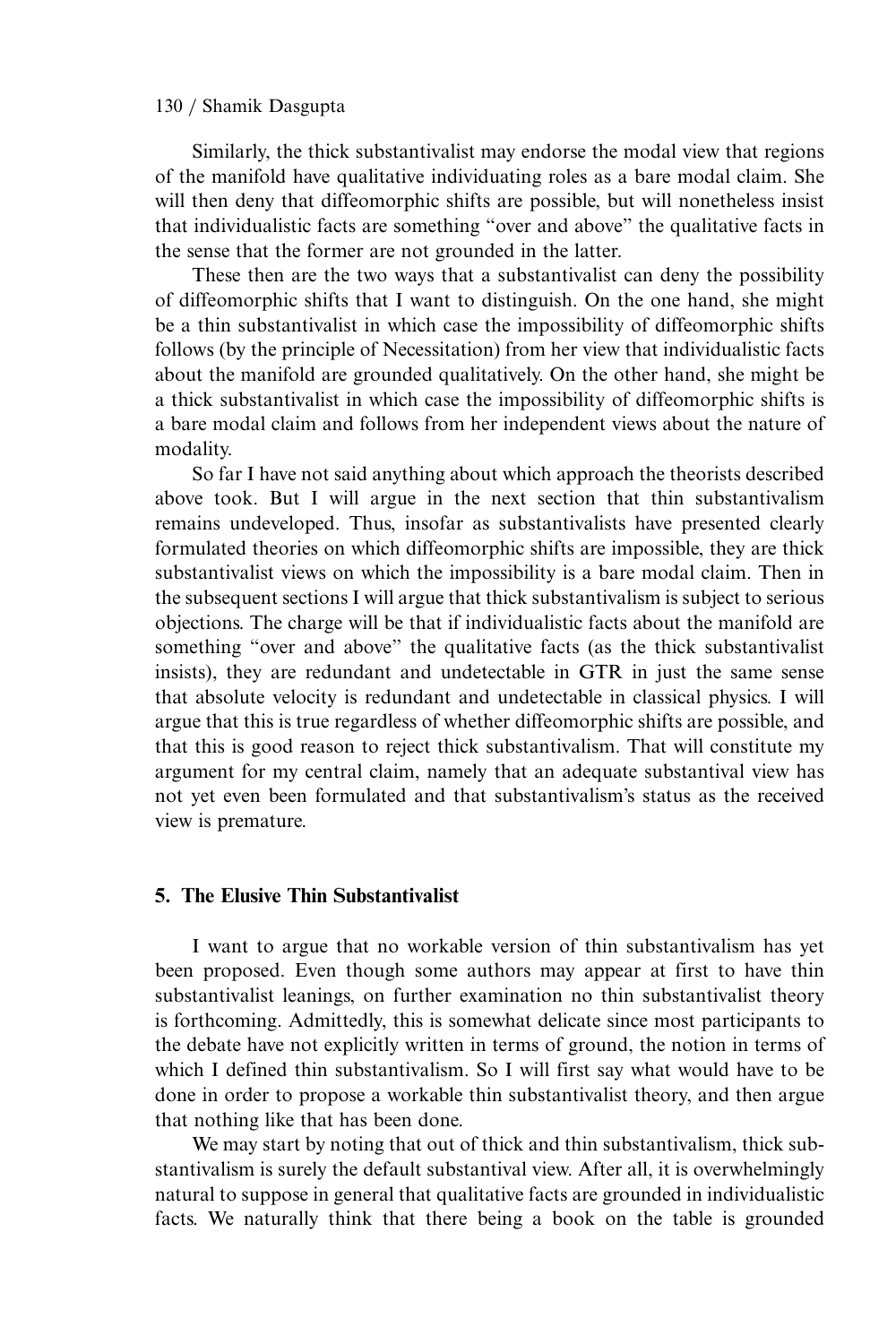(i.e. explained, in the metaphysical sense) by the fact that *this very book* is on the table. The latter individualistic fact is, we like to think, that in virtue of which the former obtains. So the the onus is very much on the thin substantivalist to motivate her view.

Moreover, my description of thin substantivalism so far is no more than the vaguest of hand gestures. I described it as the view that individualistic facts about the manifold are grounded qualitatively, but this says nothing about what kinds of qualitative facts are taken to provide the ground. So before motivating her view the thin substantivalist must tell us what the view is. Specifically, she must (1) clearly articulate what the underlying qualitative facts are like, and (2) show that they are sufficient to explain (in the metaphysical sense) individualistic facts about the manifold. Until she does this, there is no thin substantival view on the table to assess.

It is important to understand what is required to complete task (1). One way to attempt it would be to endorse the traditional bundle theory of individuals, according to which all facts about the world are ultimately grounded in facts of the form

# F, G, ... are compresent

where  $F, G, \ldots$  are intrinsic, monadic, qualitative properties and 'compresent' is a primitive, plural predicate. Here we are being told explicitly what kinds of items the world contains at the fundamental level (qualitative properties), and what can be true of them (they can be compresent). Now, when substantivalists discuss the traditional bundle theory they usually reject it. The typical complaint is that it cannot make sense of symmetric physical systems in which more than one individual has the same intrinsic, monadic, qualitative properties. The famous Max Black world in which there are two qualitatively identical spheres of iron 3 meters apart is often used as an example of such a system. I agree that this is good reason to reject the traditional bundle theory; my point here is just that it is at least a theory that attempts task (1). As we will see, this is more than can be said for other proposals that might sound, on the surface, like an expression of thin substantivalism.

Note that the thick substantivalist who endorses anti-haecceitism faces no task comparable to (1). For as we saw earlier, qualitative facts include all those facts that can be expressed in the language PL of predicate logic with identity but without constants, so long as the predicates express qualitative properties.<sup>36</sup> So an anti-haecceitist might express her view as follows: any two worlds that agree on all facts expressible in PL agree simpliciter. Regardless of whether it is true, it is a view on the table that we can now assess. But the thin substantivalist does not have it so easy. For suppose she proposes that all individualistic facts are grounded in facts expressible in  $PL^{37}$  The trouble is that it is not clear what this could mean. For it is arguably analytic of the existential quantifier that existentially quantified facts are grounded in their instances.<sup>38</sup> Indeed, this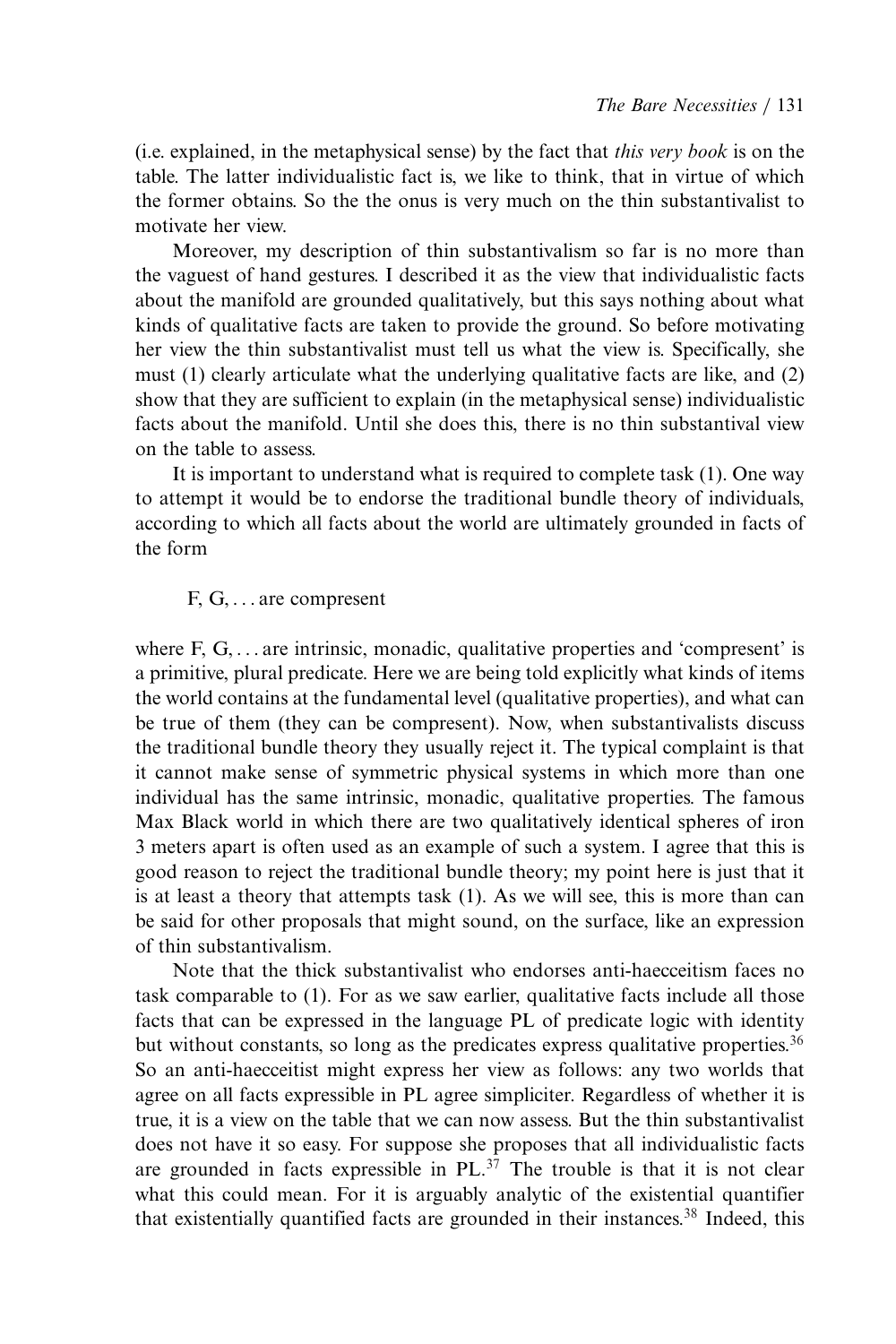understanding of the quantifier is arguably implicit in the standard Tarskian semantics for PL. So if we are now being told, say, that the fact that  $(\exists x)Fx$  is fundamental, I need to be re-taught how to interpret PL. Which parts of '(∃x)Fx' are referential? Which are predicational? Or does it have some other structure altogether? The bundle theorist did better in this regard, since she clearly told us what kinds of things the world contains and what can be true of them. The trouble with the current suggestion is that we are being told nothing similar. This does not refute the suggestion, but it does show that much more needs to be said before a view has even been stated.

Given what it takes to complete task (1), it is reasonably clear that no thin substantival view has yet been proposed. I do not claim that it cannot be done in Section 11 I will make a start at formulating such a view—just that we have yet to see what a developed thin substantivalist view looks like. This is most clear with the substantivalists discussed in the last section. For while Brighouse, Butterfield and Pooley all take great care to develop their preferred version of anti-haecceitism, they do not engage in task (1). This is not to say that they are committed to rejecting thin substantivalism. Indeed, Pooley explicitly considers the possibility that anti-haecceitism follows from some thesis about what grounds individualistic facts about the manifold. My point is just that this thesis about ground is not developed.

Other substantivalists make comments that sound like they might have thin substantivalism in mind. But if so, they seem not to have appreciated what it takes to develop such a view since they have not made any attempt at task (1). For example, Hoefer says that we should reject 'the ascription of *primitive identity* to space-time points'.<sup>39</sup> Now I am not entirely sure what he means by this, and sometimes when clarifying his view he seems to be proposing a bare modal thesis such as anti-haecceitism. $40$  But at other times he seems to have something like thin substantivalism in mind. If so, it is striking that he does not develop a positive theory of what the underlying qualitative facts are like and rests for the most part on negative claims such as that quoted above. Similarly, Baker says that we should 'reject the possibility of [haecceitistic] facts', and by a haeeceitistic fact I take it that he means an individualistic fact without a qualitative ground.<sup>41</sup> But again, this is a purely negative claim and not a positive theory of what the underlying qualitative facts are like.

Am I demanding too much of the would-be thin substantivalist? I think not. After all, consider what we demand from the Leibnizian in a classical context. We characterized Leibnizianism as the view that all facts about space are grounded in facts about how material bodies are related to one another, but that was just a vague hand gesture and not a specific proposal. What we need from a would-be Leibnizian is (1) a specification of what kinds of relational facts she takes as basic, and (2) a demonstration that those relational facts are indeed sufficient to explain (in the metaphysical sense) all facts about space—or at any rate all facts about space needed to make sense of classical physics. It is precisely when we suspect that she is not able to do this (perhaps for the kinds of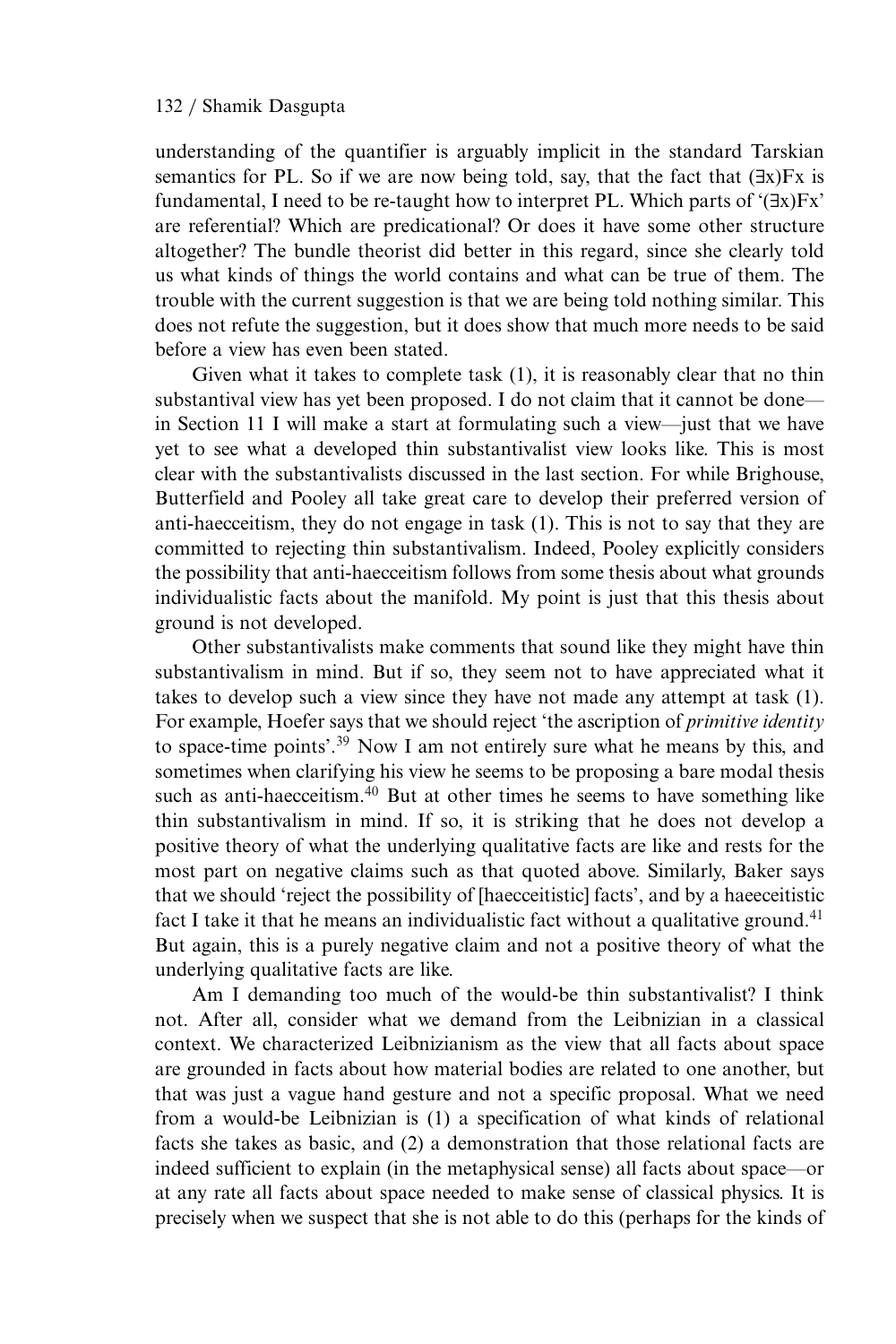considerations outlined in the Bucket Argument) that we reject Leibnizianism. Thus it is clearly not sufficient for a would-be Leibnizian to make the negative statement 'I reject Newtonian space' and leave it at that. This point is particularly important if one's argument for Leibnizianism is not that its competitors are somehow incoherent but rather that they score badly on a particular theoretical virtue such as ontological parsimony. For even if its competitors score badly on that one virtue, we should only endorse Leibnizianism if it does better than its competitors overall, once all virtues are considered. But obviously we can have no idea whether Leibnizianism does better until we have the theory on the table to assess!

Similarly in the case of thin substantivalism. We can have no idea whether thin substantivalism is our all-things-considered best theory until we develop the theory and see what it looks like. Purely negative statements to the effect that there are no "primitive identities" or "haecceities" are simply not enough to go on, but those sorts of remarks are all we get from Hoefer and Baker.<sup>42</sup>

Other people who sound like they might have thin substantivalism in mind are the so-called "structuralists". But again, when they express their views they make no attempt at task (1). For example, Ladyman and Ross said that 'the *structure* of spacetime [should be] accepted as existent despite its failure to supervene on the reality of spacetime points', and that we should think of spacetime points as 'entities whose identity and individuality are secondary to the relational structure in which they are embedded'.<sup>43</sup> These sound at first like the remarks of a thin substantivalist, but we are never told what kinds of qualitative facts constitute that underlying relational structure. At other times, structuralists say that spacetime points are "individuated" by their role in a qualitative structure. But what does this mean? On one interpretation, it means that regions of the manifold have the individuating qualitative roles discussed in the last section. But as we saw, that is a purely modal claim that can be endorsed by the thick substantivalist, not a statement of thin substantivalism. If this talk of individuation is intended to be a statement of thin substantivalism, we need to be told what the underlying qualitative facts are like before there is a view on the table to assess.

At yet other times, structuralists have expressed their view by talking about invariances. To see what the idea is here, consider rational choice theory in which an agent's preferences over options are represented by a utility function assigning a number to each option. It is sometimes said that a utility representation is invariant under positive monotonic transformations, and this often taken to communicate something about the underlying psychological facts: namely that an agent can meaningfully be said to prefer  $x$  over  $y$ , but not to prefer  $x$  twice as much as *y*. With this in mind, a would-be thin substantivalist might attempt to express her view that the underlying facts about the manifold are all qualitative by saying that the models of GTR are "invariant under diffeomorphism", i.e. that for all models *M* and diffeomorphisms  $d$ , *M* and  $d(M)$  represent the same possible world.<sup>44</sup>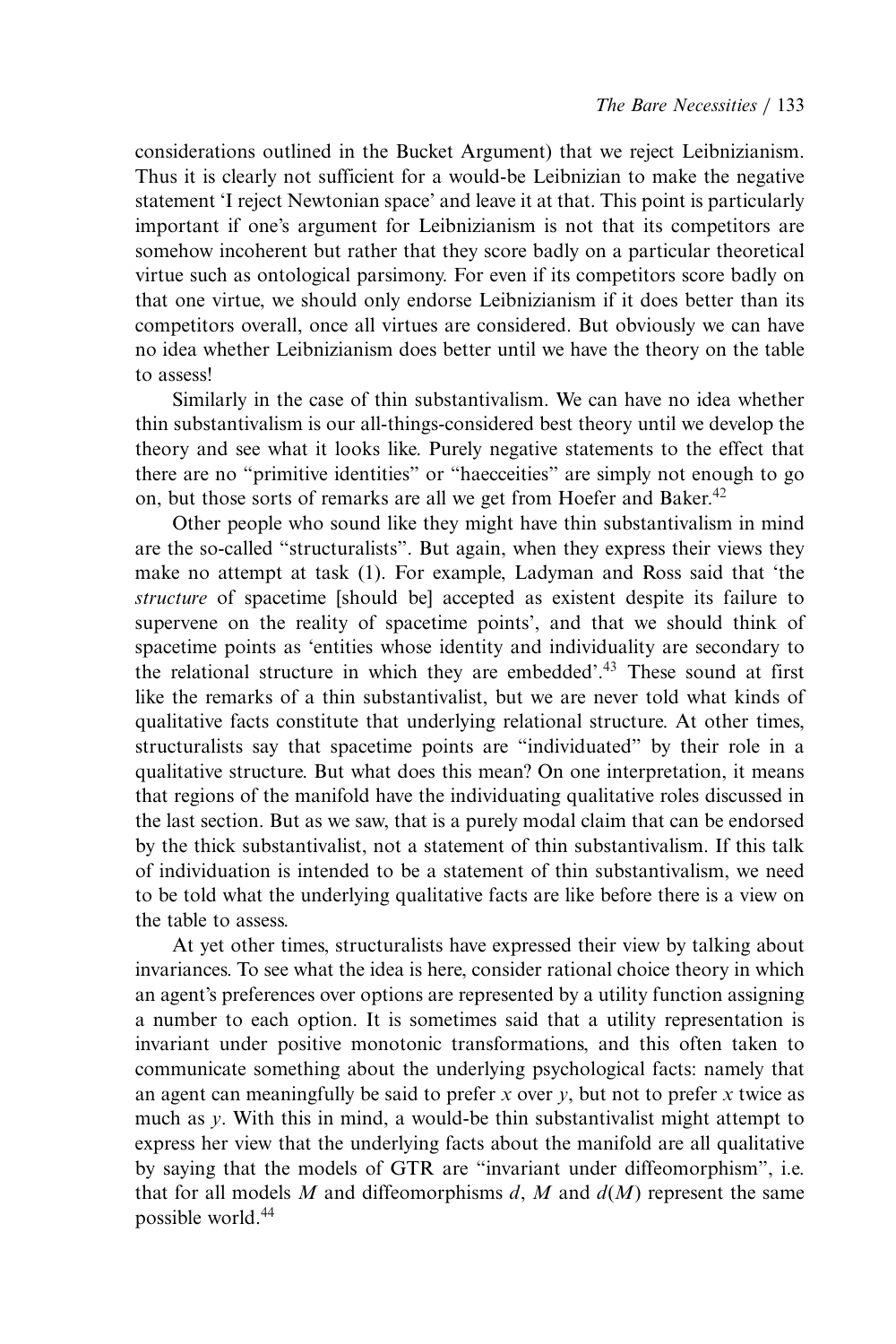But this does not constitute a thin substantival theory, for two reasons. First, it does not even imply thin substantivalism: as noted in the last section *any* substantivalist—including the thick substantialist who thinks that diffeomorphic shifts are *possible*—can interpret her models in this way since models are our tools not our masters. But second (and more importantly), talking of invariances does nothing to tackle task (1). In the case of rational choice theory this does not really matter, for the analogue of task (1) is trivial. We have a firm grasp of the kinds of facts that might be psychologically basic—perhaps they are facts to the effect that an agent prefers  $x$  over  $y$ , or perhaps that she prefers  $x$  twice as much as *y*—and so it is harmless to use talk of invariances to communicate which of these are indeed psychologically basic. But in the case of thin substantivalism we have not yet been told what kinds of qualitative facts might be taken to be basic—that is precisely what task (1) is. It is no good simply saying 'they are the sorts of facts that  $M$  and  $d(M)$  agree on', for one kind of fact they agree on are existentially quantified facts and as I emphasized earlier it is not clear what it could mean for these to be basic.

Finally, at other times structuralists talk of discernibility. Call two objects *absolutely discernible* iff there is a qualitative formula with one free variable that is satisfied by one but not the other. The spheres in a Max Black world, for example, are not absolutely discernible. It is widely agreed that the traditional bundle theory implies that distinct objects are absolutely discernible and that this is a serious problem for the view. However, it was then noticed that there is a weaker notion of discernibility: two objects are *weakly discernible* iff there is an irreflexive qualitative formula with two free variables that they satisfy.<sup>45</sup> The spheres in the Max Black world, notice, are weakly discernible, and the thesis that distinct individuals must be weakly discernible is considered by some to be far less problematic than the thesis that they must be absolutely discernible. Thus, some theorists who sound like they have thin substantival leanings have claimed, as an alternative to the bundle theory, that, necessarily, distinct objects (including regions of the manifold) are weakly discernible.<sup>46</sup>

But I find all this talk of discernibility a red herring. For the thesis that, necessarily, distinct regions are weakly discernible does not even imply thin substantivalism, since the former is a purely modal thesis that a thick substantivalist may accept as a bare modal claim. It might be objected that the claim of interest is not this modal claim but rather the claim that the distinctness between two regions *a* and *b* is *grounded* in the fact that they are weakly discernible. But the fact that *a* and *b* are weakly discernible is an individualistic fact, concerning (as it does) *a* and *b* respectively, so this does not constitute a view on which the distinctness of *a* and *b* is grounded qualitatively. And in any case, there is still the question of what grounds all the other individualistic facts about them, facts that seem to go undiscussed in the literature on weak discernibility. But the most important problem is that none of this talk of weak discernibility does anything to tackle task (1): nowhere in the literature on weak discernibility have I seen an attempt to clearly articulate what the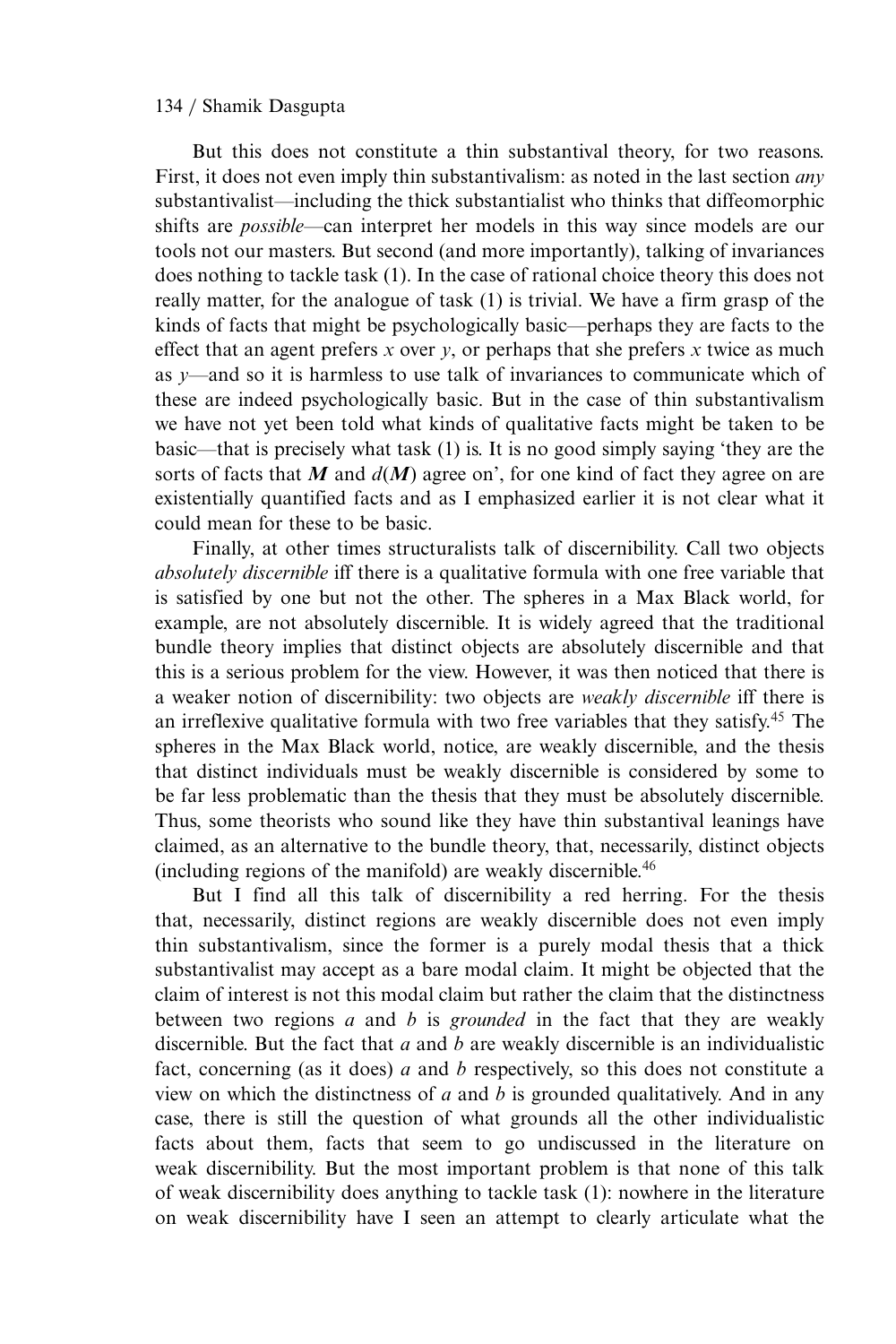underlying qualitative facts might be that are taken to ground individualistic facts about the manifold.

Moreover, in Section 11 I will outline an approach to grounding individualistic facts qualitatively that has no implications about discernibility at all, and in particular allows that distinct objects can be weakly indiscernible. So I worry that the recent focus on discernibility is doubly misplaced: not only do claims about discernibility fail to imply thin substantivalism, they are not implied by thin substantivalism either.

I suspect that the intense focus on discernibility recently is the result of conflating two traditional claims about the Max Black world: first, that it shows that the bundle theory is false; and second, that it shows that distinct objects can be indiscernible. It is correct to point out that this second claim is false given that the two spheres are weakly discernible. But it is hard to see how this is relevant to the thin substantival project, for it remains the case that the only live theory about how individualistic facts might be qualitatively grounded (i.e. the traditional bundle theory) cannot make sense of symmetric systems like the Max Black world. What the thin substantivalist needs to do is present a clear theory about what the underlying qualitative facts are like in a Max Black world, but this talk of weak discernibility makes no progress on that.

I have argued that formulating a thin substantival theory requires work that has not been done. Thus insofar as we can extract clear, fully formulated theses from the literature that deny (H1\*), they are all theses that endorse thick substantivalism plus some kind of bare modal claim such as anti-haecceitism.

Now these modal theses are (in my opinion) perfectly legitimate responses to the Hole Argument. But the trouble is that there are other arguments which purport to show that thick substantivalism should be rejected in favor of thin substantivalism that do not make modal assumptions in the first place. So the problem with the modal theses is not that they are wrong, but rather that they do not constitute a serious defense of substantivalism.

#### **6. Two Occamist Arguments**

Philosophers of physics should find these other arguments compelling, for they are analogues of widely accepted arguments that are used to reject Newtonianism in the context of classical physics. Roughly speaking, these arguments go like this. First, note that if Newtonianism is true then there is a fact of the matter as to the velocity of a given body that is independent of its velocity relative to other material bodies, namely its velocity through Newtonian space. Call this its "absolute velocity". The first argument is then that a body's absolute velocity is *redundant* to classical physics, and the second argument is that absolute velocity is *undetectable* according to classical physics. In both arguments an Occamist principle is then wielded stating that (all else being equal) we should prefer theories about the structure of the material world that dispense with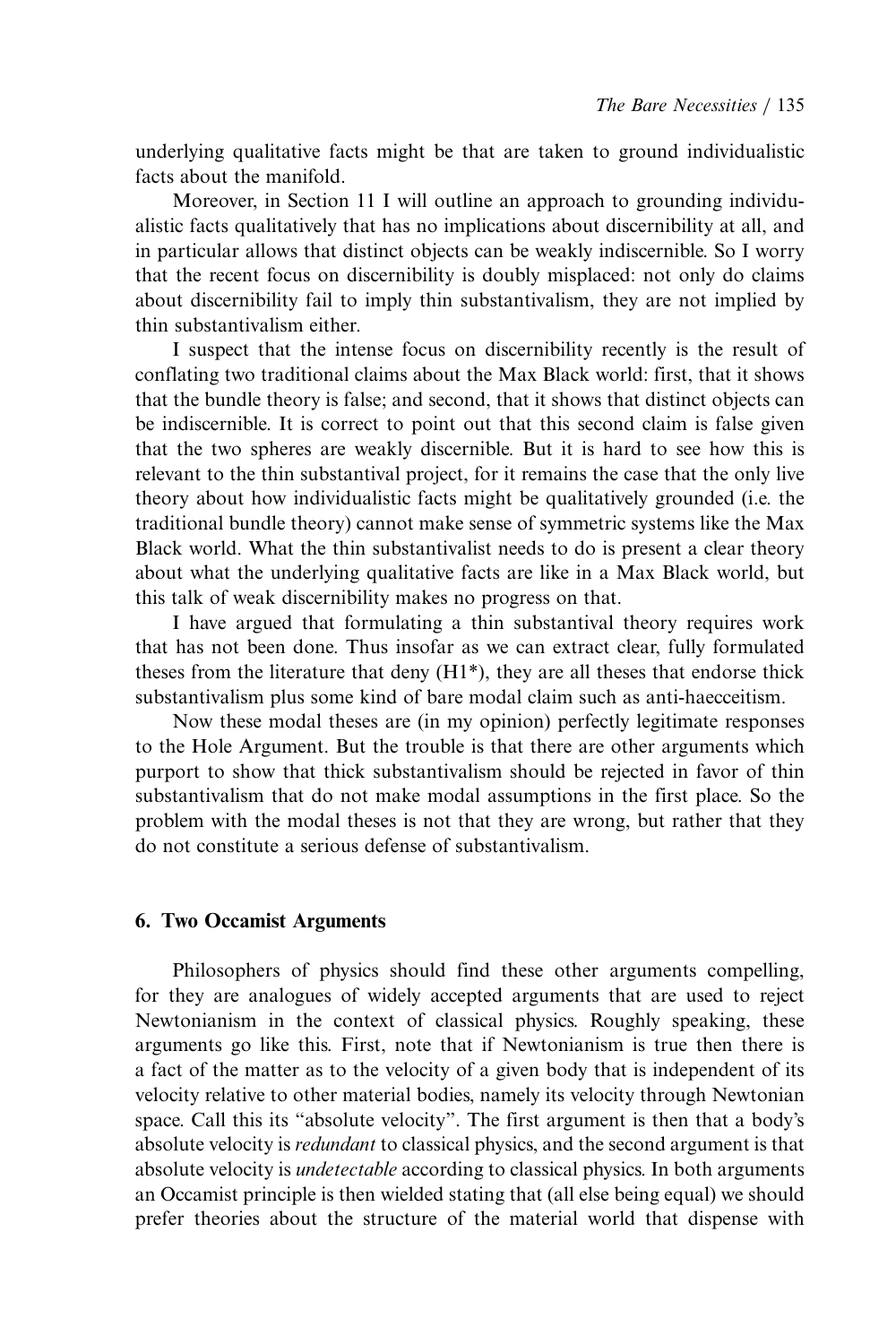redundant or undetectable structure; thus, (all else being equal) we should reject the Newtonian view of space. I personally prefer the second argument, but I will discuss them both here for the benefit of those that prefer the first. $47$ 

These arguments are normally used to motivate what is known as Galilean substantivalism. On this view, facts about the spatio-temporal relations between material bodies and events are grounded in facts about where those bodies and events are situated in Galilean spacetime, a 4 dimensional array of regions organized as an ordered set of 3 dimensional simultaneity slices. Importantly, there is no fact of the matter as to the spatial distance between two nonsimultaneous points, so no fact of the matter as to the spatial distance traversed by a body over an interval of time, and so no fact of the matter as to its absolute velocity. There are facts about a body's velocity relative to other bodies just like there are according to Newtonianism. But while the Newtonian grounds these in facts about the absolute velocities of each body, the Galilean substantivalist grounds does not. Thus, Galilean substantivalism dispenses with precisely those facts that were shown to be redundant and/or undetectable by the Occamist arguments.

I believe that precisely analogous arguments militate against thick substantivalism. Call an individualistic fact *thick* iff it does not have a qualitative ground. In the next three sections I will argue (first) that analogous arguments show that thick individualistic facts are redundant to GTR and undetectable according to GTR; and (second) that these Occamist arguments make no essential appeal to assumptions about modality or determinism that are denied by the substantivalists considered earlier. Thus, just as the Occamist arguments motivate us to dispense with absolute velocity and reject Newtonianism in favor of the Galilean view, they should also motivate us to dispense with thick individualistic facts and reject thick in favor of thin substantivalism. At the very least, on pain of inconsistency the contemporary substantivalist faces a dilemma: either reject thick substantivalism in GTR, or else reject the kinds of arguments used to motivate Galilean substantivalism over Newtonianism in the classical case. I suspect that few would be willing to embrace the second horn.

The Occamist arguments in the classical case use a notion of invariance analogous to the notion of diffeormorphism invariance in GTR. To set this up, consider the laws of Newtonian Gravitation Theory (NGT), by which I mean his three laws of motion and the inverse-square gravitational force law. Let us assume that there is some way of expressing these laws that is independent of the question of Newtonian substantivalism.<sup>48</sup> The models of NGT will therefore be many and varied: some will contain a manifold of regions isomorphic to Newtonian space, others will contain a manifold of regions isomorphic to Galilean space-time, and so on. Now, let a uniform boost  $v$  be a function that takes as input any model and outputs a structure that differs only by adding a uniform absolute velocity to each body at each time. Such a function will be identity of all models with a manifold isomorphic to Galilean spacetime and will only map models with a notion of absolute velocity to distinct models. It then turns out that given any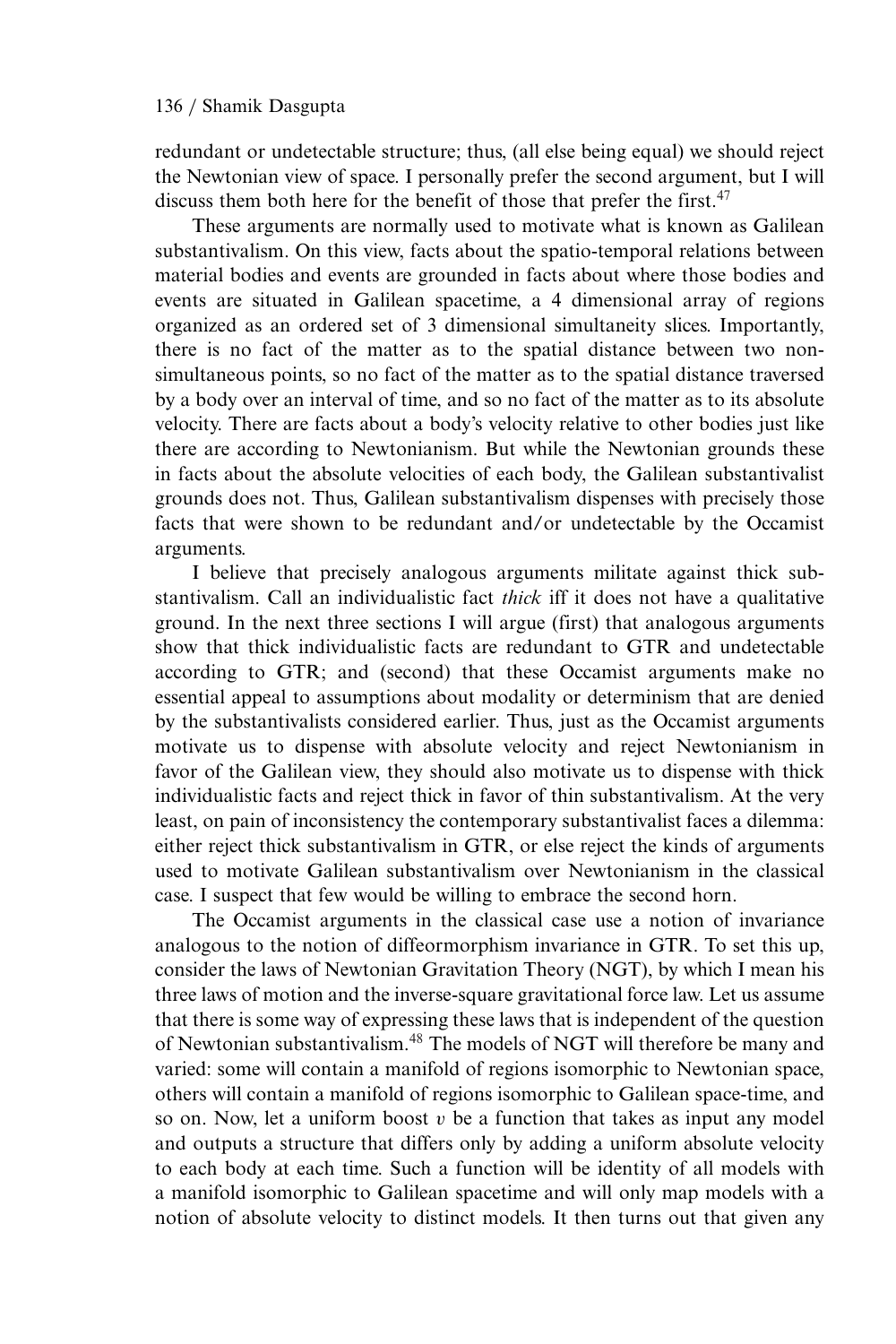model *M* of NGT and any uniform boost  $v$ ,  $v(M)$  is also a model of NGT. Let us call this property of NGT *velocity invariance*.

# **7. The Argument from Redundancy**

So much for the set-up; we must now examine the Occamist arguments in more detail.

As I said, the idea behind first argument is that absolute velocity is "physically redundant" in NGT. But redundant to what? It is easy to make a false accusation here. Sometimes the accusation is that facts about the particular absolute velocities of things make no difference to *how a system evolves* according to NGT.<sup>49</sup> Now it is true that the absolute velocities of bodies at a given time make no difference to, say, the future inter-particle distances between things. After all, a uniformly boosted world is a world in which current absolute velocities are different but future inter-particle distances are the same; and since the laws of NGT would obtain in this boosted world (by velocity invariance) this shows that according to NGT the specific absolute velocities of things make no difference to future inter-particle distances. But while true, the point does not have the required generality. For according to NGT, the current absolute velocities of things make a difference to *some* aspects of how a system evolves such as the future absolute velocities of things. After all, if everything were uniformly boosted, the laws of NGT imply that things will have different future velocities than they actually will.<sup>50</sup> It would be question begging to ignore these ways in which absolute velocity makes a difference to how a system evolves.

A more accurate accusation is that facts about the particular absolute velocities of things make no difference to *whether NGT obtains*. I will discuss what this amounts to in some detail, but roughly speaking the idea is this. Consider an arbitrary model *M* of NGT and an arbitrary uniform boost v. Since NGT is velocity invariant, we know that  $v(M)$  is a model of NGT. But in  $v(M)$  the absolute velocities of things are different than they are in M (except for the trivial case in which  $v$  is identity). So whether material bodies have the velocities that are assigned to them in  $M$  or in  $v(M)$  makes no difference to whether NGT is true. Since  $M$  and  $v$  were arbitrarily chosen, this shows that the particular absolute velocities that things have make no difference to whether NGT is true. Roughly speaking, this is what I mean when I say that absolute velocity is redundant to NGT. The same is not true, note, about relative velocity. For uniformly changing the relative velocities between things will not, in general, preserve the truth of NGT. This then is the argument from redundancy:

(R1) Absolute velocity is redundant to NGT. (By the fact that NGT is velocity invariant)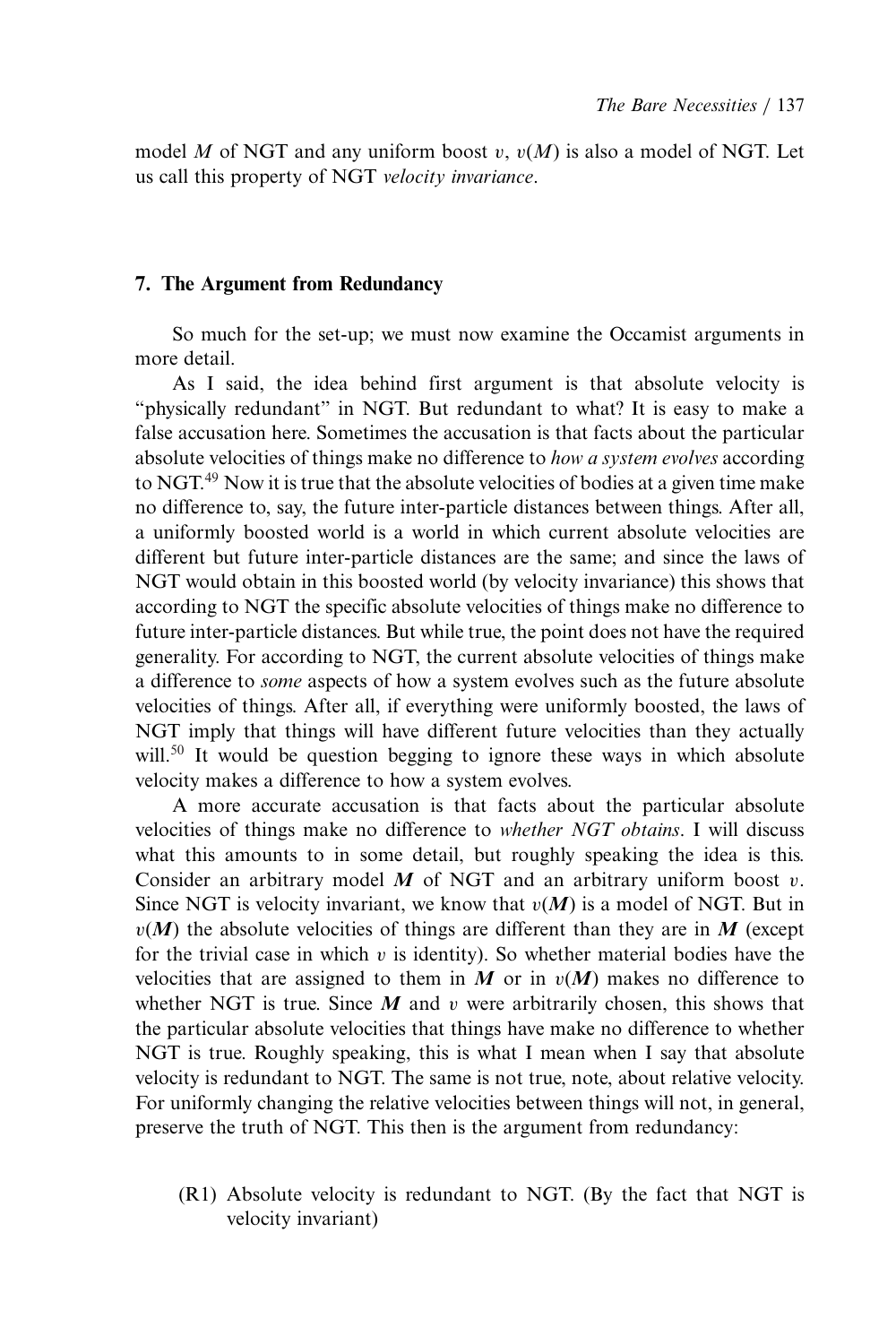- (R2) If a theory about the metaphysics of the material world implies that it contains features that are redundant to the truth of the true and complete physical laws, that is reason to think it is false. (Premise)
- (R3) Therefore, if the laws of NGT are true and complete, there is reason to think that Newtonianism is false.

I take this to be one of the standard arguments that motivate many people to reject Newtonianism in favor of the Galilean view in a classical context.<sup>51</sup> I will argue (first) that *if* you find it compelling in the case of NGT, a precisely analogous argument should motivate you to reject thick substantivalism in favor of thin substantivalism, and (second) that it makes no essential appeal to assumptions about determinism or modality that substantivalists described in Sections 4 and 5 deny.

The analogous argument in the case of GTR appeals to

(R1\*) Thick individualistic facts about the manifold are redundant to the truth of GTR. (By the fact that GTR is diffeomorphism invariant)

Along with  $(R2)$ , this implies that if the laws of GTR are true and complete, there is reason to think that thick substantivalism is false. But what is the motivation for (R1\*)? Following the rough idea described above, it goes like this. Consider an arbitrary model  $M = (M, g, T)$  of GTR and an arbitrary diffeomorphism  $d$ on *M*. By diffeomorphism invariance,  $d(M)$  is a model of GTR. But  $d(M)$  differs from *M* with respect to thick individualistic facts concerning which particular regions play which particular qualitative role. Since *M* and *d* were arbitrarily chosen, this shows that those individualistic facts make no difference to whether GTR is true in the same sense as facts about the absolute velocities of things make no difference to whether NGT is true.

It should be uncontroversial that *some* kind of argument like this can be run against thick substantivalism, and that the argument makes no controversial assumptions about determinism. The question is whether it makes controversial assumptions about modality. For the thick substantivalist might object that when I talked of  $M$  and  $d(M)$  in the rough description of the argument above, I implicitly assumed that they represent distinct possible worlds that differ only in a diffeomorphic shift. And as we know, the thick substantivalist may endorse anti-haecceitism as a bare modal claim and thereby deny that possible worlds can differ in this way. But I will now argue that, properly understood, the argument from redundancy makes no contentious modal assumptions. If this is right, then even though the thick substantivalist can legitimately respond to the Hole Argument by endorsing anti-haecceitism, she cannot respond to this argument similarly.

To this end, it helps to return to the case of NGT and the redundancy argument against the Newtonian. I gave a quick argument for (R1) earlier in terms of models, but according to the objection this was just shorthand for a modal argument that goes like this. We first note that given any NGT world W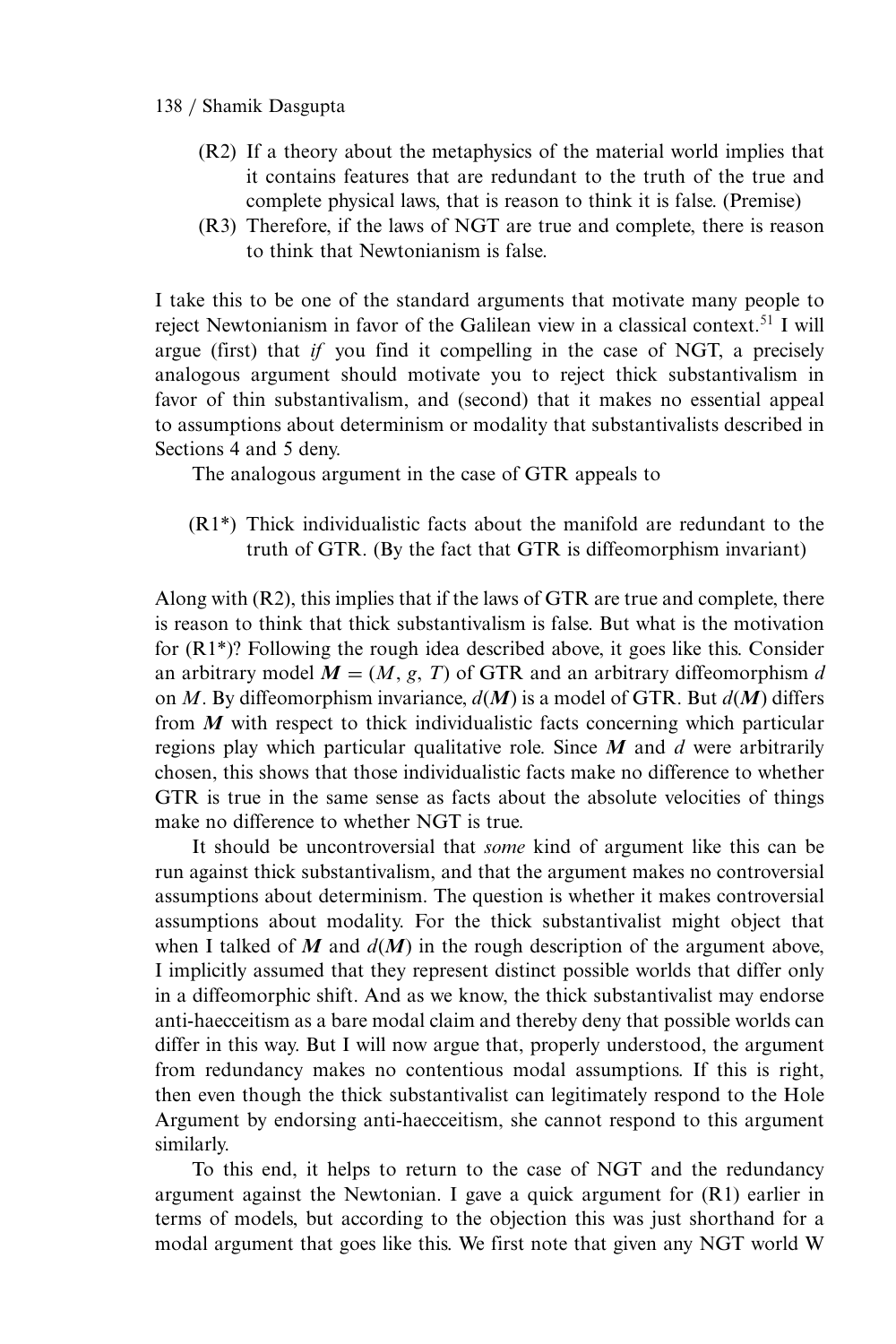in which Newtonianism is true and any absolute velocity  $v$ , there is a distinct possible world  $v(W)$  that differs from W by a uniform boost of v. We then show that  $v(W)$  is an NGT world by the velocity invariance of NGT. But the absolute velocities of things in  $v(W)$  are all different than they are in W. Since this is true for any NGT world in which Newtonianism is true and any boost  $v$ , it shows that the particular absolute velocities that things have make no difference to whether NGT is true.

Grant that (R1) *can* be motivated in these modal terms. The important point is it does not *need* to be. To see this, imagine a Spinozist who has recently become a Newtonian. Suppose we try to convince her to give up Newtonianism in favor of the Galilean view of spacetime by presenting her with the argument from redundancy. And suppose we motivate (R1) with the modal argument just described. She could then reasonably reply "Wait, you assume that there are distinct possible worlds W and  $v(W)$ , but I reject the assumption. Therefore your argument for  $(R1)$  is unconvincing and I retain my belief in Newtonianism." As a response to our modal argument for  $(R1)$  in the last paragraph, this is perfectly fair. But does it suffice to put the argument from redundancy to bed? It seems to me that it does not. For in denying that there are distinct worlds like W and  $v(W)$ our Spinozist makes a *bare* modal claim, a claim that follows not from her views about he metaphysics of space *per se* but rather from independent views about modality. Thus, as a Newtonian she still insists that there are facts about the absolute velocities of things that are "over and above" the relationships between bodies in the sense of not being grounded in those relationships. And we would not take the Spinozist's curious modal views to imply that—surprise surprise! those facts about the absolute velocities of things are suddenly relevant to the truth of NGT in just the same way as, say, facts about relative velocities are! So regardless of whether uniform boosts are genuinely possible our Spinozist should agree that, given the structure of the laws of NGT, the particular absolute velocities of things make no difference to whether those laws obtain. Intuitively, then, the Spinozist's bare modal claim simply has no bearing on whether absolute velocity is redundant to NGT.

If this is right, then even a Newtonian who denies that there are distinct worlds like W and  $v(W)$  should accept (R1). This is not to deny that (R1) *can* be motivated in modal terms. Indeed, the sense in which absolute velocity is redundant to NGT is particularly vivid when presented in modal terms; and since most of us do not share the Spinozist's quirky views it is not surprising that one often hears the argument presented in that way. But still, the modal argument is optional and not essential to the argument from redundancy.

How else might one motivate  $(R1)$ ? The natural answer is to use models, just like I did originally. There I considered an arbitrary model *M* of NGT and an arbitrary boost v and noted (by velocity invariance) that  $v(M)$  is also a model of NGT. But the question then is what the models represent, for if they are taken to represent possible worlds the Spinozist may object that I am sneaking in modal assumptions by the back door.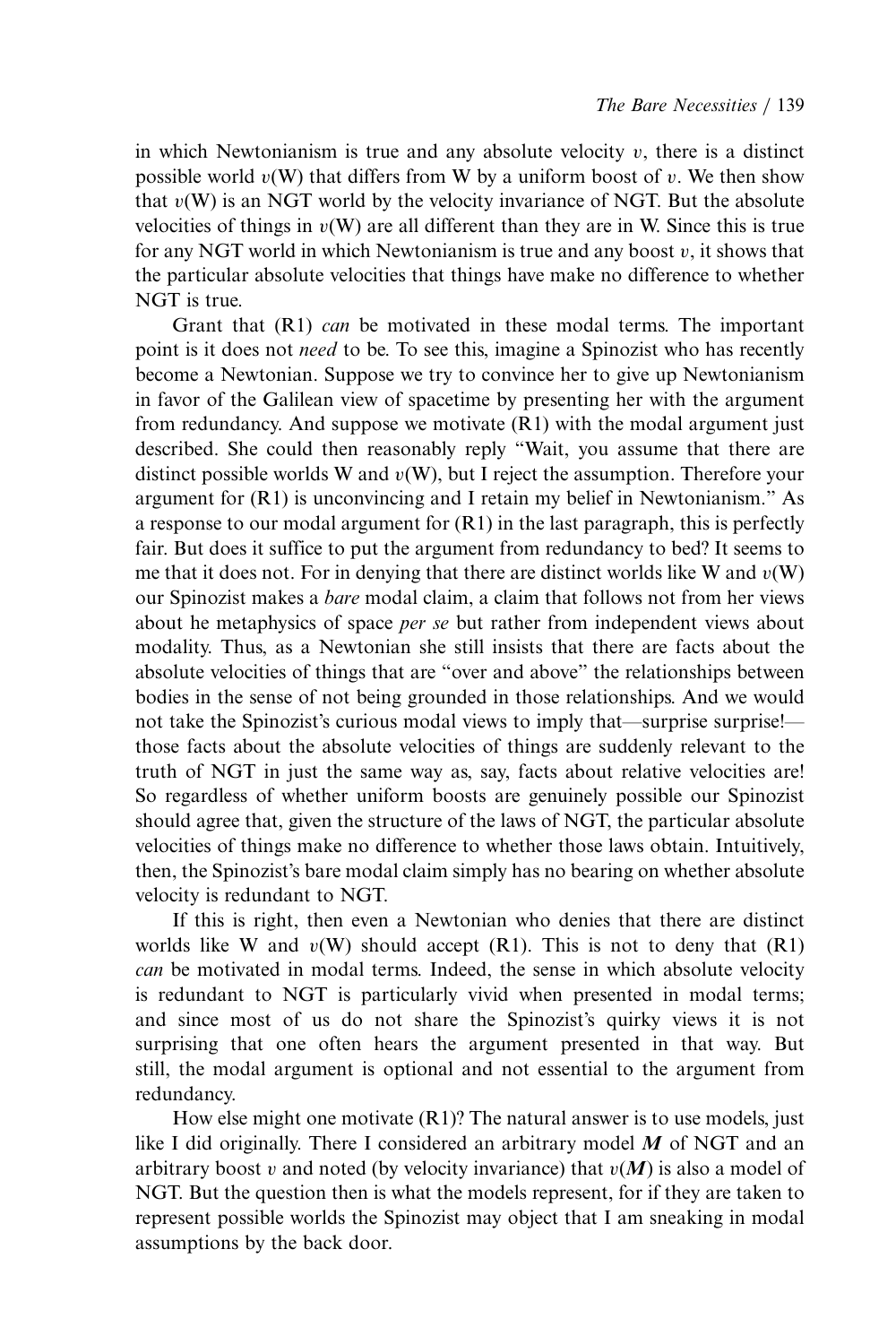There are a few options here. One is to interpret the models as representing counterfactual truths. Thus, we might take the fact that  $v(M)$  is a model of NGT whenever *M* is to represent the fact that if everything's velocity *were* to differ in a certain uniform way, NGT *would* still be true. The Spinozist thinks that the antecedent of this counterfactual is necessarily false, but she might nonetheless agree that the counterfactual is non-trivially true. If so, then the sense in which absolute velocity is redundant to NGT is that the truth of NGT is not counterfactually dependent on the particular absolute velocities that things have.

Alternatively, one might interpret the models as representing explanatory patterns. The idea is this. The equations of NGT are universal generalizations, so it is plausible that their truth is grounded in (i.e. explained by, in the metaphysical sense) their instances, in this case facts about the trajectories of particular particles.<sup>52</sup> But what facts about their trajectories are relevant to that explanation? That  $v(M)$  is a model of NGT whenever M is might be taken to show that the absolute velocities of things are not relevant to the explanation in the sense that they do not "make a difference" to whether or not the laws obtain. If so, then the sense in which absolute velocity is redundant to NGT is that the particular absolute velocities of things are not relevant an explanation of why NGT is true.

What then is the correct argument for  $(R1)$ ? This is a bad question, for we should not expect there to be an argument that *all* Newtonians will accept. The modal argument will be rejected by a Newtonian who is also a Spinozist; the counterfactual argument will be rejected by Newtonians with quirky views about counterfactuals; and so on. Indeed, attempting to shoehorn the argument into a pre-specified template is likely to make it look weaker than it is, for there will inevitably be some quirky Newtonian who rejects that template's presuppositions. Instead, we should tailor an argument for (R1) to the particular Newtonian we are faced with.

The point of the discussion, of course, is that the lesson carries over to the case of GTR when we use the argument from redundancy to argue against the thick substantivalist. To be sure, we *can* motivate (R1\*) using a modal argument. If we choose to do so, we will assume that for any GTR world W and any diffeomorphism *d* there is a distinct possible world *d*(W) in which the fields are shifted over the manifold in accordance with *d*. We will point out that *d*(W) is a GTR world (by diffeomorphism invariance), and then conclude that the thick individualistic facts that distinguish W and *d*(W) are redundant to the truth of GTR.

But what if the thick substantivalist also happens be a Spinozist? Or what if she happens to be an anti-haecceitist like Brighouse? She will then deny that there are distinct worlds like W and *d*(W) and therefore object to our modal argument for  $(R1^*)$ . But does that mean that the argument from redundancy must be abandoned? I think not. For when the thick substantivalist denies that there are worlds like W and *d*(W) because of her Spinozism or her antihaecceitism, she makes a *bare* modal claim: a claim that follows not from her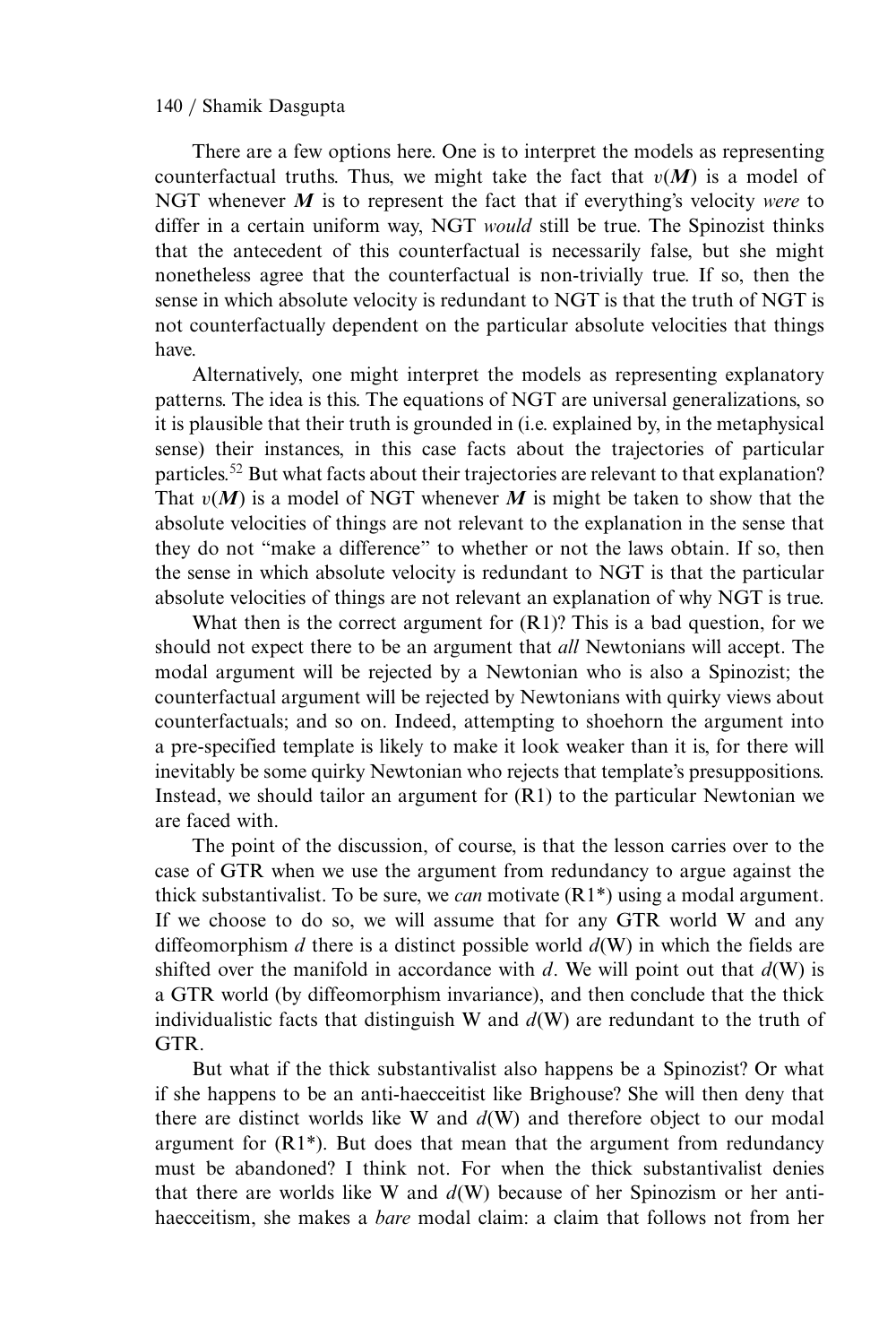views about the metaphysics of the manifold but rather from her independent views about modality in general. As a thick substanativalist, she still insists that the individualistic facts about the manifold are "over and above" the qualitative facts in the sense that the former are not grounded in the latter. And we would not take the Spinozist's quirky modal views to imply that—surprise surprise! those thick individualistic facts are suddenly relevant to the truth of GTR in just the same way as (say) qualitative facts are! Similarly, we should not take our anti-haecceitist's bare modal views to imply that those thick individualistic facts are suddenly relevant to the truth of GTR either. So regardless of whether diffeomorphic shifts are possible our Spinozist and anti-haecceitist should agree that, given the structure of the laws of GTR, the thick individualistic facts detailing which particular regions of the manifold play which qualitative role do not make a difference to whether the laws obtain. The bare modal claims made by our Spinozist and anti-haecceitist therefore have no bearing on whether those thick individualistic facts are redundant to GTR.

Thus, if faced with a thick substantivalist who makes either of these bare modal claims, we should simply run the argument by appealing to models as illustrated above. We could take the models to represent counterfactual truths, or perhaps patterns of explanatory relevance, or perhaps something else. Whatever works for the thick substantivalist in question.

Admittedly, the interpretation of models as representations of possible worlds is deeply entrenched. Indeed, one sometimes hears that the very *content* of GTR is that a certain set of possible worlds are physically possible.<sup>53</sup> But the fact that a Spinozist could be found working in a GTR laboratory suggests to me that this interpretation of models is entirely optional and that they could be taken by a proponent of GTR to represent counterfactual truths or explanatory patterns instead.

In any event, I conclude that the argument from redundancy makes no essential appeal to assumptions about modality that anti-haecceitists deny. It also (clearly) makes no assumptions about determinism. The standard ways of defending thick substantivalism from the Hole Argument therefore do nothing to defend it from the argument from redundancy.

# **8. The Argument from Undetectability**

That is the first Occamist argument against thick substantivalism. The second is an argument from undetectability. Again, it will again be useful to discuss it in the context of classical physics in which it is used to argue against Newtonianism. In that case the argument is this:

(U1) If the laws of NGT are true and complete, then if there is any such thing as absolute velocity it is undetectable.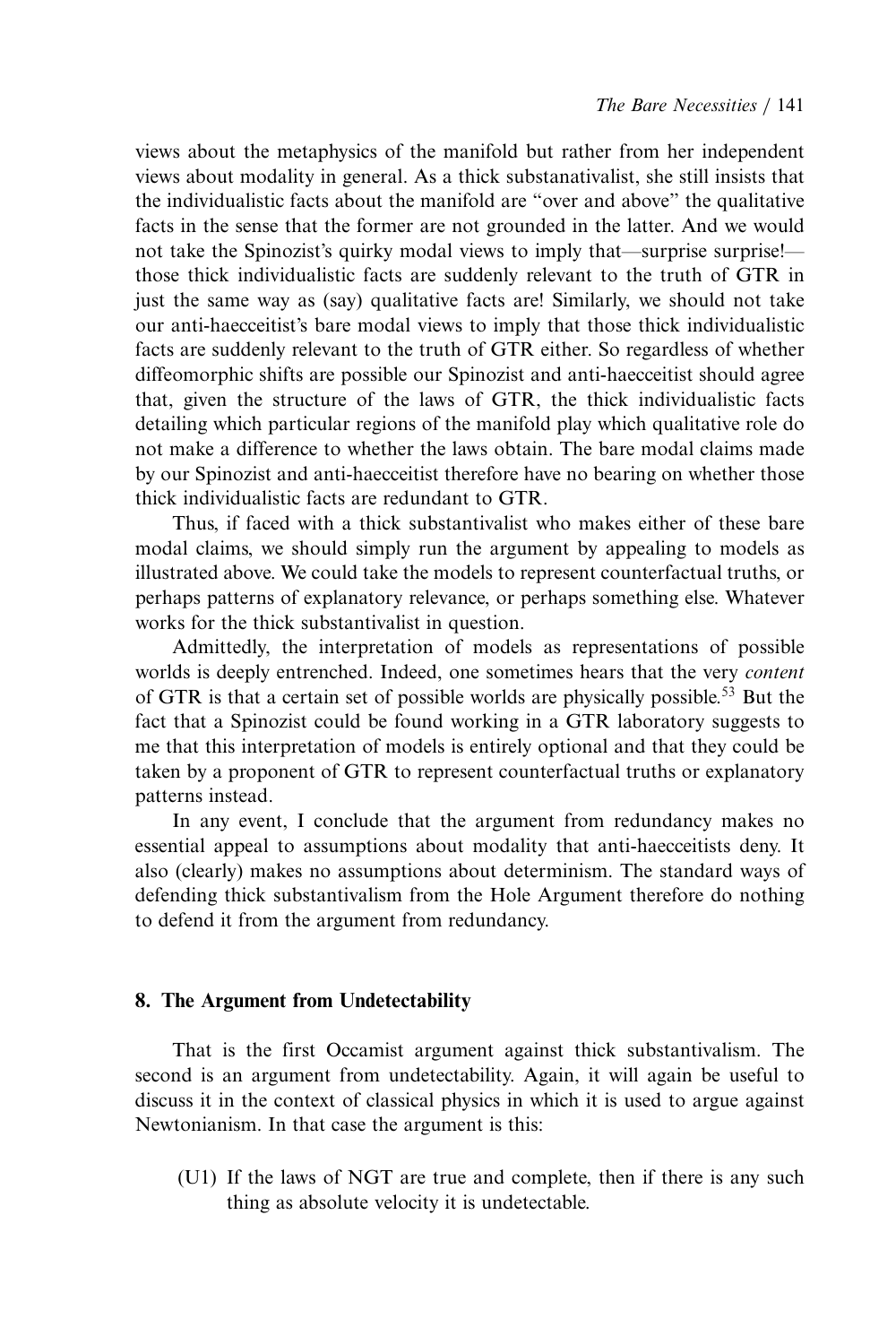- (U2) If a theory about the metaphysics of the material world implies that it contains features that are undetectable, that is reason to think it is false.
- (U3) Therefore, if the laws of NGT are true and complete, there is reason to think that Newtonian substantivalism is false.

It is important to guard against misconceptions of the Occamist principle stated in premise (U2). It is not a verificationist principle since it does not state that it is meaningless to talk of undetectable structure. The thought is just that it is a virtue of one's theory of the material world if it does not posit undetectable structure. Moreover, it uses the term 'undetectable' in a very specific way. If the term were used to apply to anything that we cannot see with the naked eye, (U2) would recommend that we become radical scientific anti-realists and dispense with so-called "theoretical" entities such as electrons. But that is not the intended meaning of the term. As it is used in (U2), something is undetectable if, roughly speaking, it follows from the laws of motion governing our world that it is physically impossible for it to have an impact upon our senses. Electrons are therefore detectable in this sense because there are physically possible processes, such as those that occur in particle accelerators, by which the presence of an electron can be made to have an impact on our senses via its impact on (say) the movement of a dial. So (U2) cannot be used to motivate scientific anti-realism of an objectionable sort. I therefore take  $(U2)$  to be reasonably weak and acceptable by most.

This then is the other standard argument that motivates many people to reject Newtonianism in favor of the Galilean view in a classical context. As before, I will argue (first) that *if* you find it compelling, a precisely analogous argument should motivate you to reject thick substantivalism in favor of thin substantivalism, and (second) that it makes no essential appeal to assumptions about determinism or modality that the thick substantivalists described in Sections 4 and 5 reject.

The crucial premise is (U1). I should say at the outset that there is widespread agreement that this is true. For example, Earman writes that 'because Newton's laws of motion and gravitation have (Gal) as their dynamic symmetries [in particular, because they are velocity invariant], no feature of the lawlike behavior of gravitating bodies can be used to distinguish an absolute frame: in that sense, absolute space is unobservable', and it is reasonably clear from the context that by 'absolute space is unobservable' he means what I mean when I say that absolute velocity is undetectable.<sup>54</sup> Earman offered no argument for his claim, but there turns out to be a reasonably well known argument for it. It is most vivid when presented modally, so I will first present it in those terms and then show that it can be run without recourse to modality.<sup>55</sup>

We first note that given any NGT world W in which Newtonianism is true and any absolute velocity v, there is a distinct possible world  $v(W)$  that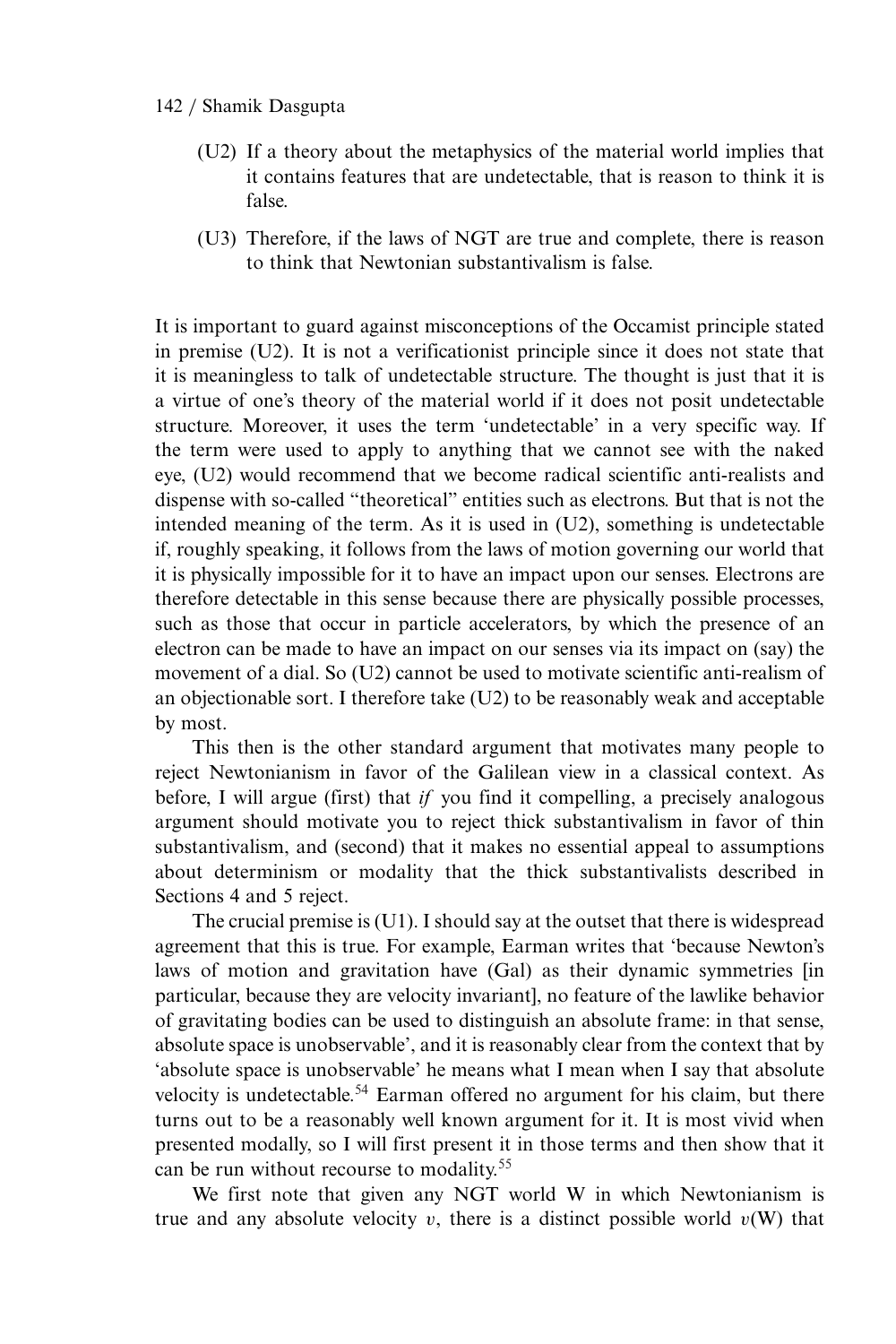differs from W by a uniform boost of v. We then note two things: (i) that  $v(W)$ is an NGT world (by the velocity invariance of NGT), and (ii) that  $v(W)$  is indiscernible from W. Precisely what 'indiscernible' means is an delicate issue that I will discuss a little later, but the intuitive idea is just that everything looks and feels and tastes and smells exactly the same in  $v(W)$  as it does in W. Now since W was arbitrarily chosen, we can imagine that it contains organisms like us performing an experiment designed to reveal the absolute velocity of a given body.  $v(W)$  then contains those organisms performing the same experiment too. Now, the absolute velocity of that body is different in  $v(W)$  than it is in W (except in the trivial case that v is the 0 velocity boost). But we know by (ii) that the experiment's outcome in  $v(W)$  is indiscernible from its outcome in W. Finally, we know by (i) that the outcome in  $v(W)$  is the outcome predicted by NGT in the situation in which everything's velocity is uniformly boosted at the beginning of the experiment. Thus, if NGT is true and complete, there is no physically possible experiment we could run that would reveal the body's absolute velocity to us.

I find this argument compelling, but I will not defend it here. Instead, I want to show that a precisely analogous argument can be given in support of

 $(U1*)$  If the laws of GTR are true and complete, then if there are thick individualistic facts they are undetectable.

Along with (U2), this implies that if the laws of GTR are true and complete then there is reason to think that thick substantivalism is false.<sup>56</sup>

What is the argument for  $(U1^*)$ ? If run analogously to the above, we would assume that given any GTR world W and any diffeomorphism *d* there is a distinct possible world *d*(W) in which the fields are dragged over the manifold in accordance with *d*. We would then note (i) that  $d(W)$  is a GTR world (by diffeomorphism invariance), and (ii) that W and *d*(W) are indiscernible in the sense that things would look and feel and taste exactly the same the latter as they do in the former. Then by exactly the same reasoning as above, it would follow that if GTR were true and complete then there is no physically possible experiment we could run that would reveal the thick individualistic facts concerning which particular region of the manifold plays which qualitative role.

Now there is a subtle issue about my claim that W and *d*(W) are indiscernible that I will discuss in the next section. But putting that aside, it should be uncontroversial that *some* kind of argument from undetectability can be run against thick substantivalism. The question is whether the argument makes essential appeal to the assumption that there are distinct worlds like W and *d*(W), for thick substantivalists who are anti-haecceitists will reject the assumption.

The answer is 'no': like the argument from redundancy, the argument from undetectability is not essentially a modal argument and makes no contentious modal assumptions. To see this, return to the argument from undetectability in the case of NGT. Imagine you were using it to try to convince a Spinozist who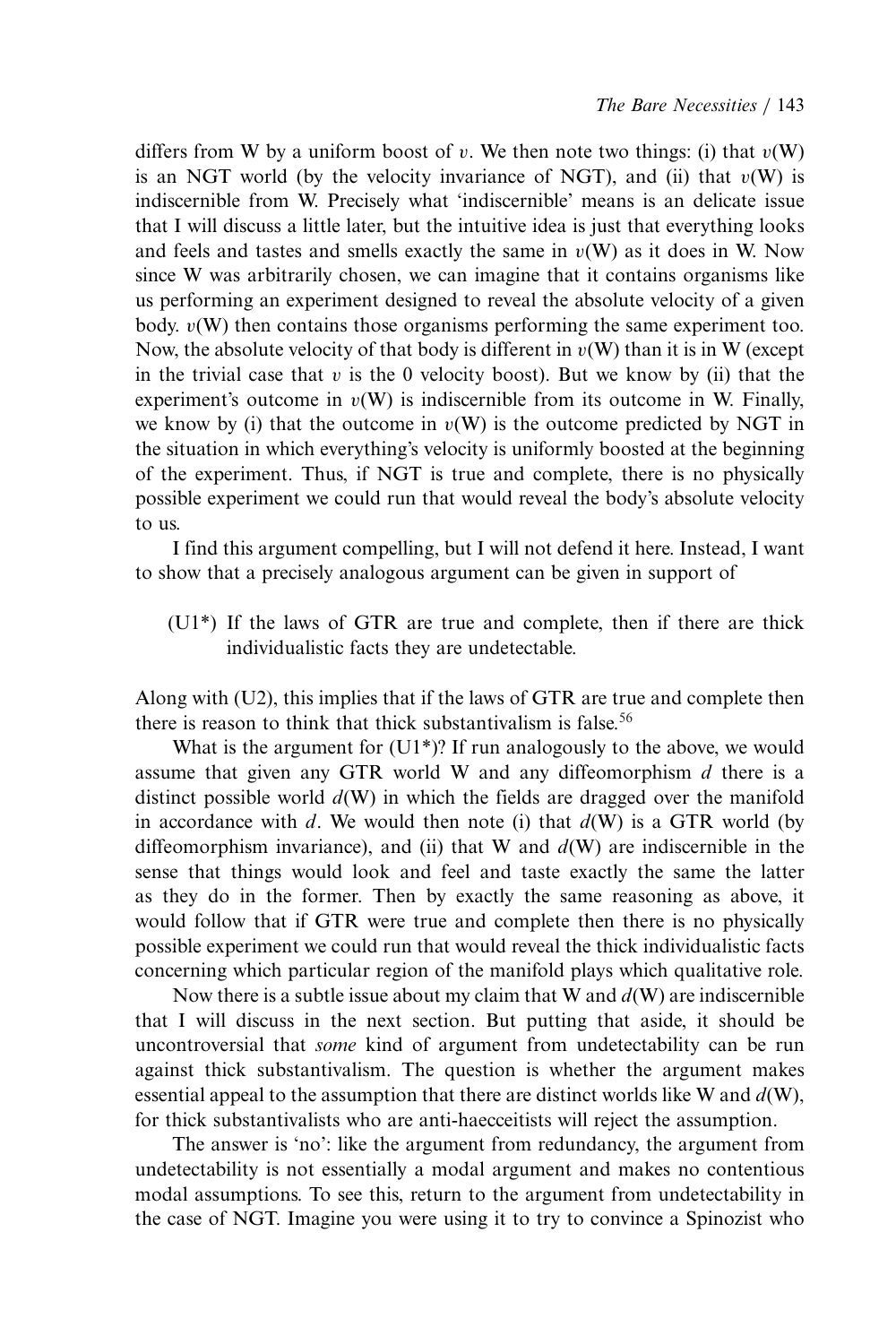had recently endorsed Newtonianism to give up the latter view. And suppose you motivated (U1) with the modal argument described above, in which you assumed that there are distinct worlds like W and  $v(W)$ . She would of course deny the modal assumption. But does that mean that the argument from undetectability has no force against her? Surely not. For in denying that there are distinct worlds W and v(W), the Spinozist makes a *bare* modal claim, a claim that follows not from her views about the metaphysics of space *per se* but rather from independent views about modality. As a Newtonian, she still believes that there are facts about the absolute velocities of things "over and above" the relationships between bodies in the sense of not being grounded in those relationships. And surely we would not take her quirky modal views to imply that—surprise surprise!—those facts about the absolute velocities of things are revealed to us in experience after all! So the Spinozist should agree that absolute velocity is undetectable, even if the modal argument fails to establish the point. Thus, the Spinozist's curious bare modal views intuitively have nothing to do with the question of whether absolute velocity is detectable or not.

How then can (U1) be established without the modal assumption? The obvious move is to use models M and  $v(M)$  rather than worlds W and  $v(W)$ . But what would those models be taken to represent? As before, I do not want to recommend any fixed template. One approach would be to take parts of the models to represent observable features, and then say that two models are indiscernible if they agree on what they represent *vis a vis* the observables. One could then take the models themselves to represent counterfactual truths. On this approach, the fact that  $v(M)$  is indiscernible from M and is a model of NGT whenever  $M$  is would be taken to represent the fact that if the individualistic facts *were* to differ in a certain way, any experiment devised to reveal them to us *would* yield an indiscernible outcome. Alternatively, one could take the models to represent patterns of causal dependence, in which case these facts about models would represent the fact that the observable outcomes of experiments do not causally depend on individualistic facts concerning which regions of the manifold play which qualitative role.

This is not to deny that there is a certain vividness to running the argument for (U1) in modal terms, describing the boosted possible worlds and seeing in one's mind that they are indistinguishable. But this modal description is not essential to the argument.

The point, of course, is that what goes for  $(U1)$  goes for  $(U1^*)$ . True, if the thick substantivalist is also a Spinozist or an anti-haecceitist, she will deny the assumption I made in my modal presentation of the argument, namely that there are distinct worlds like W and  $d(W)$  that differ only in a diffeomorphic shift. But in denying this the thick substantivalist makes a bare modal claim that follows not from her view about the metaphysics of the manifold but rather from independent modal views. As a thick substantivalist, the Spinozist agrees that there are individualistic facts concerning which particular regions of the manifold play which qualitative role that are "over and above" the qualitative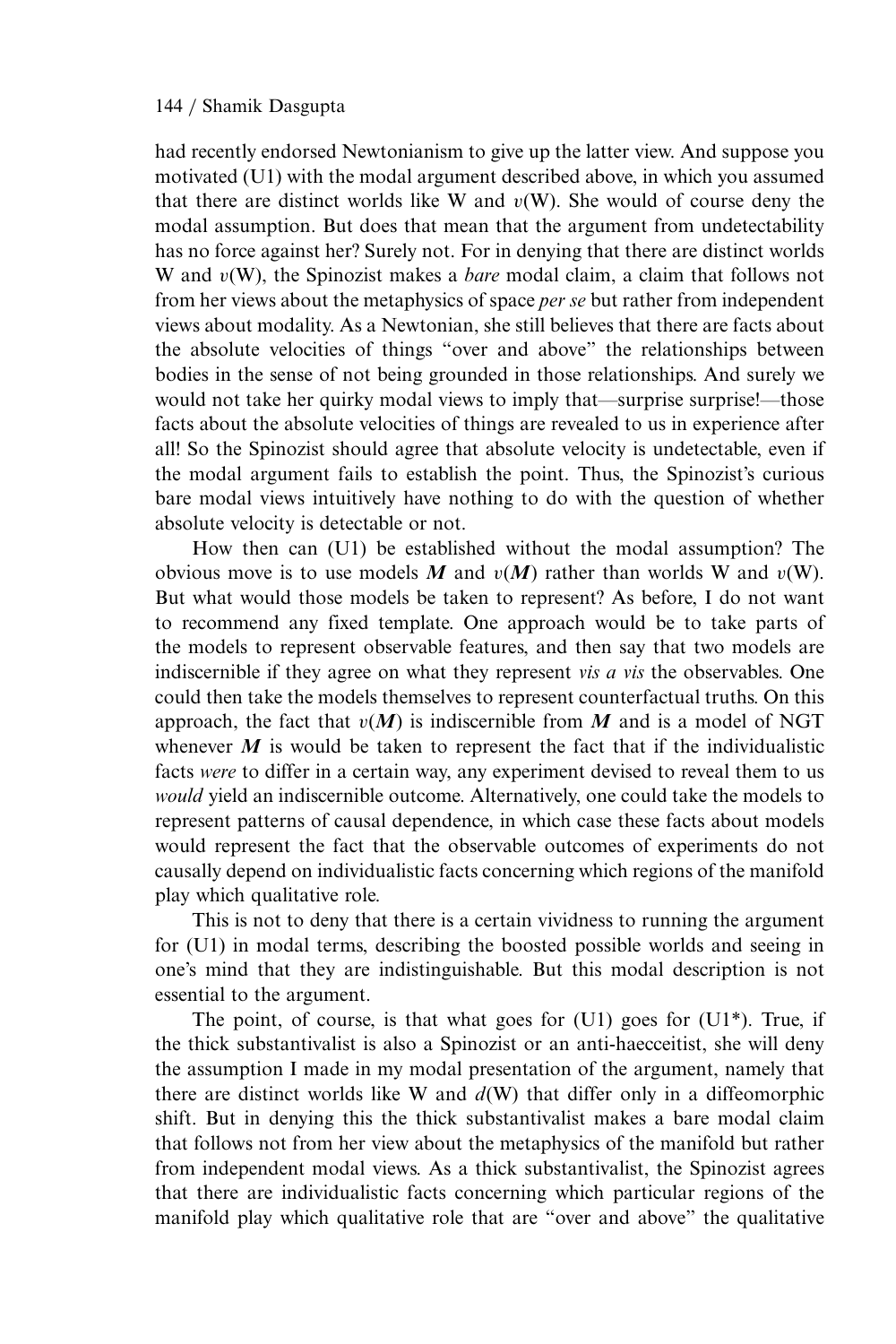facts in the sense that the former are not grounded in the latter. And surely we would not take her quirky modal views to show that—surprise surprise—those individualistic facts are revealed to us in experience after all! The same goes for the anti-haecceitist. Thus, the bare modal views endorsed by the Spinozist and the anti-haecceitist have nothing to do with the question of whether thick individualistic facts are detectable or not. Even the anti-haecceitists discussed in the last section, then, should agree that the thick individualistic facts are undetectable. Or, more precisely, if they do not, this should not be because of their bare modal views.

# **9. Easy Detection?**

It is worth saying a little more about the assumption that  $M$  and  $d(M)$ are indiscernible models. When the argument is presented modally this is the assumption that W and  $d(W)$  are indiscernible. Even if she grants that there are such worlds the thick substantivalist might object to the claim that they are indiscernible.

The issue here is analogous to one that arises in the case of NGT. Just as absolute velocity would be undetectable if the laws of NGT were true and complete, so it has been traditionally thought that our position in Newtonian space would be undetectable too. The argument has traditionally been thought to be precisely analogous: if run modally, one would note that possible worlds which differ only in a rigid spatial shift of all matter, say, 3 feet to the right are indiscernible, and also that the shifted world is an NGT world if the original world is. By the same reasoning as was rehearsed above, one would then argue that there is no physically possible experiment which could be used to reveal our position in Newtonian space.

That is the traditional idea. But Maudlin has argued that while the argument in the case of velocity is sound, its "analogue" in the case of position is not:

Various positional states of the universe as a whole are possible: It could be created so my desk is here, or three meters north of here, or 888 meters from here in the direction from Earth to Betelgeuse, and so on. Which is the actual state of the world?... the answer is easy: In its actual state, my desk is here, not three meters north of here or anywhere else ...To even formulate the appropriate question ... one must indexically pick out a spatiotemporal location, and it is then no great trick to observe what material body that location actually contains.57

Maudlin's idea is this. In the case of velocity, we can ask the question 'Am I in a state of absolute rest or a state of uniform motion?' and the argument outlined in the last section purports to show that according to NGT it is physically impossible to give a reliable answer. Maudlin's observation is that in the case of location there is no analogous question: given the resources we have by which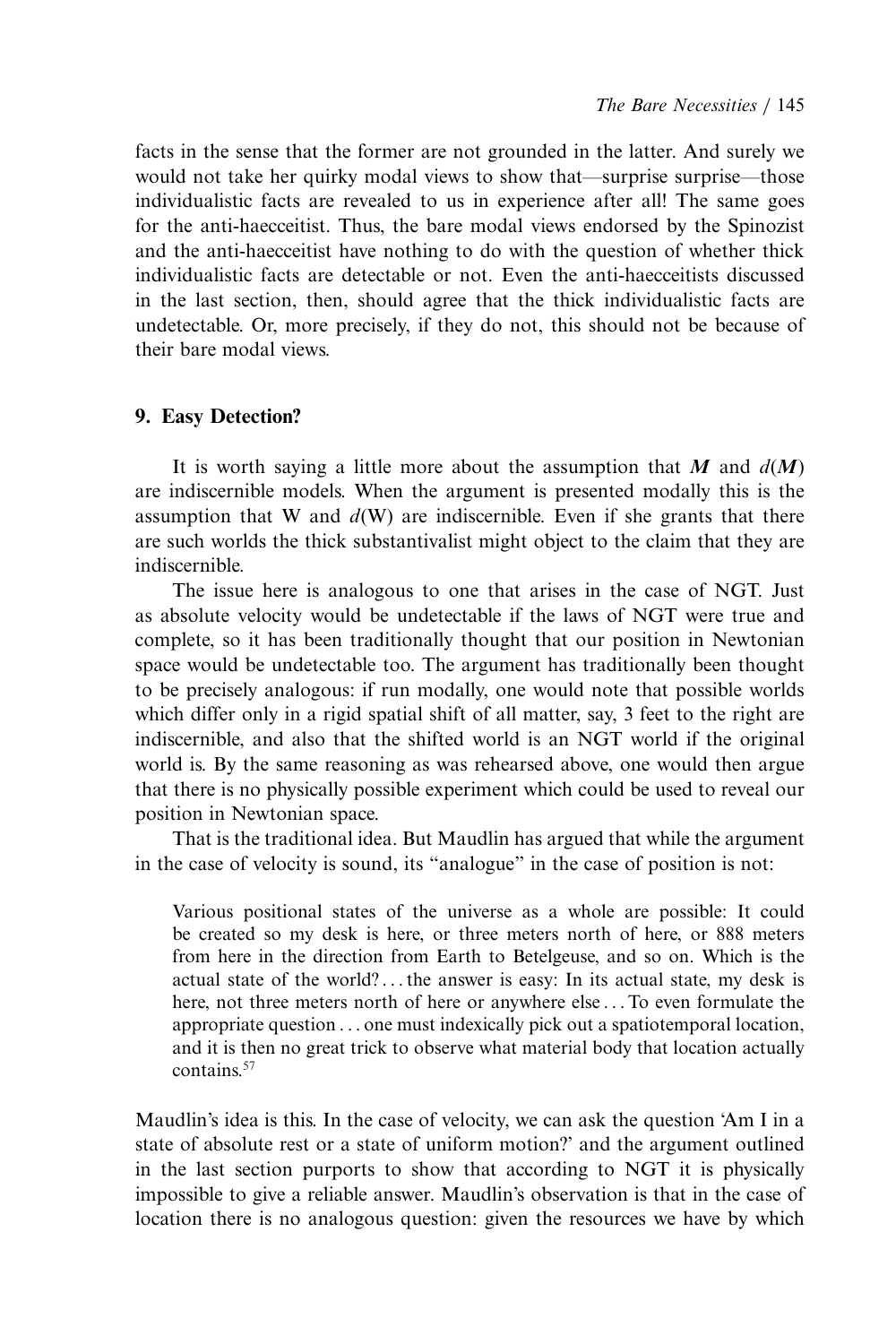to ask the question of where we are in Newtonian space, the only questions we can ask are questions we can readily settle. The point might be put like this. Call a question about our absolute location or velocity *open* if it cannot be reliably answered by verifying facts about the relative positions or relative velocities of material bodies. Then Maudlin's point is that we have the conceptual resources to ask an open question about or velocity through Newtonian space but not about our location in Newtonian space. It is clear how this carries over the case of GTR, for we lack the conceptual resources to ask open questions about which individualistic facts about the manifold obtain in just the same way that we cannot ask open questions about our position in Newtonian space.

Let us grant Maudlin all this. What follows? Maudlin concludes that our location in Newtonian space is detectable after all. After all, if there are no unanswerable questions about our position in space, in what sense could our position be said to be undetectable? On this view, our epistemic situation *vis a vis* our location in space is much better that our epistemic position *vis a vis* our velocity through space. But Maudlin's conclusion does not follow from what we are granting him. For another conclusion one might draw is that our position in space is undetectable, and moreover that we cannot even express what it is that we cannot detect. On this view, our epistemic situation *vis a vis* our location in space is much *worse* than our epistemic position *vis a vis* our velocity through space, since in the former case we cannot even formulate questions about what it is we cannot detect! Both conclusions are entirely consistent with Maudlin's insight, which I am granting for the sake of argument. But which is correct?

Surprisingly, Maudlin himself did not offer any reasons for drawing his conclusion. And there are reasons to reject it. For one thing, when one remembers that there are uncountably many shifted worlds that would all look and feel and taste exactly the same as the actual world, there is a clear feeling that our location in space is therefore in some sense beyond our epistemic grasp. And (speaking for myself) this feeling is not dissipated by being told that one cannot formulate an unanswerable question about one's position in space. Indeed, the mere fact that one can answer questions such as 'Am I here or 3 feet to the right of here' seems like a cheap conceptual trick which does not speak to the intuitive question of where in absolute space one is.

Moreover, Maudlin's view implies that whether something is detectable depends on factors that are, intuitively, entirely irrelevant to the matter. For on his view, whether our location in Newtonian space is detectable depends on whether or not we can ask open questions. So, for example, suppose that God had a favorite point in space. Then we would be able to ask open questions about our location in space, for example 'Am I 3 feet or 6 feet from God's favorite point?' On Maudlin's view, it would then turn out that location is undetectable after all. So on Maudlin's view, whether absolute position is detectable or not depends on whether God had a favorite point. And that seems clearly false: whether or not God has a favorite point is surely irrelevant to my epistemic situation *vis a vis* our position in space!<sup>58</sup>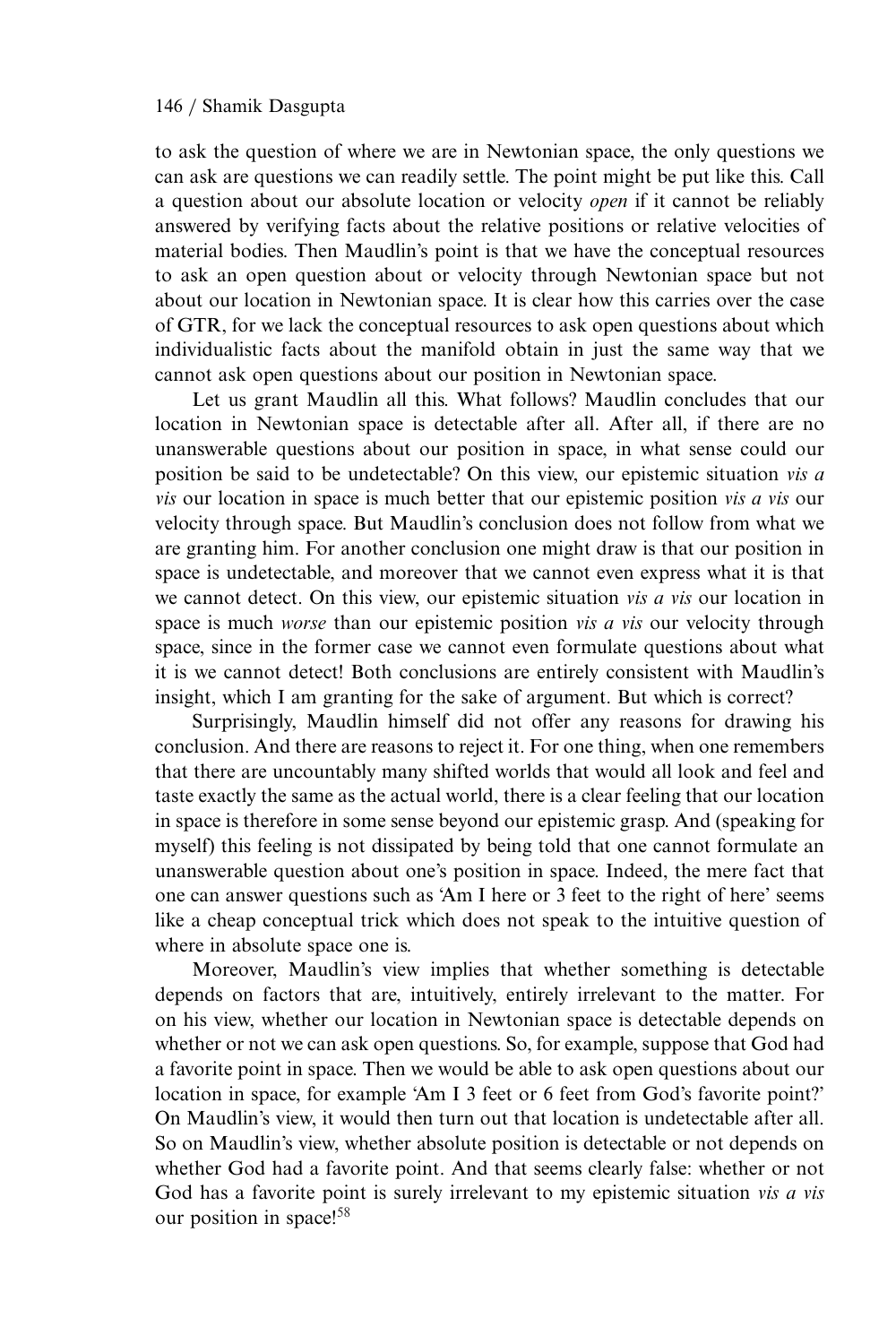Maudlin is right that there is an interesting disanalogy between absolute velocity and absolute position: we can ask open questions about the former but not the latter. But I believe that he was wrong to conclude that our location in absolute space is detectable. Similarly, even if we cannot ask open questions about which regions of the manifold play which qualitative role, it would be wrong to conclude that those facts are detectable.<sup>59</sup>

# **10. Towards a New Metaphysics of Manifolds**

I have argued that the traditional Occamist arguments used to motivate rejecting Newtonianism in favor of the Galilean view of spacetime also motivate rejecting thick in favor of thin substantivalism. I also tried to show that those arguments make no essential appeal to modal assumptions that a thick substantivalist might deny by endorsing anti-haecceitism. But in Section 5 I argued that a thin substantivalist theory has not yet been properly formulated. That is my reason for claiming that substantivalism's status as the received view is premature.

I have focused on substantivalism in GTR, but the same point applies to substantivalism in classical contexts. For example, similar Occamist arguments should motivate our grounding individualistic facts about regions in Newtonian space or Galilean space-time qualitatively. The idea is that if individualistic facts about which particular region a given body is located at in Newtonian space or Galilean space-time were ungrounded, they would be redundant and undetectable. Rather than appealing to diffeomorphic shifts, these arguments would appeal to the rigid spatial shifts described earlier. Now it is often thought that these Occamist arguments assume that rigid spatial shifts are metaphysically possible and that they can therefore be refuted by endorsing anti-haecceitism.<sup>60</sup> But if I am right this is a mistake, as the arguments make no essential appeal to modal assumptions after all.

How then might we develop a thin substantival theory? I will end by suggesting how the task might be approached. For reasons that will become apparent I do not yet have a completed theory to offer, but I can offer a toy model that might be a helpful guide to the sort of theory we should be looking for.

The thin substantivalist claims that individualistic facts about the manifold are grounded qualitatively. As I said in Section 5, developing this idea requires that we (1) clearly articulate what the underlying qualitative facts are like, and (2) show that they are sufficient to explain (in the metaphysical sense) individualistic facts about the manifold. We saw that one theory that at least attempts task (1) is the traditional bundle theory on which all facts about the world are ultimately grounded in facts of the form

 $F, G, \ldots$  are compresent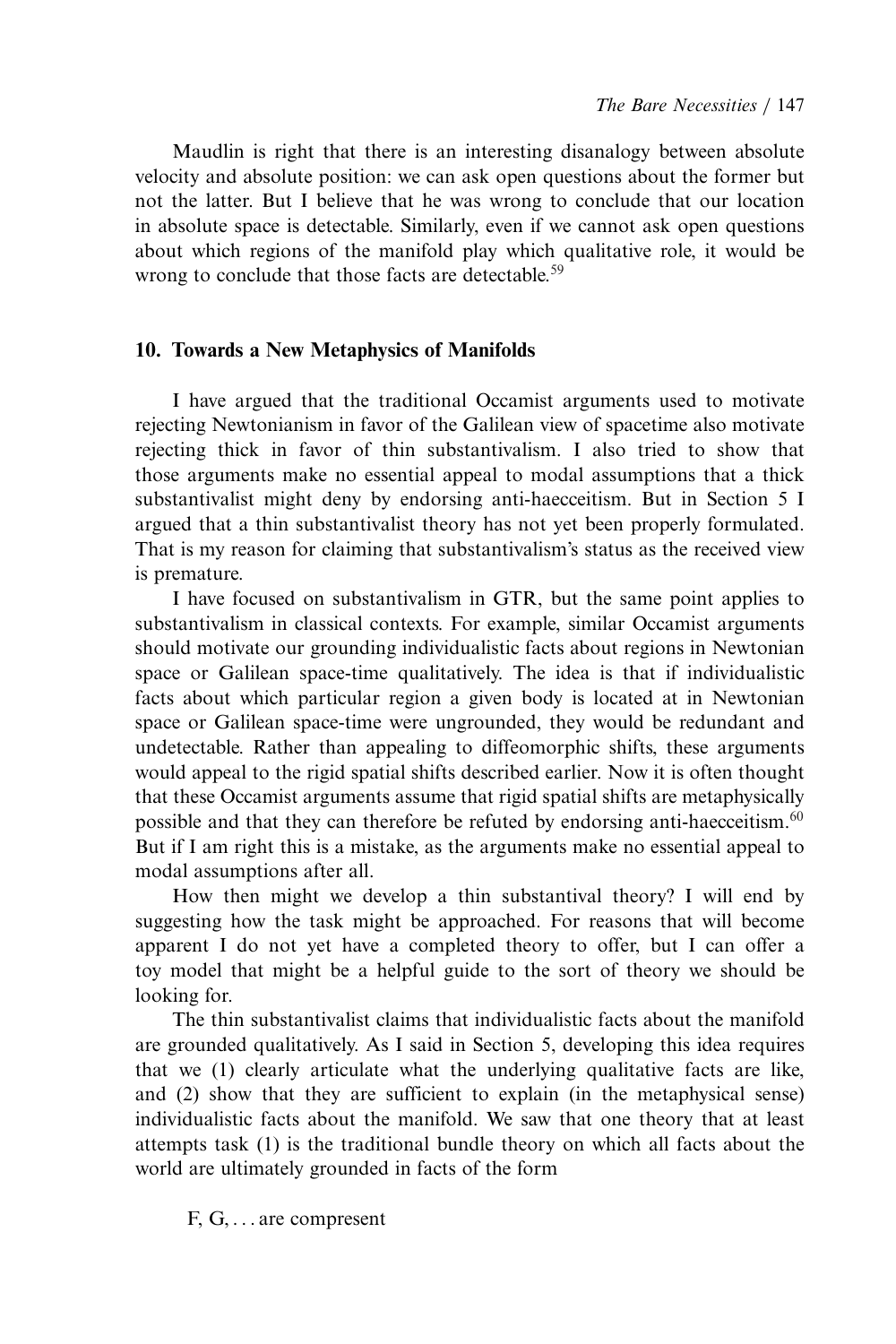where  $F, G, \ldots$  are intrinsic, monadic, qualitative properties and 'compresent' is a primitive, plural predicate. Thus, consider a given individual *a* and suppose we would ordinarily say that it has qualitative properties  $F, G, \ldots$ . The bundle theorist says that the underlying qualitative fact about this situation is that F, G, ... are compresent. She is usually said to then identify the individual *a* with the set of compresent properties, but for now I am just concerned with her account of what the underlying qualitative facts are and not how she makes sense of individuals. So the thin substantivalist might try being a bundle theorist about the regions of the manifold.

But the traditional bundle theory is not well suited to her needs. For one thing, it is highly unclear what the intrinsic, monadic properties of regions of the manifold could be.<sup>61</sup> But even if this were clarified, the proposal cannot make sense of symmetric physical systems. In order to make progress, let us be clear on why it cannot and why this is a problem.

To see why it cannot make sense of such systems, consider the simple "Max Black world", a world containing just two spheres of iron 5 feet from each other which share all their intrinsic, monadic, qualitative properties (they are exactly the same mass, color, shape, etc). How can the bundle theorist characterize this world? Suppose that the Fs are the intrinsic, monadic qualitative properties of each sphere. Then she can only say that the Fs are compresent (to account for the first sphere), and then say that the Fs are compresent (to account for the second). But saying something twice over does not make it true twice over! Her description of this world is therefore the same as her description of a world with just one of the spheres. Returning to the case of GTR, if we tried to be a bundle theorist about regions of the manifold we would not be able to make sense of symmetric GTR worlds in which distinct regions of the manifold play the same qualitative role.<sup>62</sup>

Why is this a problem? It might be said that it is "intuitively possible" for there to be such worlds, in which case the charge is that bundle theory runs up against intuition. But a better charge is that ruling out such worlds was never motivated by the Occamist arguments. The lesson of those arguments, remember, is that we should ground facts about the manifold qualitatively. But symmetric worlds can be characterized in purely qualitative terms. For example, the Max Black world can be characterized as a world in which

(1)  $(\exists x)(\exists y)(Fx & Fy & Rxy & Ryx & x \neq y)$ 

where F expresses the collection of intrinsic, monadic properties of each sphere and R expresses the distance between them.<sup>63</sup> Thus, by failing to make sense of symmetric worlds the bundle theory implies that certain qualitative states of affairs are impossible, and this goes beyond what the Occamist arguments purport to show. Indeed, for all we know on the basis of those arguments, we live in a symmetric world ourselves! Endorsing the bundle theory on the basis of those Occamist arguments is therefore akin to responding to the Occamist argument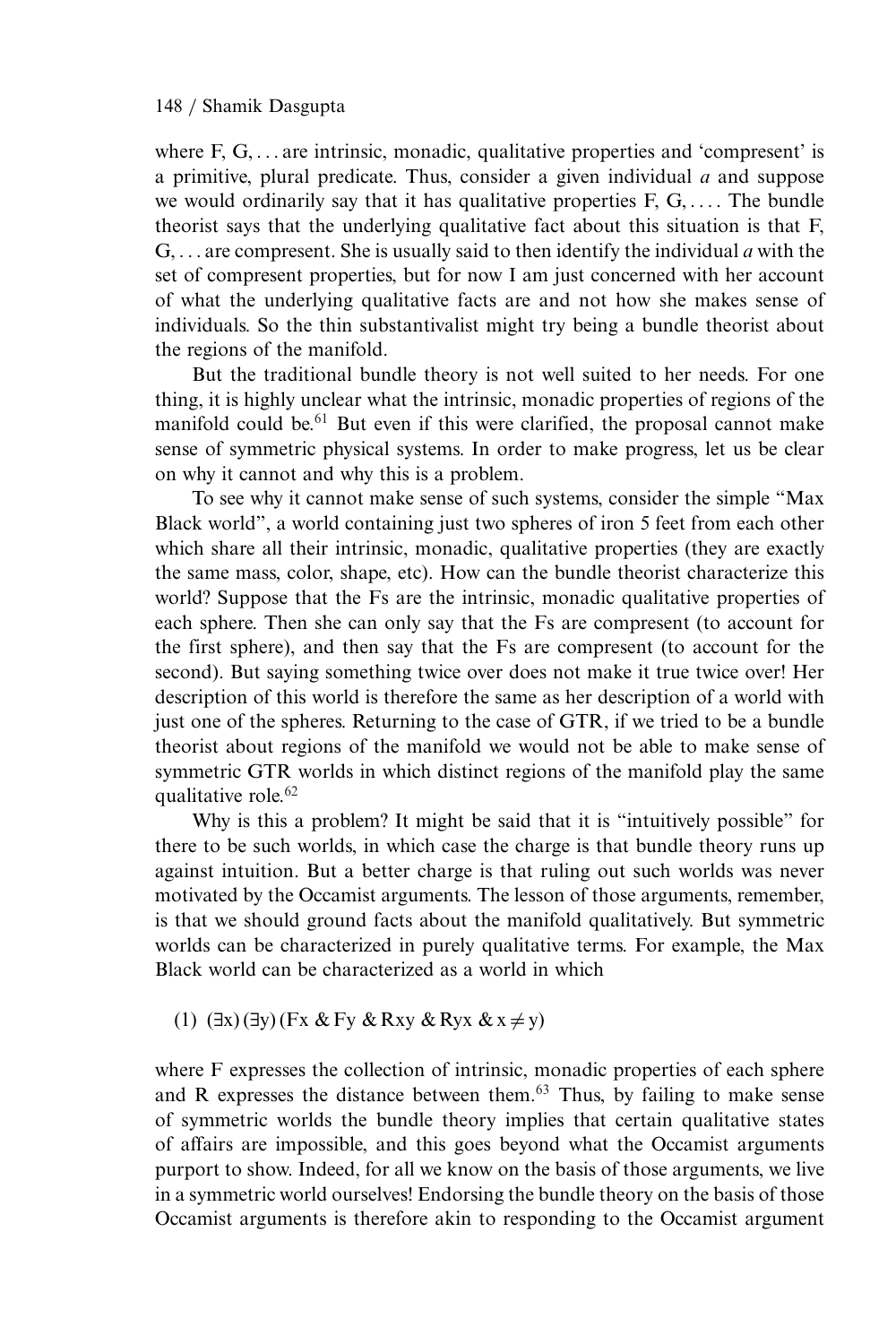in NGT by rejecting Newtonianism in favor of a metaphysics of motion that can make no sense of certain patterns of relative velocities. Such a metaphysics might succeed in dispensing with facts about absolute velocities, but it would be a perverse over-reaction to the Occamist arguments.

There is a general moral here. Consider a language PL of predicate logic with identity but no constants, in which every predicate expresses a qualitative property or relation. $64$  Every fact that can be expressed in PL is a purely qualitative fact. So our new metaphysics of the manifold should be capable of making sense of any physical system that we can express in PL; if it cannot, it is an over-reaction.<sup>65</sup>

In other work I have described an approach that tries to do exactly this.<sup>66</sup> The idea is that the bundle theorist went wrong by trying to construct the underlying qualitative description of the world by considering each individual one by one. It is this "localist" strategy that means she cannot account for symmetrical systems like the Max Black world in which more than one individual plays the same qualitative role. But this localist strategy was not enforced. Starting with an ontology of qualitative properties, we could simply try to construct the qualitative nature of the entire world all at once, as it were, rather than considering each individual in turn. It turns out that this "holistic" approach can then account for any physical system described in PL, including symmetric ones.

# **11. An Algebraic Approach**

This globalist approach can be developed in a number of ways, but elsewhere I presented one toy model.<sup>67</sup> We start with a domain *D* of simple qualitative properties and relations each of a given adicity greater or equal to 1, denoted with terms of the form  $P<sup>n</sup>$  (I will call them all properties, for short). We then construct more complex properties out of this basis. To describe these more complex properties we introduce six term functors:  $\&fty$ ,  $\sim$ , *c*, *p*, *t*, and  $\sigma$ . For example, if  $\mathbb{R}^1$  is the 1-place property of being red and  $\mathbb{S}^1$  is the 1-place property of being square, then  $\sim R^1$  is the 1-place property of being not red and ( $R^1 \& S^1$ ) is the 1-place property of being red and square. The functors  $\sigma$  and  $\iota$  are "permutative" functors. For example, if  $L^2$  is the 2-place property of loving, which we ordinarily think of as being instantiated by x and  $\nu$  iff x loves  $\nu$ , then  $\sigma L^2$  is the 2-place property of being loved, which we ordinarily think of as being instantiated by *x* and *y* iff *y* loves *x*. (L<sup>2</sup> & ∼ $\sigma$ L<sup>2</sup>) is then the 2-place property of loving unrequitedly. We also let our domain *D* include the simple property *I* of "identity", i.e. the 2-place property we ordinarily understand as holding between *x* and *y* if and only if *x* is identical to *y*.

The functor *c* is known as a "cropping" functor. If  $L^2$  is the 2-place property of loving, then  $cL^2$  is the 1-place property of being loved by someone, the property we ordinarily think of as being instantiated by an individual  $x$  iff someone loves *x*. Roughly speaking, *c* takes an n-place property  $P<sup>n</sup>$  and yields the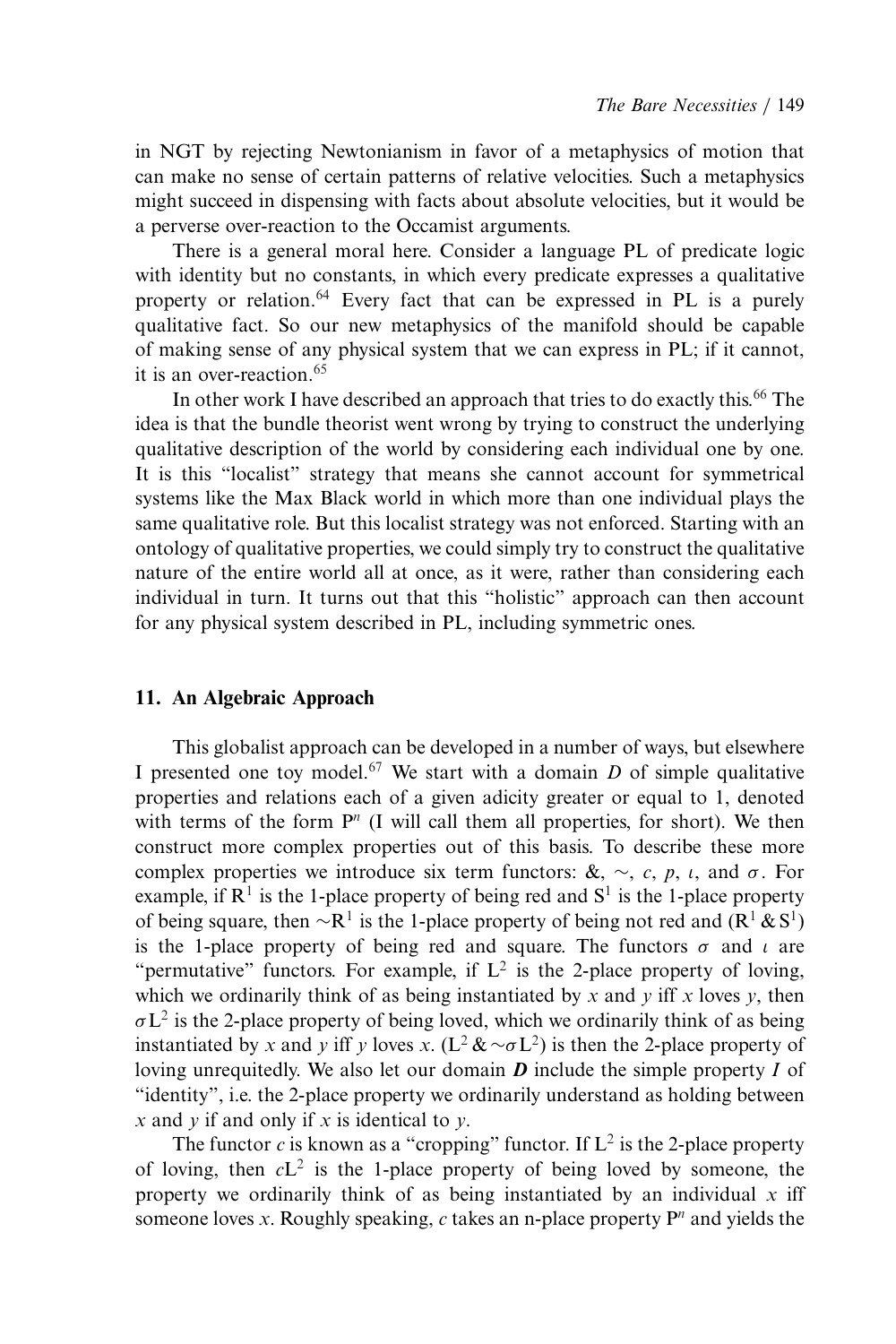$(n-1)$ -place property  $cP^n$  we would ordinarily think of as holding of  $x_2, \ldots, x_n$  iff there is something  $x_1$  such that  $P^n$  holds of  $x_1, x_2, \ldots, x_n$ . I leave a more complete description of the term functors to a footnote.<sup>68</sup>

Now, applying *c* again to  $cL^2$  gives us a 0-place property, i.e. a state of affairs that we would ordinarily describe as the state of someone's loving someone. To say what the world is like we say which states of affairs obtain. So on this view the underlying qualitative facts are of the form

# $P^0$  obtains

where  $P^0$  is a 0-place property constructed out of the simple, qualitative properties by successive applications of the term functors. Now let AG be the language consisting of terms that denoting properties, the six term-functors, the predicate '*x* obtains', and the normal sentential connectives. One can define a consequence relation on the sentences of the language AG. Now, let *AG* be the set of equivalence classes of sentences of AG (under the relation of logical equivalence in AG). And let *PL* be the set of equivalence classes of sentences of PL (under the relation of logical equivalence in PL). Then one can prove the central theorem of interest, namely that there exists an isomorphism between *AG* and *PL* that preserves logical equivalence.<sup>69</sup>

This means that we can make sense of any physical system that we can express in PL, as desired. For example, if the Max Black world is characterized in PL to be a world in which

(1)  $(\exists x)(\exists y)(Fx & Fy & Rxy & Ryx & x \neq y)$ 

then we can take the basic qualitative fact about this world, which will ground the individualistic facts, to be the fact that

(1<sup>∗</sup>) *cc*(F<sup>1</sup> & *p*F<sup>1</sup> & R<sup>2</sup> & σR<sup>2</sup> & ∼I<sup>2</sup>) obtains.

By the central theorem just mentioned, (1\*) is logically *in*equivalent to a sentence of AG that would characterize a world in which there is just one sphere. Thus, unlike the Bundle Theory we can make sense of the Max Black world.

Now the spheres in a Max Black world are weakly discernible (in the sense defined in Section 5) since they stand in the irreflexive relation R. But the current approach can also make sense of symmetric systems with weakly indiscernible spheres. For suppose that R were reflexive. The resulting system can be described in PL just by adding a couple of conjuncts to the matrix in (1), so by the central theorem mentioned above there is a corresponding statement of the qualitative nature of the system in AG. As I said, this is one reason why I find the recent literature on weak discernibility a red herring. For if I am right we can ground individualistic facts qualitatively regardless of whether objects are weakly discernible.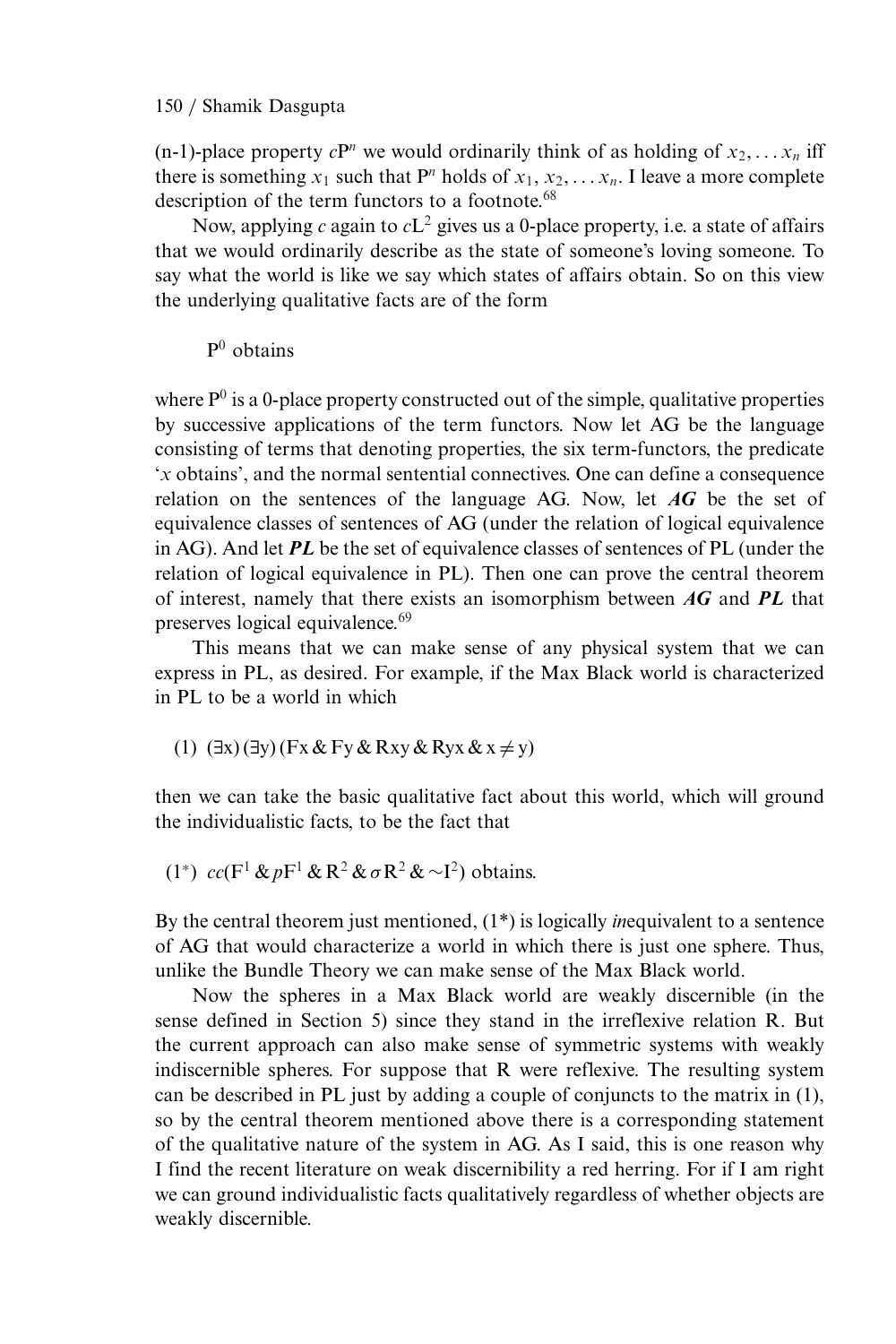The key to all this is our holistic approach. For in constructing the state of affairs that is said to obtain in (1\*), there was no attempt to *first* construct the qualitative nature of one sphere and *then* construct the qualitative nature of the second, as the Bundle Theorist would. Rather, we constructed a "worldstate", a state of affairs that completely characterizes the entire world all at once; in this case a state that we would ordinarily describe as the state of there being exactly two iron spheres.<sup>70</sup> The fact  $(1^*)$ , that that world-state obtains, is therefore the most fundamental fact about that world. Other qualitative facts, such as that there is at least one iron sphere, are then grounded in the fact that this world-state obtains.

So far we have only described an attempt at task (1), i.e. an attempt to state what the underlying qualitative facts are like. What about task (2), the task of saying how they are to explain the individualistic facts? It is not obvious how to do this. For note that if a given individualistic fact has *any* qualitative ground, it follows from the holistic approach just outlined and the transitivity of ground that it is ultimately grounded in the fact that the entire world-state obtains. I argue elsewhere that that is an undesirable consequence.<sup>71</sup> Very briefly, the worry is that it is implausible that the qualitative nature of the *entire cosmos* must be cited in order to explain, say, my own meager existence. The solution, I argue, is to recognize that ground is irreducibly plural, in the sense that sometimes a collection of facts Y *are* grounded in another collection X even though no Y taken on its own is grounded in anything.<sup>72</sup> We may then say that the individualistic facts *together* are grounded in the fact that the qualitative world-state obtains even though no individualistic fact has a qualitative ground when taken on its own. On this approach we avoid the undesirable consequence that my existence is grounded in the qualitative nature of the entire cosmos since we deny that my existence (taken alone) has a qualitative ground in the first place! Still, we remain faithful to the idea that the world is fundamentally qualitative since the individualistic facts are together grounded qualitatively.

The result is a radically "structuralist" view of individuals. On this view an individualistic fact such as my existence is not fundamental, but nor is there any qualitative matter of fact that accounts for it—not even a highly relational or extrinsic one. My existence only comes into view, as it were, when considered alongside all individualistic facts about all individuals, for it is only when those facts are taken together that they can be explained in qualitative terms. That at least is the view; in other work I have tried to argue in its favor.<sup>73</sup>

So far I have just described a general framework for grounding individualistic facts qualitatively. How might the thin substantivalist make use of it? The natural idea would be to let the domain *D* of simple properties be the properties and relations that the thick substantivalist believes to hold of the regions of the manifold. They might be topological properties, space-time intervals, the properties of points that are taken to constitute the physical mass-energy field, or whatever. The idea would then be to use the term functors described above to construct a world-state  $W<sup>0</sup>$  that characterizes the entire qualitative nature of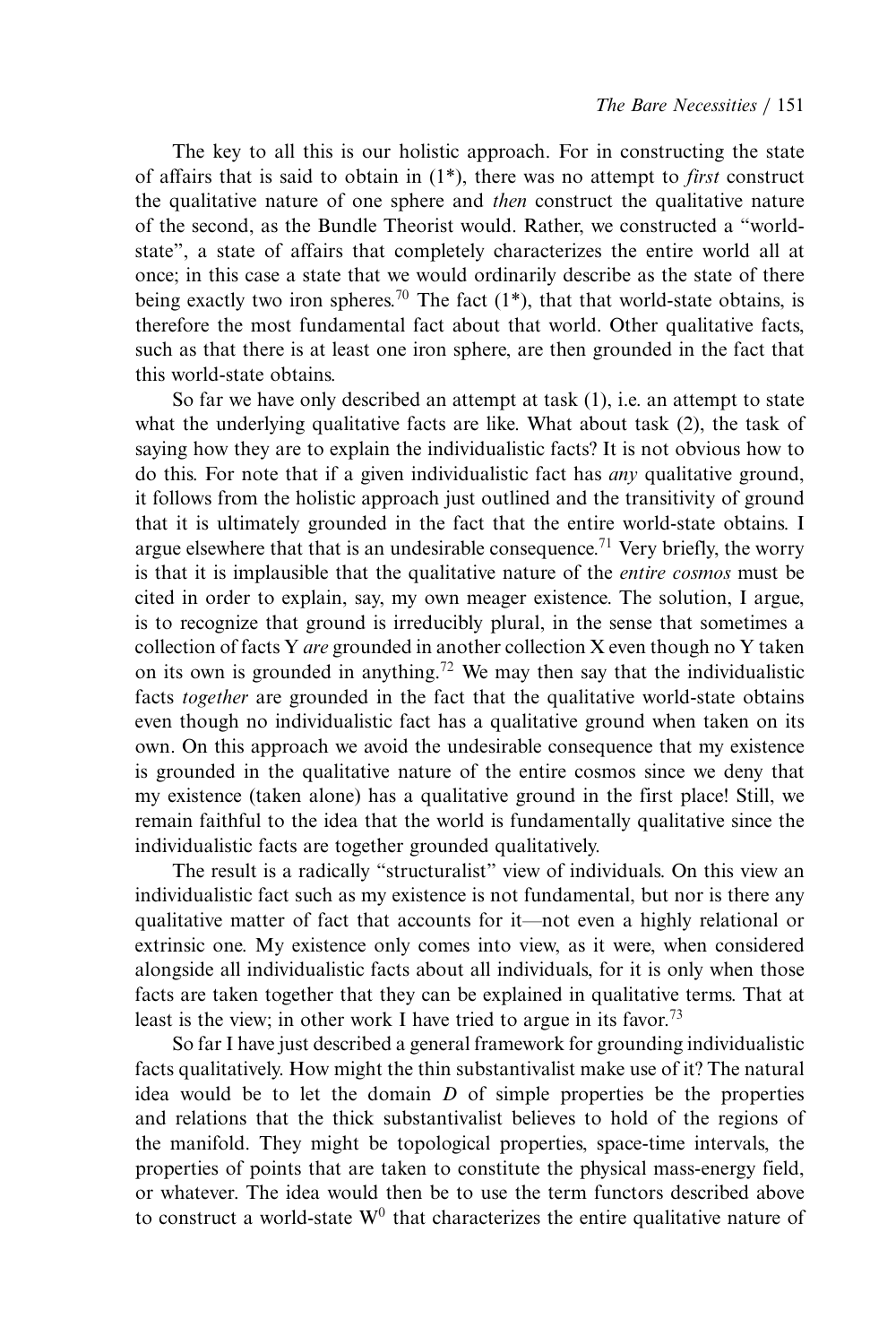the manifold without mentioning any specific individuals. And she may then use the fact that  $W^0$  obtains to ground all other facts about the system. In the first instance, she will say that the plurality of all individualistic facts about the manifold of the form

 $\phi(r_1, r_2, ...)$ 

are, together, grounded in the fact that  $W<sup>0</sup>$  obtains even though no one of them has a ground on its own.<sup>74</sup> By the principle of Necessitation (modified slightly given our new pluralist logical form of ground) it then follows that any two worlds in which  $W^0$  obtains agree on which individualistic facts obtain. So this view about what grounds individualistic facts about the manifold implies, given the principle of Necessitation, that diffeomorphic shifts are impossible. That is why it counts a thin substantivalist view, as opposed to a thick substantivalist view on which the impossibility of diffeomorphic shifts is a bare modal claim.

Note that we do not deny that there are regions of the manifold, we just (plurally) ground facts about them in qualitative terms. Since there are such regions, and since we are used to thinking about the world in terms of it containing a domain of individuals propertied and related in various ways, it is no surprise that we tend to represent GTR systems with models  $M = (M, g, g)$ *T*), where *M* is a manifold of individuals. This method of representation is not incorrect, so long as it makes no claim to represent GTR systems in their most fundamental respects. But since the fundamental facts about these systems are qualitative, it makes sense to ignore differences between  $M$  and  $d(M)$ , for any diffeomorphism *d*. Thus, if one takes the space of models to represent the space of physically possible worlds, it makes sense to then interpret  $M$  and  $d(M)$  as representing the same possible world.

# **12. Conclusion**

The above is just a toy model, not a completed thin substantivalist theory. To take just one issue, the equivalence theorem stated above only says that AG is equivalent to PL. But PL is a finitary language, and the thin substantivalist will likely need to construct a more sophisticated algebra of states of affairs for which there is an equivalence to an infinitary first-order language. Second-order languages might also be necessary. Still, my point here is just that insofar as the Occamist arguments motivate a rejection of thick in favor of thin substantivalism, it is precisely this sort of work that the substantivalist needs to do. The result will be a substantival view that stands to thick substantivalism just as the Galilean view of spacetime stands to Newtonianism: it will dispense with the kinds of facts that were shown by the Occamist arguments to be redundant and/or undetectable.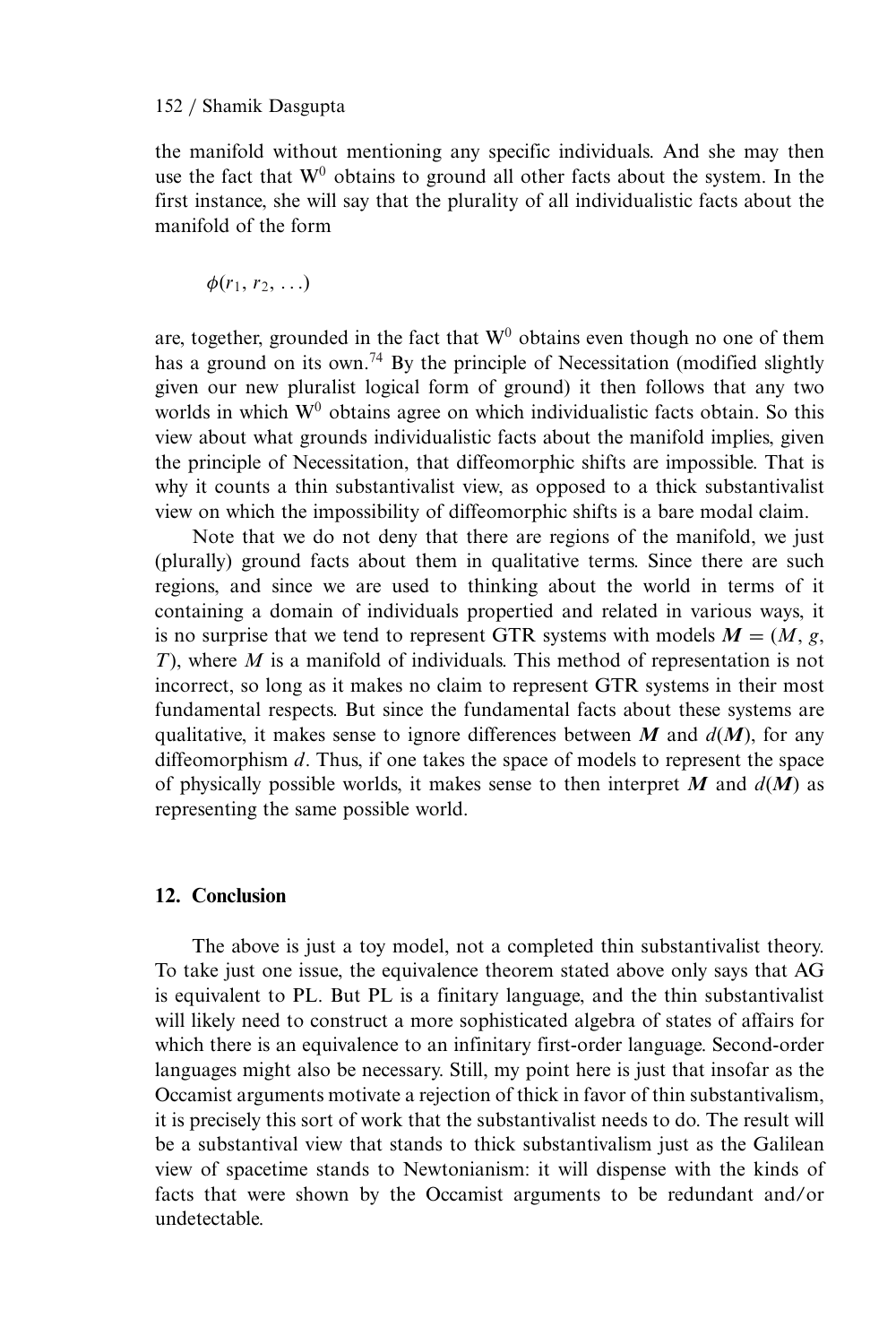One might wonder whether a thin substantivalist view along the above lines ultimately deserves the title 'substantivalism'. After all, any reference to the manifold on this approach will ultimately be grounded in facts that do not concern the manifold at all—at least, not when it is conceived of as an individual bearer of properties. This is to some extent a verbal issue, and the meaning we pre-theoretically attach to the word 'substantivalim' might not be clear enough to yield a determinate answer. I am inclined to count it as substantivalism because it is constructed by putting thick substantivalism through a general recipe that removes reference to underlying individuals from *any* theory, but I am not attached to the term. In any event, if this is substantivalism, it is substantivalism exorcized of redundant structure and stripped to its bare necessities.

# **Notes**

- ∗ Many thanks to David Baker, John Morrison, Jill North and David Plunkett for their extremely helpful feedback on earlier drafts of this paper.
- 1. The way this debate is characterized in the literature—and the way I characterize it here—is not obviously faithful to the views of these historical figures. But our concern here is not with historical accuracy so I will not elaborate on this point.
- 2. Sklar 1974, p. 161; my emphasis.
- 3. Earman and Norton claim that affirming this sort of possibility is the 'acid test' of substantivalism (see their 1987, p. 521). Belot agrees in his 2000.
- 4. I am told that this is something like Spinoza's actual view. But I am not qualified to defend this interpretive point, so I use the term 'Spinozist' as a label for a view which may or may not have been Spinoza's.
- 5. For discussions of ground see Fine 2001 and MS, and Rosen 2010. For some recent literature on ontological dependence see Fine 1995, Lowe, 2006 and Koslicki MS. For a notion of truth-making that is understood non-modally see Cameron MS. And see Sider 2011 for a development of metaphysical semantics.
- 6. I choose ground because I believe that it does a better job at capturing many issues in metaphysics than the other notions, but I will not argue this here.
- 7. This is how I interpret Fine as using the term in his influential papers 2001 and MS. Not all recent philosophers use the term in the same way; see Schaffer 2009 for a different idea under the same name.
- 8. This is how Fine characterizes the logical form in his  $2001$  and MS.  $\Gamma$  is taken to be a list and not a conjunction so as to allow one to make sense of the plausible view that a conjunction is grounded in its conjuncts without it collapsing into the view that the conjunction grounds itself.
- 9. This is how Rosen characterizes the logical form in his 2010.
- 10. Transitivity: if the Xs ground  $Y^*$  and the Ys along with  $Y^*$  ground Z, then the Xs along with the Ys ground Z. Irreflexivity: for any X, there are no Ys such that X along with the Ys ground X. Strictly speaking I consider these principles to be open for dispute, but it will smooth the presentation that follows to presume them.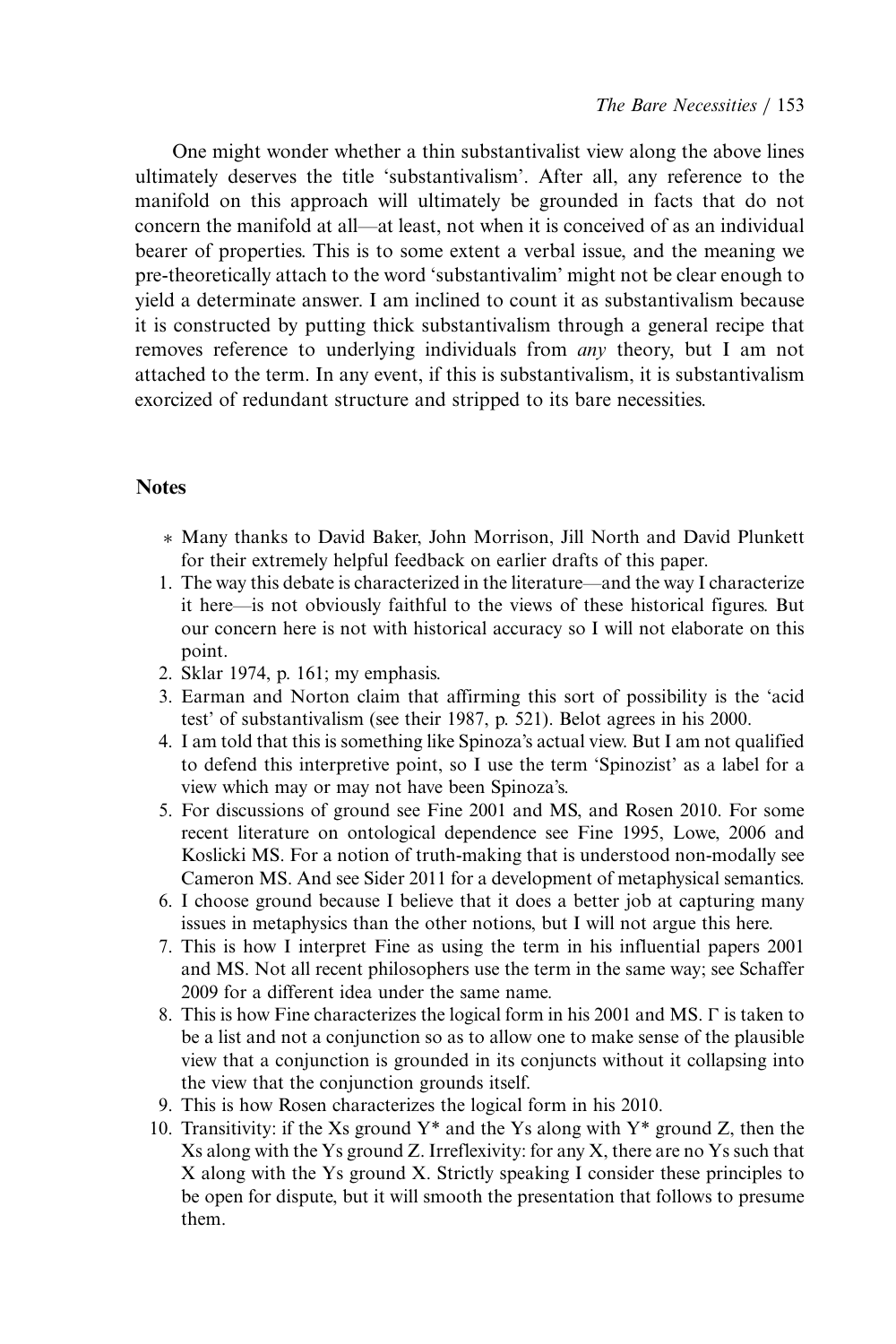11. This statement of the principle quantifies over facts, so it breaks down in modal frameworks in which the notion of a fact's obtaining in a world is not well defined (e.g. Lewisian counterpart theory). So it is sometimes better to revert to our official way of talking of ground as a sentential operator and state Necessitation as the scheme

If S because  $\Gamma$ , then it is metaphysically necessary that if  $\wedge \Gamma$  then S.

where  $\wedge \Gamma$  is the conjunction of the sentences in  $\Gamma$ . But for our purposes we can largely ignore this complication.

- 12. This follows from my original statement of the view by the transitivity and irreflexivity of ground.
- 13. Though this allows that the fact that  $m_1$  is 3 meters from  $m_2$  is grounded in different facts about space in different possible worlds.
- 14. Moreover, it follows from what I take to be the correct view about what grounds the grounding facts that the corresponding contingent claims are false (see Dasgupta MSa). But there is no space to discuss this here.
- 15. This terminology is perhaps a little misleading since the second theorist's modal view follows from *something*, namely her views about religion. But our topic here is the nature of space, and the point is that her modal view does not follow from her views about *that*.
- 16. Precisely how these notions are defined will not matter to us here. See Geroch 1978 for details.
- 17. Hoefer 1996, p. 5; my emphasis.
- 18. One might have a different account of each field, for example that *g* represents space-time intervals between regions while *T* represents an extended object with parts. And of course this does not exhaust the options. Maudlin 2007 intriguingly suggests that the correct metaphysics of fields will place them in some new category as yet undreamt of by armchair metaphysicians. By placing so few constraints on  $\phi$  I take the last paragraph to be consistent with Maudlin's suggestion.
- 19. Again, how one thinks about these facts depends on ones metaphysics of the mass-energy field. If one thinks of it as an extended object with parts, these facts can be taken to consist of space-time relationships between its parts. Alternatively, if one thinks of it as an instantiation of properties by the manifold, these facts will consist of facts about the space-time intervals between different instantiations of those properties, for example that property F and property G are exmplified a certain space-time interval apart.
- 20. Again, this is implied by my original statement of the view given the transitivity and irreflexivity of ground.
- 21. It is tempting to interpret the debate between so-called manifold substantivalists and metric substantivalists as a disagreement on precisely this question. For a defense of the former view, see Earman 1989 chapter 9. For a defense of the latter view see Maudlin 1988 and Hoefer 1996. (I would add parenthetically that I doubt the question of what counts as spacetime in GTR has a determinate answer, since I doubt that the meaning we attach to 'spacetime' is determinate enough to withstand such close scrutiny.)
- 22. See Earman 1986 for counterexamples involving so-called "space-invaders". See Norton 2008 for another kind of counterexample.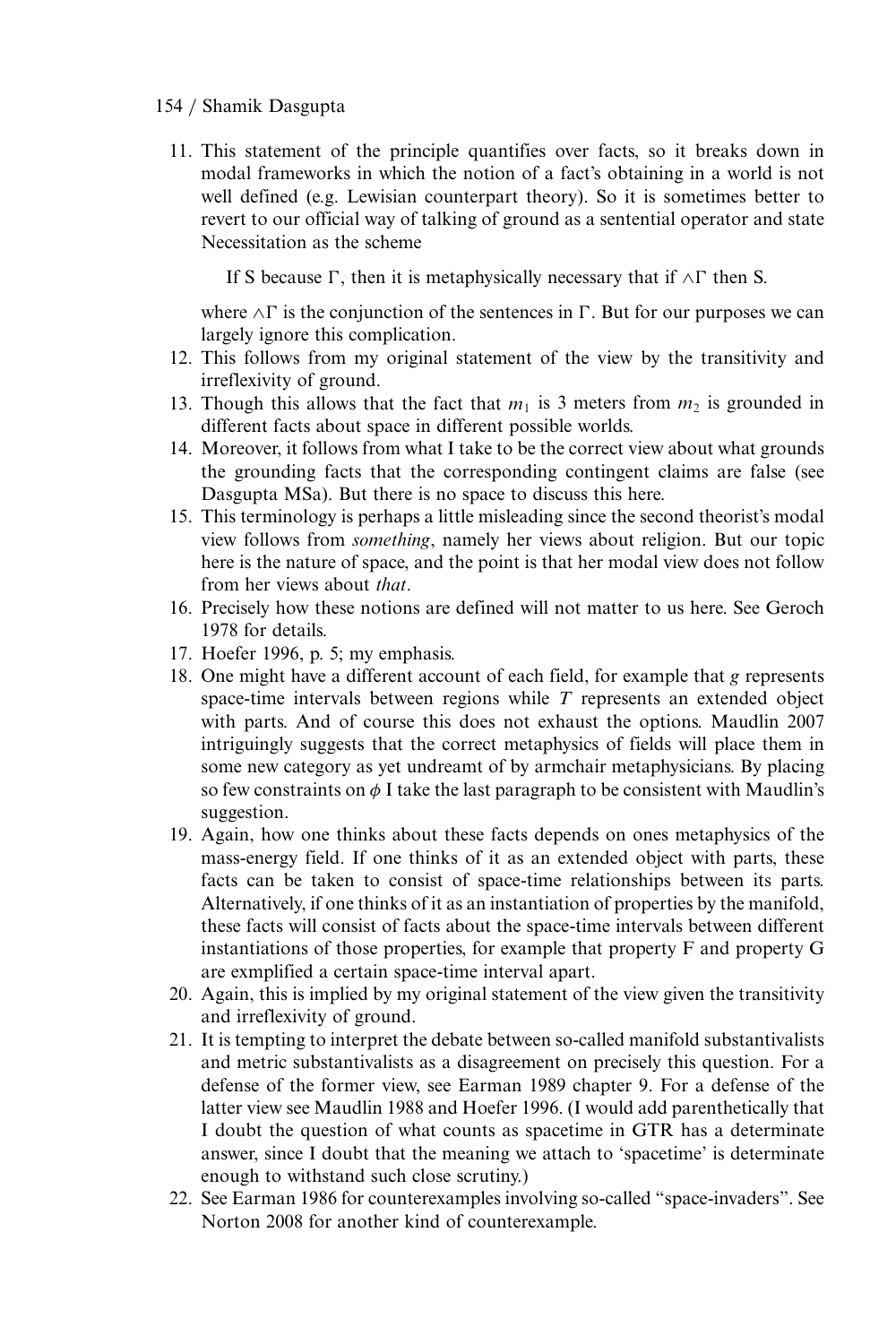- 23. This property of GTR is sometimes known as General Covariance. However, there is some controversy over how General Covariance should be understood, so to remain neutral on that issue I use the term 'diffeomorphism invariance' stipulatively to label the property I am interested in. See Rynasiewicz 1999 for a good review of the literature on General Covariance.
- 24. In their 1987, their premise that substantivalists must deny a principle they call Leibnizian Equivalence is equivalent to my statement of the premise above.
- 25. I should add that I do not count the property of Socratizing as qualitative. I do not count the property of having a particularized trope as qualitative either. Thus, even if the property of being green is qualitative, the particular greenness of this apple is a particularized trope and the property of having this particular greenness is then not qualitative since it concerns a particular individual, namely this particular greenness.
- 26. Earman and Norton 1987, p. 524.
- 27. Well, (H2) is not justified by diffeomorphism invariance alone. For diffeomophism invariance was defined to be a property of GTR that concerns its *models*, while (H2) is a statement about *worlds*. To bridge the gap, we need the assumption that if  $M$  is a model of GTR and represents a possible world W, then W is a world in which GTR is true. But this is granted by all parties to the debate so I will not discuss it further.
- 28. See Melia 1999 and Skow 2005 for a motivation and defense of this approach.
- 29. Thus I take it that Caulton and Butterfield were speaking loosely when they said 'the correct response is to consider diffeomorphically related histories [i.e. models] as representatives of the *same* physical state of affairs' (MSb, p. 9). What they surely meant to say is that, in addition, the correct response denies that there are distinct possible worlds like W and  $d(W)$ . Without the addition, their claim about the representational properties of models is consistent with the claim that GTR is indeterministic.
- 30. I point this out because there was a lively debate in the literature as to whether the substantivalist should, when denying (H1), say that  $M$  and  $d(M)$  represent the same possible world or that just one of them represents a possible world (see Brighouse 1994 and Maidens 1992 for a defense of the first view, and Butterfield 1988 and Maudlin 1988 for a defense of the latter view). But this issue is largely irrelevant to the matter, since it is (H1\*) rather than (H1) that does all the work in the argument and (H1\*) says nothing of the representational properties of models at all.
- 31. Pooley 2006, p. 101. Theorists who respond in this way include Brighouse 1994, Butterfield 1988, Caulton and Butterfield MSb, Hoefer 1996, Maidens 1992, Maudlin 1988 and Pooley 2006. This response constitutes a position sometimes known as 'sophisticated substantivalism', though that term is also used to describe the conjunction of denying that there are such worlds as W and *d*(W) *and* asserting that  $M$  and  $d(M)$  represent the same possible world. For reasons just mentioned I do not consider the second conjunct particularly important.
- 32. Brighouse 1994.
- 33. Finer distinctions are of course possible. One might wish to replace the 'iff' in the definition of an individuating qualitative profile with 'only if', since that is enough to imply that diffeomorphic shifts are impossible. Maudlin 1988 endorses a view similar to that which would result by replacing 'iff' with 'if',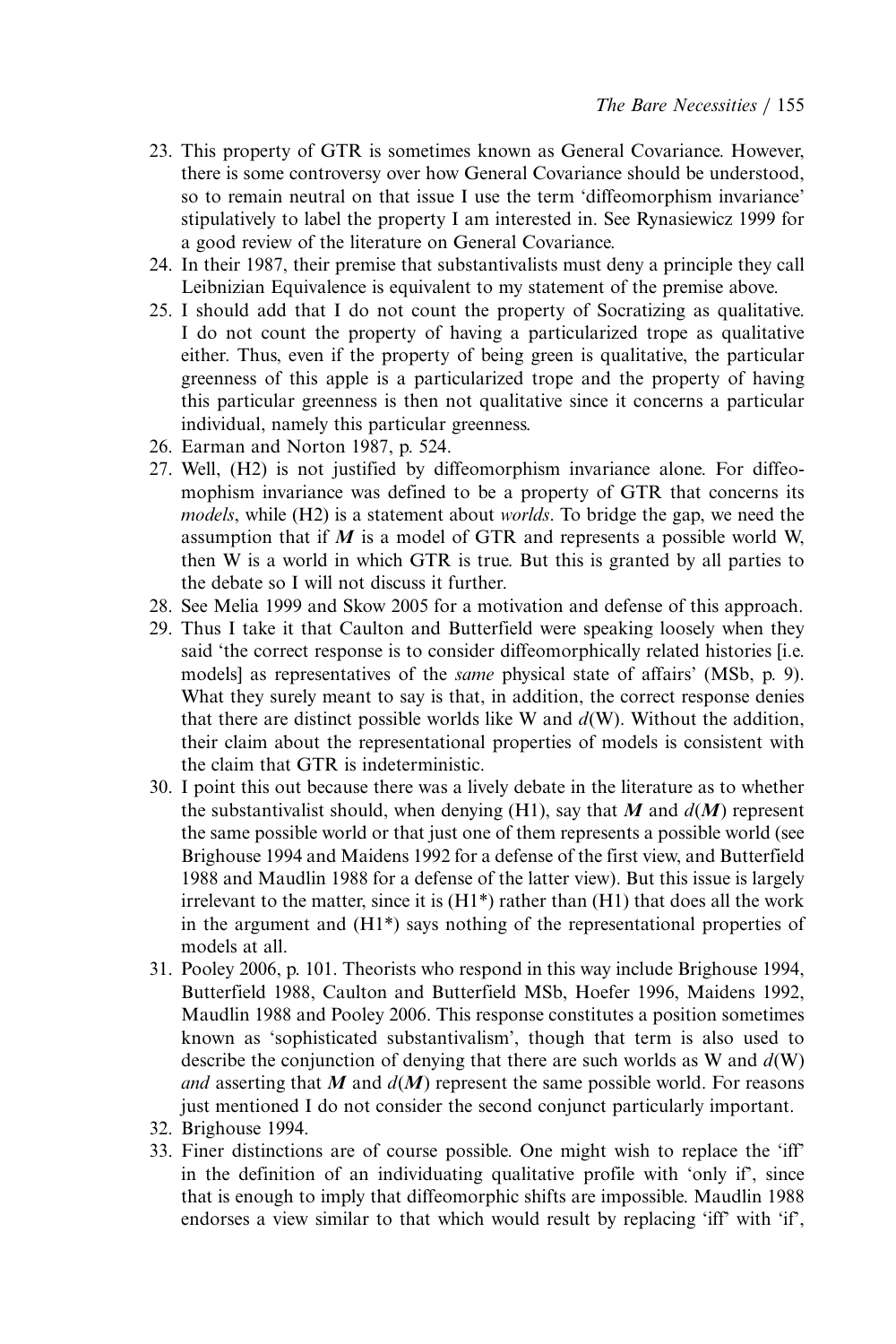though the details of his view are subtle and there is no space to discuss them here.

- 34. Brighouse 1994, p. 122.
- 35. I have in mind Lewis' idea that counterpart theory can often mimick the sort of modal claims that the haecceitist makes. See Lewis 1986, Chapter 4.
- 36. Thus the language I have in mind does not contain substitutes for constants such as '*x* Socratizes'.
- 37. It is tempting to read some "structuralists" as implicitly having this sort of thesis in mind, though it is hard to say for sure since they are typically wary of using the notion of ground in the way I do.
- 38. Specifically: that if (∃x)Fx, then for any individual *a* that is F, the fact that (∃x)Fx is grounded in the fact that *a* is F.
- 39. Hoeffer 1996, p. 4 (his emphasis).
- 40. For example, Hoefer sometimes sounds like he is proposing the purely modal thesis that some modal questions are unintelligible.
- 41. Baker 2010, p. 1163.
- 42. Of course, I am being a little unfair here since both these authors go on to expand on what I quoted above. I do not believe that what they say amounts to an attempt at task (1), but I leave this for the reader to judge for herself. Similar remarks apply to Caulton and Butterfield MSa when they express their view QII as the denial that there are haecceitistic properties, for this is a purely negative thesis and does not tell us what the underlying qualitative facts are like.
- 43. Ladyman and Ross 2007, pp. 143 and 144 respectively.
- 44. Steven French once suggested this line to me in conversation, though I do not know if he would defend it. This might be what Caulton and Butterfield had in mind when they wrote that they consider 'diffeomorphically related histories [i.e. models] as representatives of the *same* physical state of affairs' (MSb, p. 9).
- 45. See Saunders 2003b and 2003a.
- 46. Ladyman and Ross explore this approach in their 2007, as does Ladyman in his 2007.
- 47. The two arguments here correspond to two different approaches to thinking about the how symmetry in general bears on metaphysics. I discuss the two approaches at length in Dasgupta MSc. We can perhaps see these arguments as distant descendents of Leibniz's arguments that he described in the Leibniz-Clark correspondence, but I will not trace out this historical point here. For more on this see Pooley MS.
- 48. This is analogous to our implicit assumption in the case of GTR that both the substantivalist and the anti-substantivalist use 'GTR' to refer to the same set of laws. In both cases the discussion should really be made without this assumption, but it is somewhat cumbersome to do so.
- 49. See, for example, Baker 2010, p. 4.
- 50. Sklar made a similar point in his 1974, p. 180.
- 51. For example, (R2) is implied by Earman's more general principle of using symmetry considerations to derive metaphysical conclusions. As he puts it on p. 46 of his 1989,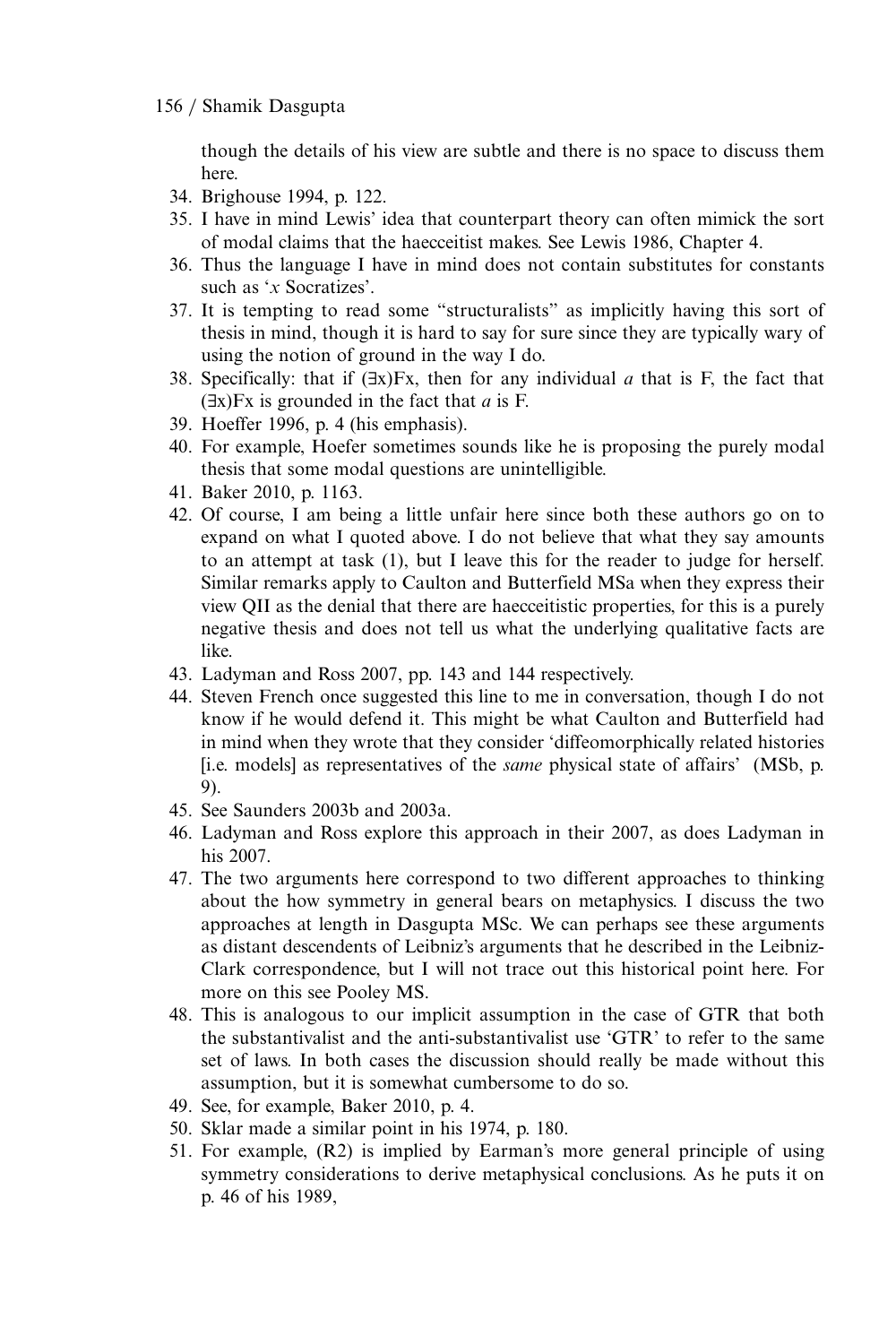The motivation [for dispensing with features that are altered by the symmetries of our laws] derives from combining a particular conception of the main function of laws of motion with an argument that makes use of Occam's razor. Laws of motion, at least in so far as they relate to particles, serve to pick out a class of allowable or dynamically possible trajectories. If [there are features that are altered by the symmetries of our laws], the same set of trajectories can be picked out by the laws working in the setting of a weaker space-time structure. The theory that [posits these features] is thus using more space-time structure than is needed to support the laws.

More recently, North defended a principle like (R2) when she advised that 'we should not posit structure beyond that which is indicated by the fundamental dynamical laws' (North 2009, p. 9).

- 52. This is not to presuppose a Humean conception of laws. The question of Humeanism vs Anti-Humeanism is the question of what grounds the fact that those equations *are laws*, whereas here I am just asking what grounds the fact that those equations *are true*.
- 53. Thanks to David Baker for explaining this worry to me.
- 54. Earman 1989, p. 48.
- 55. Here I will just present the argument in barest outline. Roberts presents perhaps the most developed version of it in his 2008. I have also heard oral presentations of it in seminars given by David Albert and Tim Maudlin. I have presented versions of it in Dasgupta 2009 and 2013.
- 56. Earman and Norton presented a similar argument in their 1987 that they called "The Verificationist Dilemma", but the argument was largely ignored in the subsequent literature. Perhaps one explanation for that is the misleading title they gave the argument; as emphasized above, the argument as I understand it here does not appeal to verificationist principles at all.
- 57. Maudlin 1993, p. 190.
- 58. Thanks to Gideon Rosen for a helpful conversation on this point.
- 59. While I do not think that Maudlin's insight has the consequences he thinks it does, I do believe it has profound consequences about the nature of inquiry and ignorance that have not yet been fully appreciated. For example, according to the conclusion I draw from Maudlin's insight, the sort of epistemic state we attempt to attain when engaging in an inquiry is *not* merely the ability to knowledgeably answer questions. Moreover, I think that Maudin's insight shows that it is extremely difficult to see what sort of epistemic state we *do* hope to attain as a result of our inquiries, at least when we try to analyze the state in the terms normally used in the contemporary epistemology literature such as truth, justified belief, knowledge, reliability, and so on. I hope to develop these consequences of Maudlin's insight in other work.
- 60. Pooley explores this approach in his MS.
- 61. See Maudlin 2007 for more on this issue.
- 62. Parsons and McGivern (2001) offer a bundle theory about regions of the manifold according to which the properties that are said to be compresent are particularized tropes rather than repeatable properties. They advertise that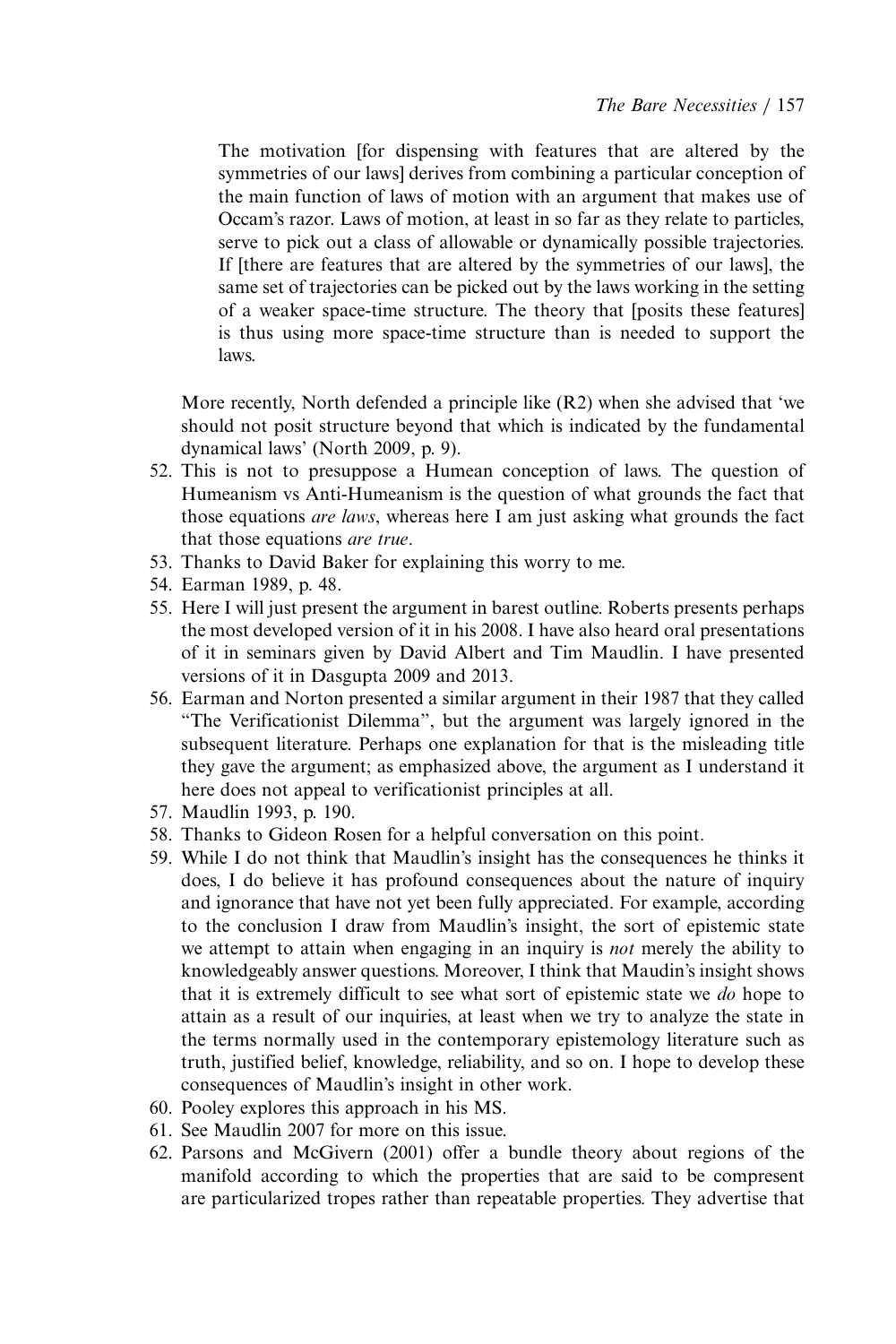this approach can make sense of symmetrical systems. But even if they are right, it does not count as a thin substantival view since facts about particularized tropes are not qualitative facts (see footnote 25). The point here is not just terminological, for the kinds of Occamist arguments that motivate rejecting fundamental individualistic facts about the manifold also motivate rejecting fundamental facts about particularized tropes.

- 63. One may insist that a "totality clause" be added to this characterization of the world, to the effect that nothing else exists and that the spheres instantiate no other properties or relations. But I ignore this complication for ease of prose.
- 64. Note then that PL does not contain substitutes for constants such as '*x* Socratizes'.
- 65. At this point the thin substantivalist might suggest that we ground individualistic facts about the manifold in facts expressible in PL, such as that expressed by (1). But as I argued in Section 5, it is unclear what this could mean.
- 66. See Dasgupta 2009.
- 67. The following few paragraphs are based on Dasgupta 2009. The approach is based on work in formal logic by Quine 1976, Kuhn 1983, and others.
- 68. If F is the n-place property we ordinarily understand as holding of individuals  $x_1 \ldots x_n$  just in case  $\phi(x_1 \ldots x_n)$ , and G is the m-place property we ordinarily understand as holding of individuals  $y_1 \ldots y_m$  just in case  $\psi(y_1 \ldots y_m)$ , then
	- 1. ∼F is the n-place property we ordinarily understand as holding of *x*<sup>1</sup> ... *xn* just in case it is not the case that  $\phi(x_1 \dots x_n)$ ;
	- 2. (F &G) is the *max*(*n*, *m*)-place property that we ordinarily understand as holding of  $x_1 \ldots x_k$  just in case  $\phi(x_1 \ldots x_n)$  and  $\psi(x_1 \ldots x_m)$ , where  $k =$ *max*(*n*, *m*);
	- 3.  $\sigma$ F is the n-place property we ordinarily understand as holding of  $x_1 \ldots x_n$  if and only if  $\phi(x_n x_1 x_2 \ldots x_{n-1});$
	- 4. *i*F is the n-place property we ordinarily understand as holding of  $x_1 \ldots x_n$  if and only if  $\phi(x_2x_1x_3 \ldots x_n)$ ;
	- 5.  $pF$  is the  $(n+1)$ -place property that we ordinarily understand as holding of *x*<sub>1</sub> . . . *x*<sub>*n*+1</sub> if and only if  $\phi(x_2 ... x_n x_{n+1})$ .
	- 6. If n is greater than or equal to 1, then  $cF$  is the  $(n-1)$ -place property that we ordinarily understand as holding of  $x_2 \ldots x_n$  if and only if there is something  $x_1$  such that  $\phi(x_1 \dots x_n)$ ; otherwise  $cF$  is the 0-place property F.
- 69. See Kuhn 1983 for these results.
- 70. Here again I am slurring over the issue that one might have wished to add a "totality fact" to (1), stating that there are no other objects and that the two spheres have no other properties.
- 71. See Dasgupta MSb.
- 72. Here I am modifying the proposed logical form of a grounding claim that I stated in Section 1.
- 73. See Dasgupta MSb.
- 74. She may then ground the facts expressed by PL, such as existentially quantified facts, in those individualistic facts just as we would normally do. I was not clear about this in my 2009. For given that AG is difficult to read (for most of us), and given that it is isomorphic to PL, it was convenient when discussing AG there to write in PL instead. Unfortunately, it gave some readers the impression that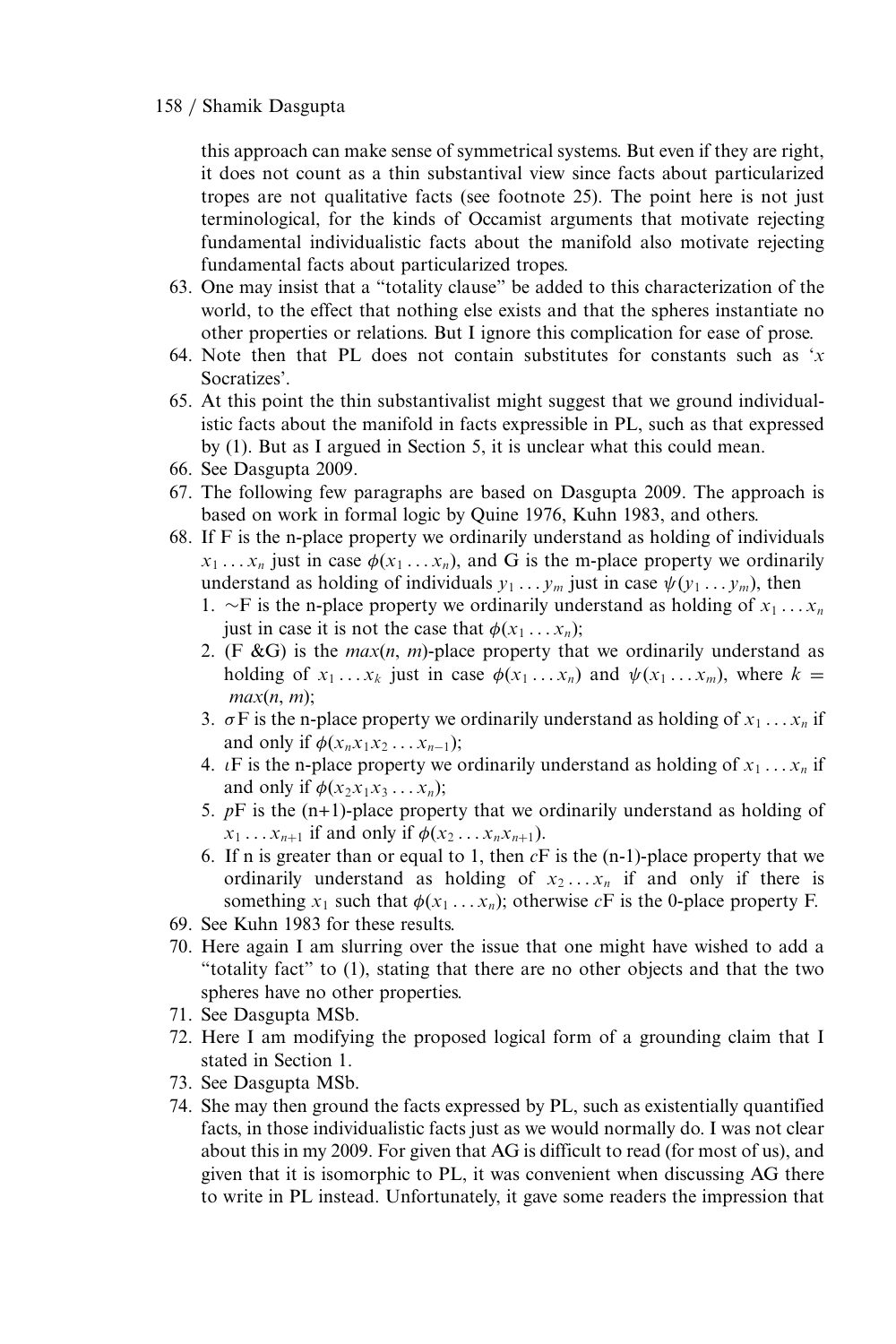my view was that those facts expressed by PL were themselves fundamental. As I hope is clear here, that is not my view.

# **References**

- Baker, D. (2010). Symmetry and the metaphysics of physics. *Philosophy Compass* 5, 1157–1166.
- Belot, G. (2000). Geometry and motion. *British Journal for the Philosophy of Science* 51, 561– 595.
- Brighouse, C. (1994). Spacetime and holes. *PSA: The Proceedings of the Biennial Meeting of the Philosophy of Science Association* 1, 117–125.
- Butterfield, J. (1988). Albert Einstein meets David Lewis. *PSA: Proceedings of the Biennial Meeting of the Philosophy of Science Association* 2, 65–81.
- Cameron, R. (MS). Truthmakers. In M. Glanzberg (Ed.), *The Oxford Handbook of Truth*. Forthcoming.
- Caulton, A. and J. Butterfield. (MSa). On kinds of indiscernibility in logic and metaphysics. *British Journal for the Philosophy of Science*. Forthcoming.
- Caulton, A. and J. Butterfield (MSb). Symmetries and paraparticles as a motivation for structuralism. *British Journal for the Philosophy of Science*. Forthcoming.
- Dasgupta, S. (2009). Individuals: An essay in revisionary metaphysics. *Philosophical Studies* 145(1), 35–67.
- Dasgupta, S. (2013). Absolutism vs comparativism about quantities. In *Oxford Studies in Metaphysics*, Volume 8.
- Dasgupta, S. (MSa). The status of ground. In preparation. Draft available at www.shamik.net.
- Dasgupta, S. (MSb). On the plurality of grounds. In preparation. Draft available at www.shamik.net.
- Dasgupta, S. (MSc). Symmetry as an epistemic notion. In preparation. Draft available at www.shamik.net.
- Earman, J. (1986). *A Primer on Determinism*. Springer.
- Earman, J. (1989). *World Enough And Space-Time*. Cambridge, MA: MIT Press.
- Earman, J. and J. Norton (1987). What price substantivalism? The hole story. *British Journal for the Philosophy of Science* 38, 515–525.
- Fine, K. (1995). Ontological dependence. *Proceedings of the Aristotelian Society* 95, 269–290.
- Fine, K. (2001). The question of realism. *Philosophers' Imprint* 1, 1–30.
- Fine, K. (MS). Guide to ground.
- Geroch, R. (1978). *General Relativity from A to B*. Chicago: The University of Chicago Press.
- Hoefer, C. (1996). The metaphysics of space-time substantivalism. *The Journal of Philosophy* 93, 5–27.
- Koslicki, K. (MS). The varieties of dependence. Cambridge: CUP. Forthcoming.
- Kuhn, S. (1983). An axiomatization of predicate functor logic. *Notre Dame Journal of Formal Logic* 24(2), 233–41.
- Ladyman, J. (2007). On the identity and diversity of objects in a structure. *Proceedings of the Aristotelian Society Supplementary Volume* 81, 23–43.

Ladyman, J. and D. Ross. (2007). *Every Thing Must Go: Metaphysics Naturalized*. Oxford: OUP. Lewis, D. (1986). *On the Plurality of Worlds*. Cambridge: Blackwell.

- Lowe, E. J. (2006). *The Four-Category Ontology: A Metaphysical Foundation for Natural Science*. Oxford: Clarendon Press.
- Maidens, A. (1992). Review of John Earman's *World Enough and Space-Time*. *British Journal for the Philosophy of Science* 43, 129–136.
- Maudlin, T. (1988). The essence of space-time. *PSA: The Proceedings of the Biennial Meeting of the Philosophy of Science Association*, 82–91.